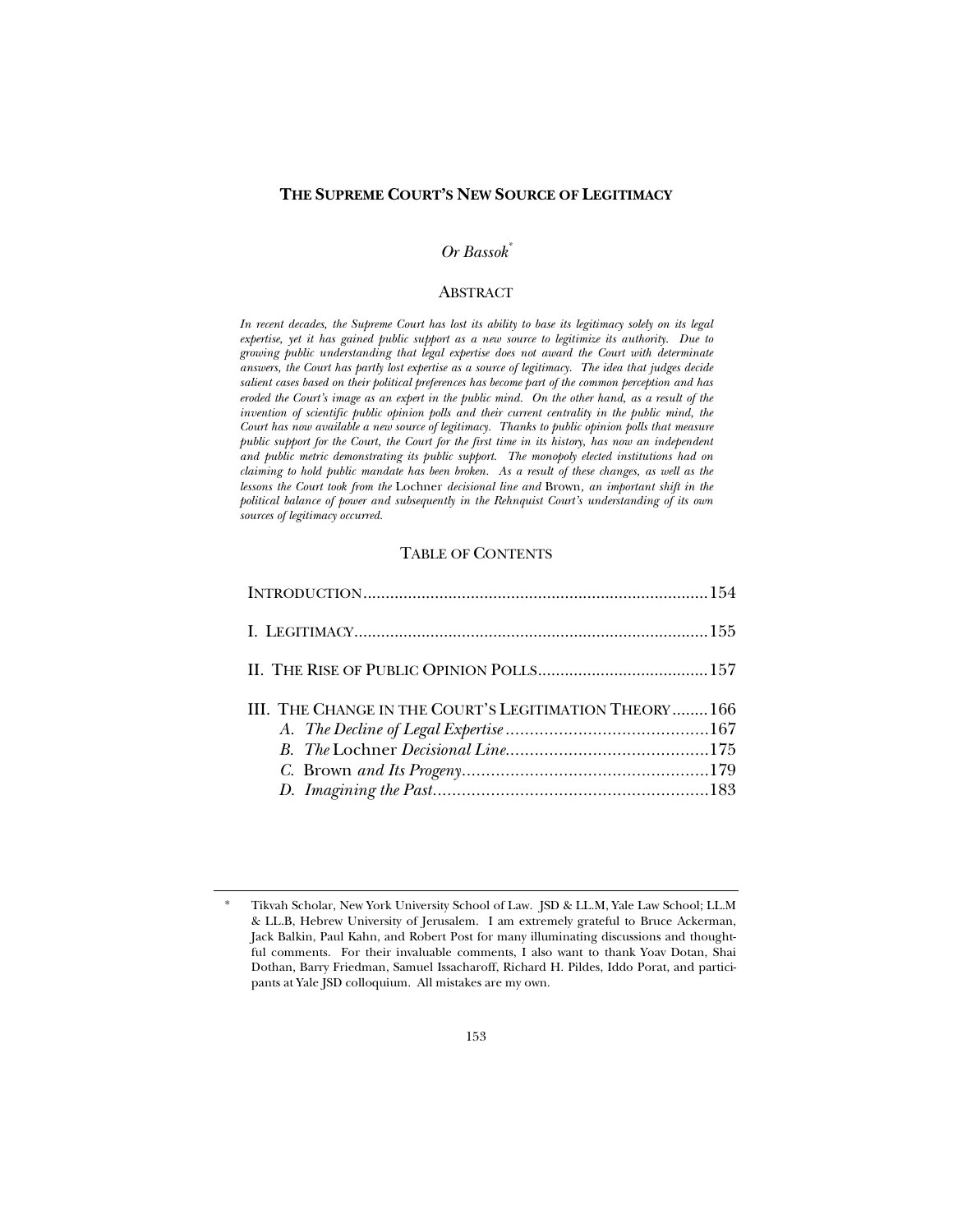| IV. THE PUBLIC CONFIDENCE LEGITIMATION THEORY 188 |  |
|---------------------------------------------------|--|
| V. THE MAJORITARIAN COURT THESIS REVISITED  190   |  |
|                                                   |  |

#### **INTRODUCTION**

In a democracy, institutions have two potential sources of legitimacy. The first is popular support; the second is expertise.<sup>1</sup> In this Article, I tell the story of how the Supreme Court of the United States partly lost the ability to base its legitimacy on the latter and gained the ability to base its legitimacy on former. I also argue that the Court indeed adopted public support as its basis of legitimacy during the Rehnquist Court years.

In the following, I do not attempt to examine the normative validity of popular support as a source of legitimacy for the Court.<sup>2</sup> My aim is merely to show how the rise of public opinion polls as an authoritative democratic legitimator in American "social imaginary"3 created a shift in the balance of power between the three branches of government. The Court, now less remote from public opinion than ever before, can base its legitimacy on the master before whom all tremble.<sup>4</sup>

I begin the Article with a short discussion of the term "legitimacy." I then describe the rise of public opinion polls, measuring the Court's public support, as a mechanism that allowed the Court, for the first time in its history, to base its legitimacy on public support. I continue by describing other developments that, together with the rise of public opinion polls, led the Rehnquist Court to adopt a new

<sup>1</sup> *See* YARON EZRAHI, IMAGINED DEMOCRACIES: NECESSARY POLITICAL FICTIONS 262 (2012) (discussing the "two distinct and often competing sources of authority in public affairs: knowledge and participation"); James L. Gibson, *Judging the Politics of Judging: Are Politicians in Robes Inevitably Illegitimate?*, *in* WHAT'S LAW GOT TO DO WITH IT?: WHAT JUDGES DO, WHY THEY DO IT, AND WHAT'S AT STAKE 281, 284 (Charles Gardner Geyh ed., 2011) (arguing that "[i]n a democratic society, the principal sources of legitimacy for political institutions are elections and accountability" but in the absence of an electoral connection, courts base their legitimacy on expertise).

<sup>2</sup> For such an examination see Or Bassok & Yoav Dotan, *Solving the Countermajoritarian Difficulty?*, 11 INT'L J. CONST. L. 13 (2013).

<sup>3</sup> *See* CHARLES TAYLOR, MODERN SOCIAL IMAGINARIES (2004).

<sup>4</sup> *See* 1 JAMES BRYCE, THE AMERICAN COMMONWEALTH 263 (Liberty Fund 1995) (1888) ("Public opinion stands out, in the United States, as the great source of power, the master of servants who tremble before it.").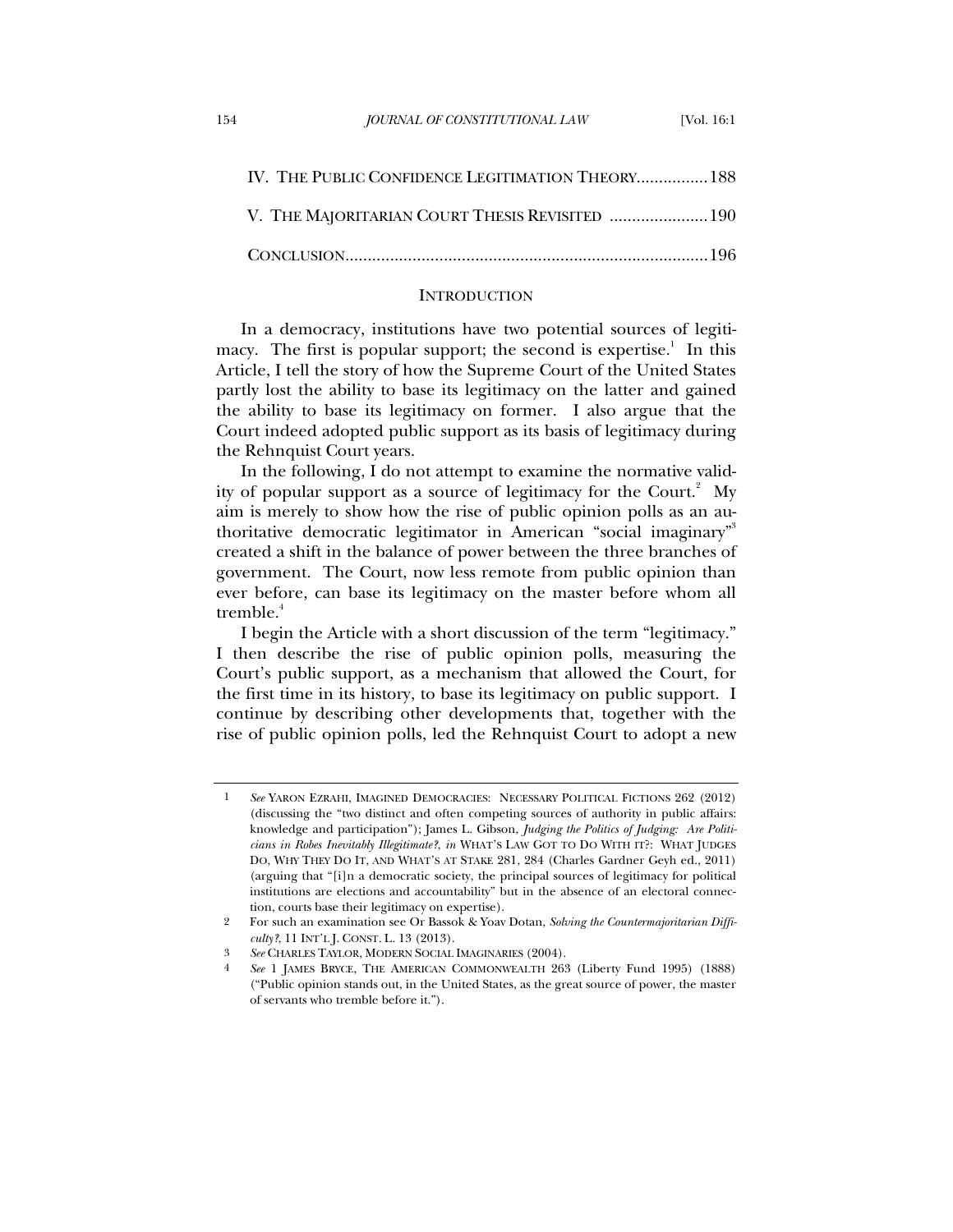understanding of its sources of legitimacy. These developments include the decline of the Court's image as an expert in the public mind and the particular lessons it adopted from the *Lochner* and *Brown* decisional lines. Next, I conceptualize the Rehnquist Court's new understanding of its legitimacy. Before concluding, I situate my argument in relation to recent theories that attempt to explain the Rehnquist Court's majoritarian tendencies and yet fail to detect the vital influence of the rise of public opinion polls.

#### I. LEGITIMACY

In the context of the Supreme Court's authority, the normative aspect of its institutional legitimacy deals with the justification of the Court's authority.<sup>5</sup> The sociological aspect of its institutional legitimacy deals with the trust or enduring support that the public actually awards the Court over a relatively long period of time.<sup>6</sup>

Arguing that the Court's normative legitimacy is based on its expertise means that the Court holds special knowledge or a special position which makes it particularly suited to assist in fulfilling a worthy goal.<sup>7</sup> These goals must be anchored in the Constitution and include projects such as protecting society's principled values, guarding disadvantaged groups of society, preserving democratic procedures, and guarding certain basic moral values.<sup>8</sup> Yet, in discussing the Court's institutional normative legitimacy, the focus is not on examining the worthiness of the goal. Assuming that the goal is normatively worthy,

<sup>5</sup> *See* Richard H. Fallon, Jr., *Legitimacy and the Constitution*, 118 HARV. L. REV. 1787 (2005) (analyzing three concepts of legitimacy: legal, sociological, and moral).

<sup>6</sup> *See, e.g.*, C.K. Ansell, *Legitimacy: Political*, *in* INTERNATIONAL ENCYCLOPEDIA OF THE SOCIAL & BEHAVIORAL SCIENCES 8704–06 (Neil J. Smelser & Paul B. Baltes eds., 2001); Fallon, *supra* note 5, at 1790–91, 1794–96, 1828 ("When legitimacy is measured in sociological terms . . . [an institution] possesses legitimacy in a strong sense insofar as the relevant public regards it as justified, appropriate, or otherwise deserving of support . . . ."); James L. Gibson, Gregory A. Caldeira & Lester Kenyatta Spence, *Measuring Attitudes Toward the United States Supreme Court*, 47 AM. J. POL. SCI. 354, 358 (2003) (characterizing institutional legitimacy as, among other things, "a generalized trust that the institution will perform acceptably in the future").

<sup>7</sup> *See* ALEXANDER M. BICKEL, THE LEAST DANGEROUS BRANCH: THE SUPREME COURT AT THE BAR OF POLITICS 24 (1962); Or Bassok, *The Two Countermajoritarian Difficulties*, 31 ST. LOUIS U. PUB. L. REV. 333, 343–44 (2012) (analyzing the typical format of normative justifications for the countermajoritarian difficulties created by the Court).

<sup>8</sup> *See, e.g.*, John O. McGinnis & Michael B. Rappaport, *Our Supermajoritarian Constitution*, 80 TEX. L. REV. 703, 705 (2002) ("For many years now, constitutional scholars have been developing theories of the Constitution. These theories generally make both descriptive and normative claims. Descriptively, the theories argue that the Constitution promotes a single political principle. Normatively, they assert that this principle is a desirable way to govern the nation.").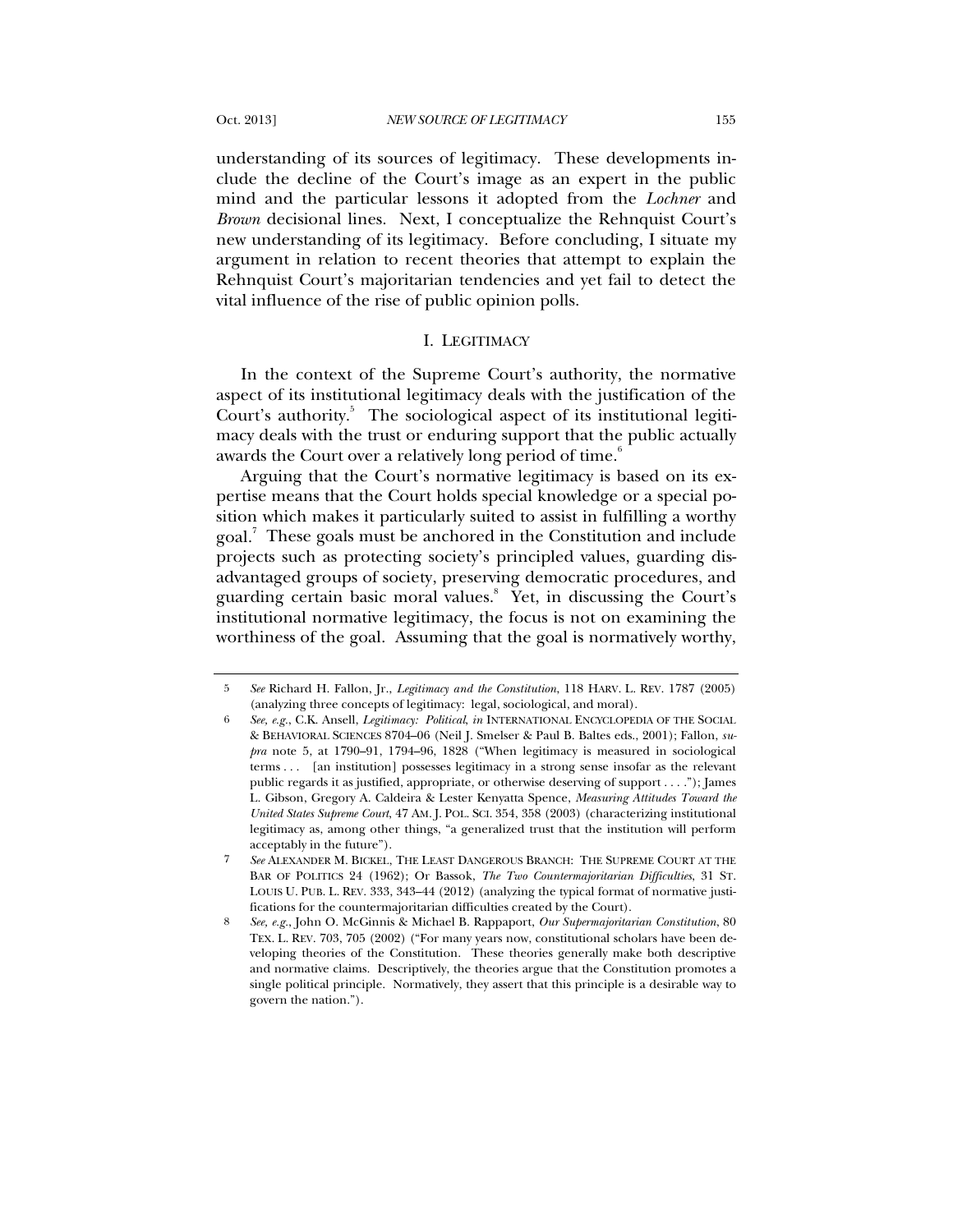the question is whether it is justified to give an expert Court the authority to protect it. If the Court can offer a special contribution in achieving the goal based on its expertise in fields such as legaldoctrinal analysis, human rights, or history, then its authority may be justified.<sup>9</sup> The Court can also have expertise that is based merely on its insular position or detachment from politics.<sup>10</sup>

Arguing that the Court has normative legitimacy based on popular support means that due to enduring public support of the Court (or diffuse support in scholarly jargon), it is justified that the Court will have authority to decide on certain controversies. In this Article, I argue that until recent decades, the option of basing the Court's normative legitimacy on popular support for the Court was not really on the table. Without an accepted metric to measure public support for the Court, one would find it extremely hard to argue that the Court's authority is justified by its enduring public support. The Court was, of course, interested in public opinion throughout its history, but before the invention of public opinion polls, *elected* representatives had a monopoly on the claim to legitimacy based on public support. In this institutional dynamic, the Court could hardly rely on its own source of popular support and had to revert to its expertise.

Sociological (or descriptive) institutional legitimacy is a concept that aims to describe the enduring popular support for the Court, i.e., the public's institutional loyalty. This diffuse support for the Court extends beyond mere satisfaction with a particular decision of the Court, i.e., its specific support.<sup>11</sup> In the scholarly arena, arguments still persist on the exact definition of sociological legitimacy and the precise polling questions required to measure the public diffuse support for the Court.<sup>12</sup> Yet, in recent decades, the metric measuring public confidence for the Court has gained the status of an authoritative indicator of the Court's sociological legitimacy in the public discourse.<sup>13</sup>

<sup>9</sup> *See* Bassok, *supra* note 7, at 343–50 (examining scholarly justifications for the Court's countermajoritation authority).

<sup>10</sup> *See* MICHAEL J. PERRY, THE CONSTITUTION, THE COURTS, AND HUMAN RIGHTS 102 (1982) ("As a matter of comparative institutional competence, the politically insulated federal judiciary is more likely, when the human rights issue is a deeply controversial one, to move us in the direction of a right answer . . . than is the political process left to its own  $devices \ldots$ ").

<sup>11</sup> James L. Gibson, *Public Images and Understandings of Courts*, *in* THE OXFORD HANDBOOK OF EMPIRICAL LEGAL RESEARCH 828, 837 (Peter Cane & Herbert M. Kritzer eds., 2010).

<sup>12</sup> *See, e.g.*, Gibson et al., *supra* note 6, at 358 (characterizing sociological institutional legitimacy).

<sup>13</sup> *See* TOM S. CLARK, THE LIMITS OF JUDICIAL INDEPENDENCE 125 (2011) (arguing that the public confidence metric "is the most reliable and consistent way to capture public sup-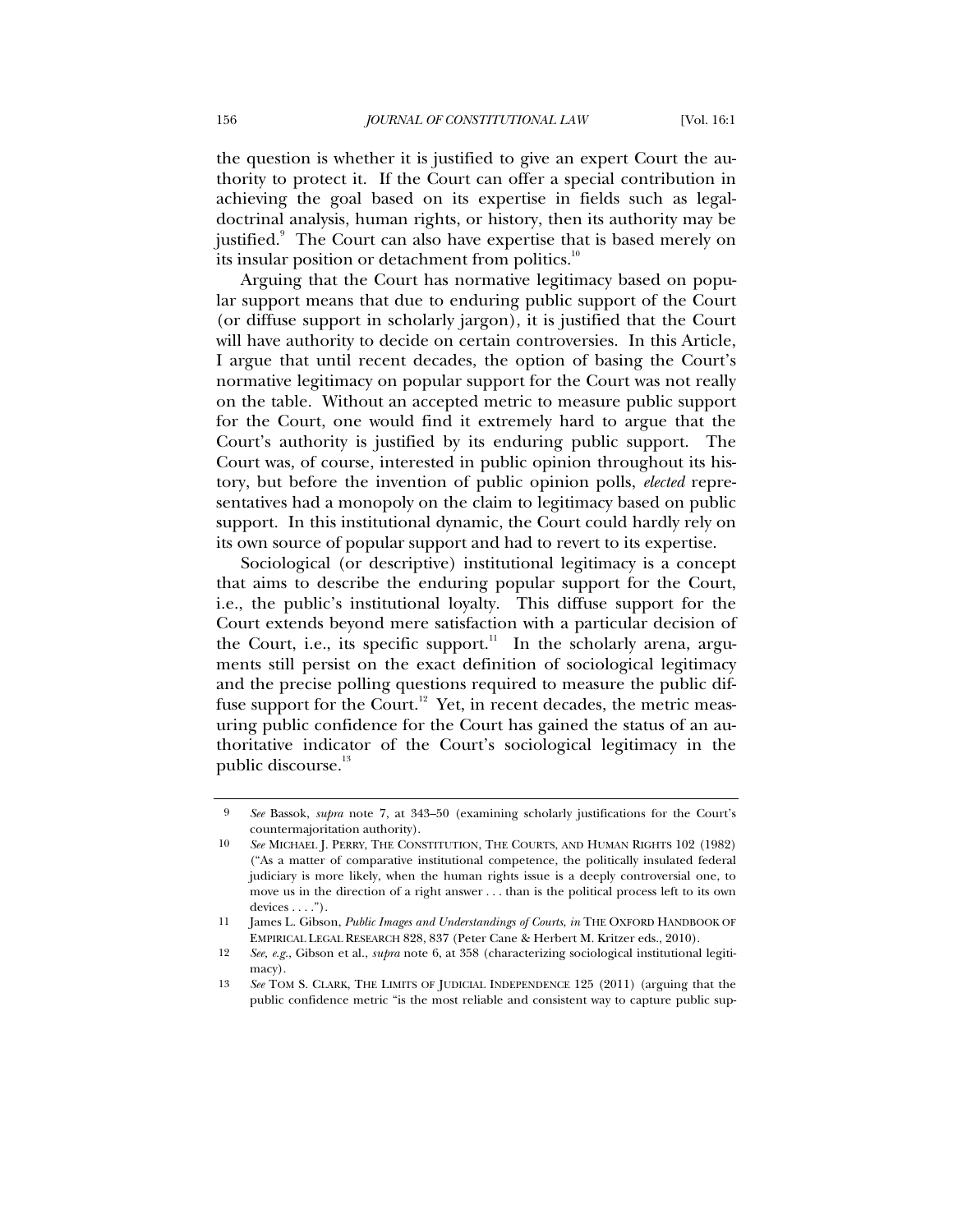In the following Part, I describe how a technological development—the invention of scientific public opinion polls—shifted the manner in which the Court's legitimacy question is understood in the public discourse, especially by the elected branches.

# II. THE RISE OF PUBLIC OPINION POLLS AND THE COURT'S NEW SOURCE OF LEGITIMACY

Scientific public opinion polls entered onto the national arena in the 1930s.<sup>14</sup> After the Gallup accurately predicted President Franklin D. Roosevelt's 1936 victory in the Presidential elections based on a scientific sample (refuting a magazine's opposite prediction based on a non-scientific poll of more than two million mail ballots), the idea that a relatively small scientific sample of public opinion may accurately reflect public opinion of the entire nation was established in the public mind.<sup>15</sup> Gallup began conducting polls to measure public confidence in the Supreme Court as early as the late-1930s, yet it was not until the 1960s that Gallup began to track public support for the Court and its decisions in any systematic way. $16$  Several decades of constant polling reshaped the notion of democratic legitimacy in the United States. The tendency to understand democracy in populistmajoritarian terms has increased, $17$  and the term "public opinion"

port for the Court . . ."); Gibson et al., *supra* note 6, at 354–55 (acknowledging that "unfortunately" the "public confidence" is the common metric).

<sup>14</sup> *See, e.g.*, SARAH E. IGO, THE AVERAGED AMERICAN SURVEYS, CITIZENS, AND THE MAKING OF A MASS PUBLIC 103–49 (2007) (describing the development of the techniques for creating the modern science of polling and their rise onto the national stage); John Durham Peters, *Historical Tensions in the Concept of Public Opinion in* PUBLIC OPINION AND THE COMMUNICATION OF CONSENT 3, 14 (Theodore L. Glasser, Charles T. Salmon eds., 1995) ("By the 1920s and 1930s, public opinion was reconceived as a measurable quantity that could be tapped by survey research.").

<sup>15</sup> JAMES S. FISHKIN, THE VOICE OF THE PEOPLE: PUBLIC OPINION AND DEMOCRACY 77–78 (1995).

<sup>16</sup> *See* THOMAS R. MARSHALL, PUBLIC OPINION AND THE REHNQUIST COURT 1–2, 29, 77 (2008) ("Until the 1930s there was no direct test by which to tell whether or not Supreme Court decision agreed with American public opinion."); Gregory A. Caldeira, *Neither the Purse nor the Sword: Dynamics of Public Confidence in the Supreme Court*, 80 AM. POL. SCI. REV. 1209, 1210–12 (1986) (surveying a variety of public evaluations of the Court); Roger Handberg, *Public Opinion and the United States Supreme Court, 1935–1981*, 59 INT'L. SOC. SCI. REV. 3, 5 (1984).

<sup>17</sup> *See, e.g.*, Stephen M. Griffin, *Judicial Supremacy and Equal Protection in a Democracy of Rights*, 4 U. PA. J. CONST. L. 281, 291 (2002) ("We accept (to a certain extent) a 'populist' form of democracy in which all of the elected branches are understood to be directly elected by the people (the electoral college notwithstanding), and there is a direct role for public opinion in the form of polls, initiatives, and referenda.").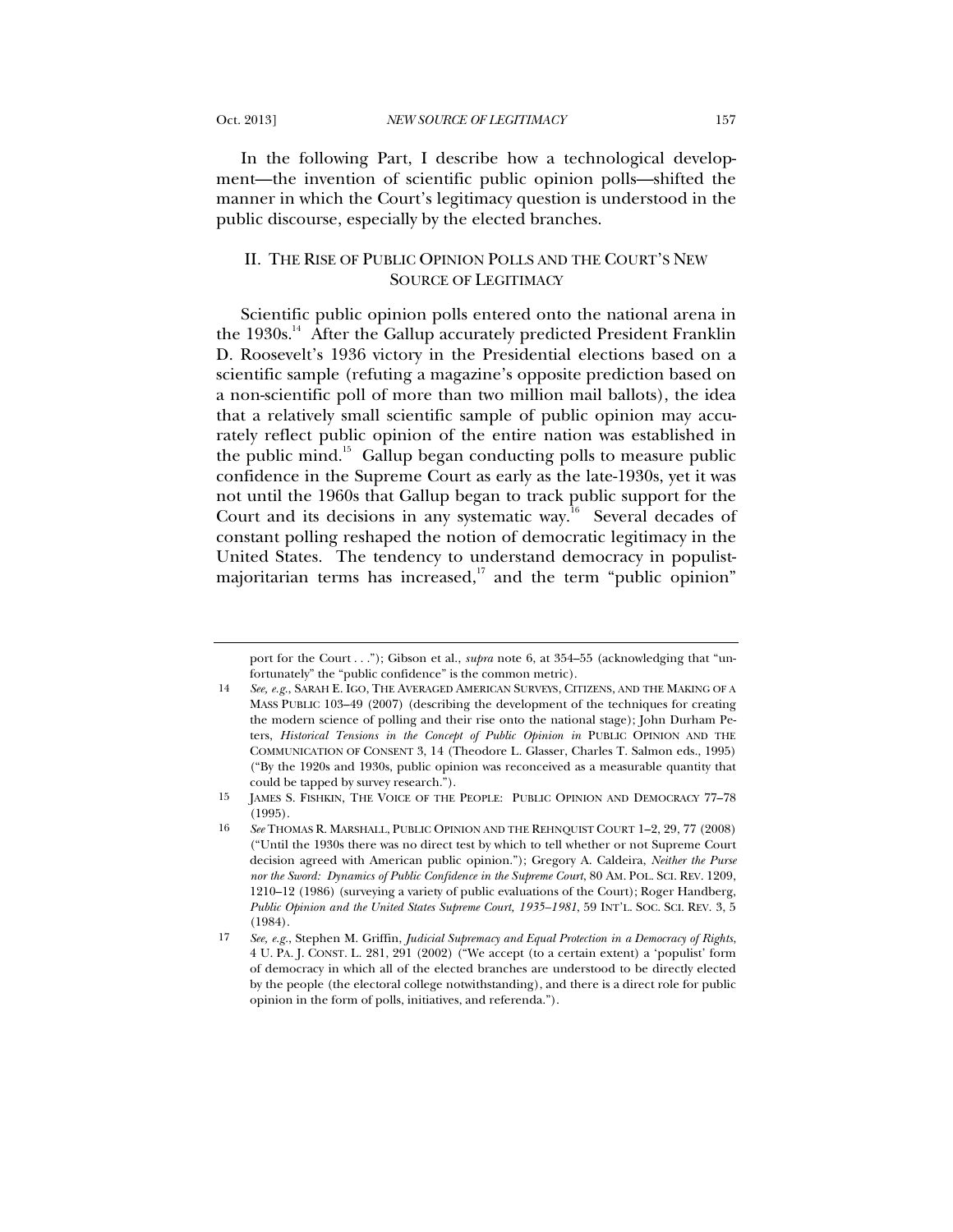came to be synonymous with opinion polling results.<sup>18</sup> Since the 1980s and the rise of the "public opinion culture," opinion polls have served in the public discourse as an authoritative democratic legitimator.<sup>19</sup> In a reality riveted by persistent disagreements, an aggregative conception of democracy in which public opinion polls reveal the "will of the people" in a seemingly clear-cut manner has become central to the public mind. $^{20}$ 

Though before the invention of public opinion polls in the 1930s, public support for the Court could not be reliably measured,<sup>21</sup> long before the arrival of public opinion polls, the Justices of the Court already held that it "operates by its influence, by public confidence."<sup>22</sup> Hence, even before the rise in authority of opinion polling, the Court acknowledged that its power—i.e., its ability to function properly depends on public opinion. Letters from the public, random impressions of public attitudes, and media coverage played a significant role in forming Justices' and politicians' views about the Court's public

<sup>18</sup> *See* SCOTT L. ALTHAUS, COLLECTIVE PREFERENCES IN DEMOCRATIC POLITICS 2 (2003) (noting the recent trend toward equating public opinion with public surveys); GEORGE F. BISHOP, THE ILLUSION OF PUBLIC OPINION: FACT AND ARTIFACT IN AMERICAN PUBLIC OPINION POLLS 6 (2005) (describing the rise in polling for public opinion in the 1930s and 1940s); SUSAN HERBST, NUMBERED VOICES 63 (1993) ("Scholars writing from the 1940s to the present have been forced to contend with the notion that polls are becoming synonymous with public opinion."); Amy Fried & Douglas B. Harris, *Governing with the Polls*, 72 THE HISTORIAN 321, 323–24, 353 (2010) ("Increased legitimacy of polling made public opinion itself more 'real' and legitimate . . .").

<sup>19</sup> BRUCE ACKERMAN, THE DECLINE AND FALL OF THE AMERICAN REPUBLIC 75–76 (2010); IGO, *supra* note 14, at 12–13, 18–19 (showing that polls' results serve as social facts with considerable authority); Peters, *supra* note 14, at 14 ("[Since the 1930s,] the polling of 'public opinion' has been installed as both a symbol of democratic life and a cog in the machinery of the market and the state.").

<sup>20</sup> *Cf*. GERALD F. GAUS, CONTEMPORARY THEORIES OF LIBERALISM 149 (2003) ("[T]he outcome of a vote could be considered the expression of public reason or the public will.").

<sup>21</sup> *See, e.g.*, THOMAS R. MARSHALL, PUBLIC OPINION AND THE SUPREME COURT 6 (1989) ("Until the mid-1930s, public opinion polling did not follow scientific, random-sampling methods.").

<sup>22</sup> *See* United States v. Lee, 106 U.S. 196, 223 (1882) ("While by the Constitution the judicial department is recognized as one of the three great branches among which all the powers and functions of the government are distributed, it is inherently the weakest of them all . . . . [W]ith no patronage and no control of the purse or the sword, their power and influence rest solely upon the public sense of the necessity for the existence of a tribunal to which all may appeal for the assertion and protection of rights guaranteed by the Constitution and by the laws of the land, and on the confidence reposed in the soundness of their decisions and the purity of their motives."); Holmes v. Jennison, 39 U.S. 540, 618 (1840) ("The power of this Court is moral, not physical; it operates by its influence, by public confidence in the soundness and uniformity of the principles on which it acts; not by its mere authority as a tribunal, from which there is no appeal . . . .").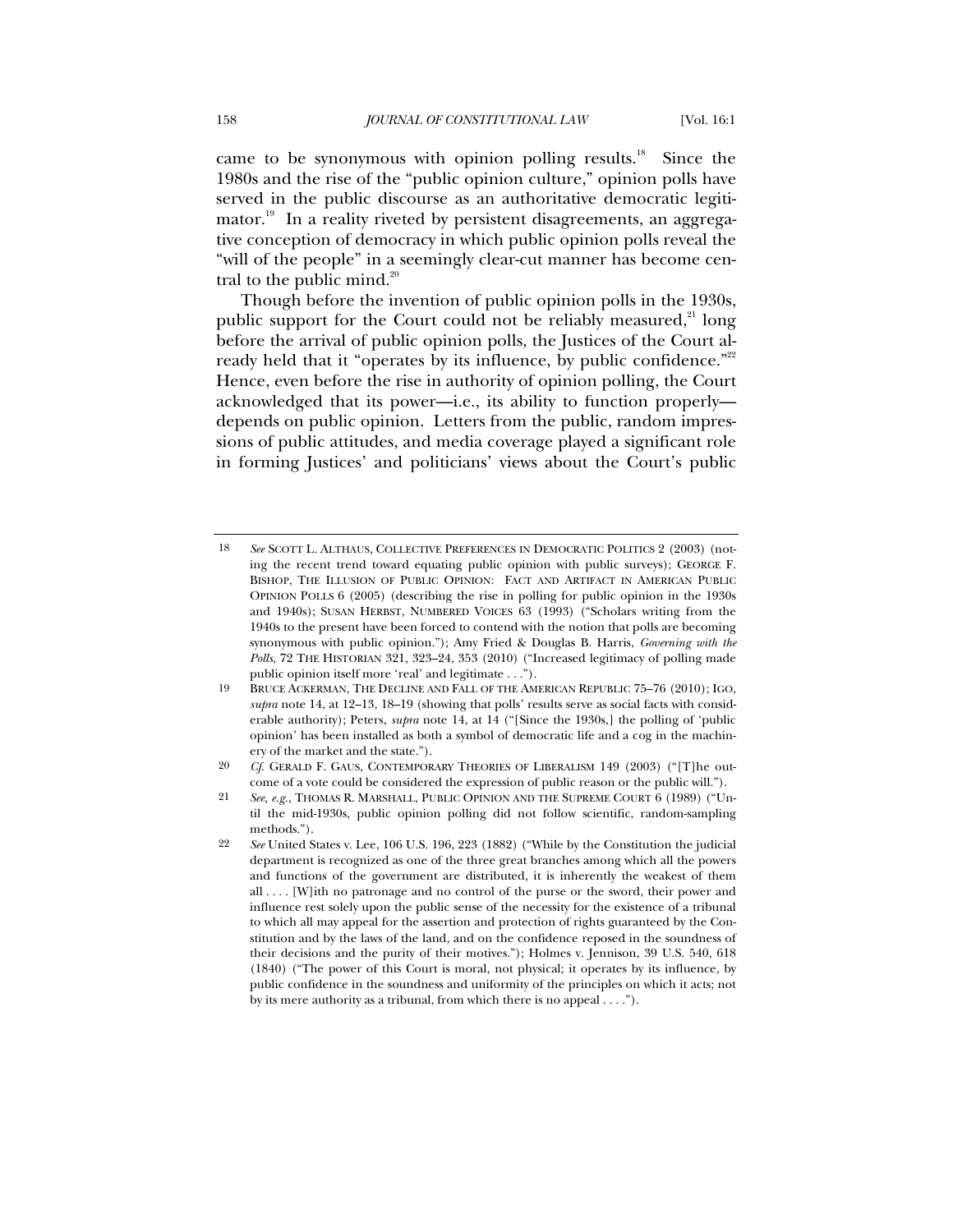support. $^{23}$  But until the invention of public opinion polls, Congress  $was$  public opinion.<sup>24</sup> Hence, countering the will of Congress was understood as contravening the will of the majority of the public. Thus, it is no wonder that before the rise of public opinion polls, according to a strong strand in constitutional thinking, the Court's *power* was not dependent on public opinion, but on the executive branch. This strand of thinking can be traced to *The Federalist No.* 78, in which Alexander Hamilton explained that the Court's power "must ultimately depend upon the aid of the executive arm even for the efficacy of its judgments.<sup>"25</sup> Contrary to the contemporary use of *The Federalist No*.  $78<sub>18</sub><sup>26</sup>$  according to Hamilton, the lack of "Force" or "Will" does not mean that the Court needs to rely on public confidence.<sup>27</sup> The government's support is acquired because the executive branch acknowledges the value of the Court's *judgment* in a manner similar to a patient who recognizes a doctor's expertise.<sup>28</sup>

The entrance of public opinion polls as a reliable method for measuring the Court's public confidence and publicly demonstrating the people's confidence in the Court opened for the Court, for the first time in its history, a path to base its normative legitimacy on public opinion. In a sense, the claim that public support serves as a source of legitimacy for the Court's authority is trivial in public discourse these days as polls on the public confidence in the Court are

<sup>23</sup> *See, e.g.*, JEFF SHESOL, SUPREME POWER: FRANKLIN ROOSEVELT VS. THE SUPREME COURT 305 (2010) ("[I]n 1937 there was one instant, if incomplete measure of popular opinion: the telegram. And by that benchmark, Roosevelt's plan was, from the start, in very serious trouble.").

<sup>24</sup> Fried & Harris, *supra* note 18, at 341 ("Prior to the application of survey methods to politics (and for some time after that), members of Congress held . . . to the view that, collectively, Congress *was* public opinion.").

<sup>25</sup> THE FEDERALIST NO. 78, at 523 (Alexander Hamilton) (Jacob E. Cook ed., 1961).

<sup>26</sup> *See, e.g.*, CLARK, *supra* note 13, at 67 ("Indeed, at least since Alexander Hamilton wrote in *Federalist #78* that the Court is 'possessed of neither force nor will, but merely judgment,' students of American government have recognized that the Court is limited in its efficacy by the necessity of public and political will to give its decisions force."); RICHARD DAVIS, JUSTICES AND JOURNALISTS: THE U.S. SUPREME COURT IN THE MEDIA AGE 19 (2011) (quoting *The Federalist No.* 78 and then adding that "[t]he Court lacks coercive power to enforce its decisions. Therefore, public deference to the Court is the most powerful weapon in the justices' arsenal").

<sup>27</sup> *See* Bassok, *supra* note 7, at 368–76 ("Hamilton based the Court's power 'merely' on its judicial expertise.").

<sup>28</sup> *See* PAUL W. KAHN, THE REIGN OF LAW: *MARBURY V. MADISON* AND THE CONSTRUCTION OF AMERICA 126 (1997) ("A judge's knowledge of the rule of law functions analogously to a doctor's knowledge of health. . . . Power flows from knowledge . . . ."); Peters, *supra* note 14, at 5 ("Even today judges and physicians render legal or medical opinions: we are to understand that deciding a case or diagnosing an illness are acts of expert judgment, not of guaranteed truth. To give an opinion, one must be an authority.").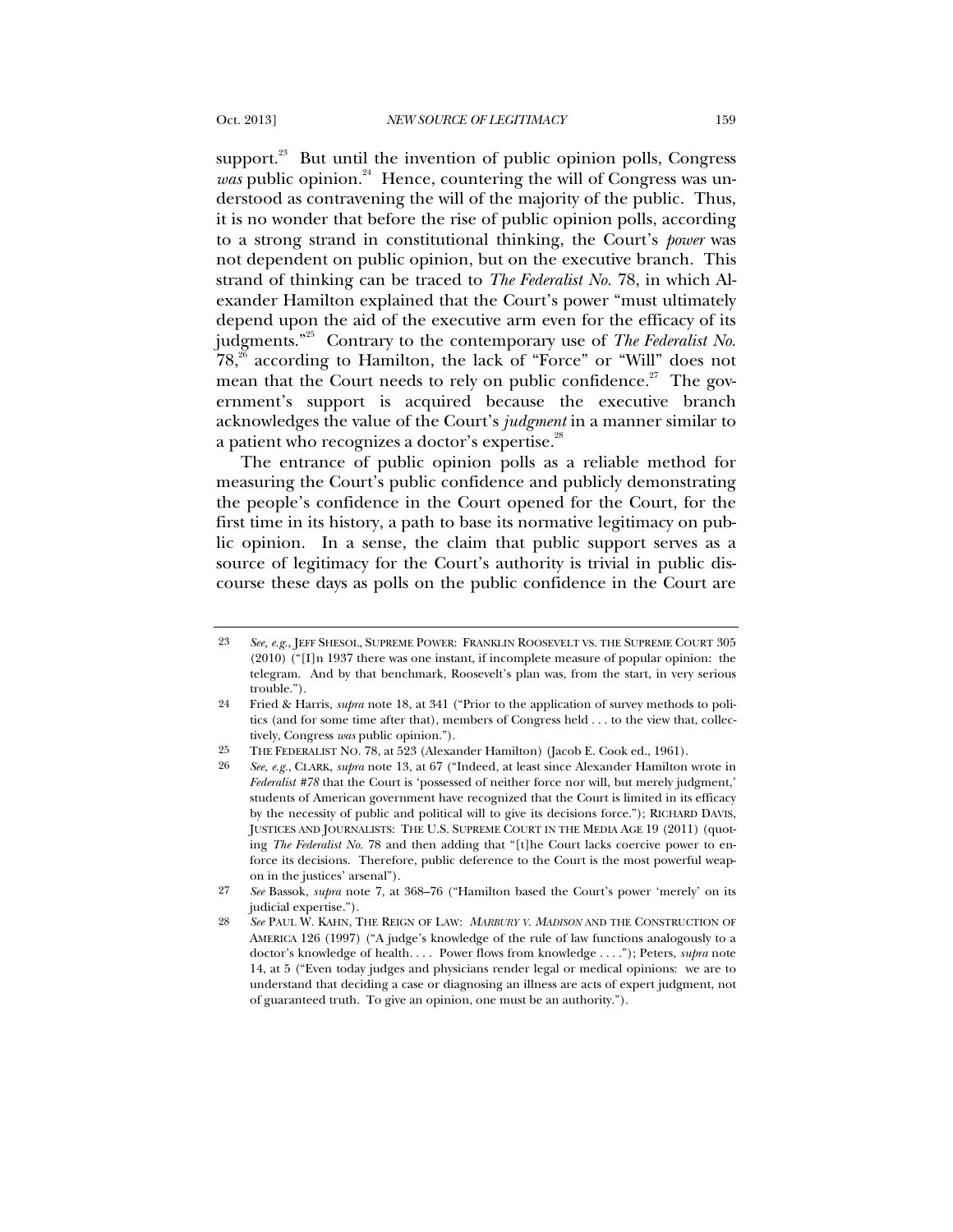presented frequently in the media to justify the Court's authority.<sup>29</sup> Thus, the great shift in our social imaginary became almost invisible. Scholars now agree that "[l]ike the executive and legislative branches, the judiciary depends on public support for its legitimacy."<sup>30</sup> In the same vein, one should not discount the almost total disappearance from constitutional discourse of claims that explicitly disconnect the Court's legitimacy from public support for the Court. For example, in the 1980s, Owen Fiss argued that in a democracy, "consent is not granted separately to individual institutions. It extends to the system of governance as a whole. Although the legitimacy of the system depends on the people's consent, an institution within the system does not depend on popular consent."<sup>31</sup> Thus, the Court's legitimacy depends "not on the consent—implied or otherwise—of the people, but rather on [its] competence, on the special contribution [it] make[s] to the quality of our social life."<sup>32</sup> Only the government as a whole, and not specific institutions, depends on the support of the people.<sup>33</sup> Such claims are hardly prevalent in the constitutional discourse today. The idea that the Court's legitimacy is somehow derived from public support for the system as a whole, and that the Court as an independent institution does not require enduring public support, has almost completely disappeared from current discourse.<sup>34</sup>

<sup>29</sup> *See, e.g.*, Adam Liptak & Allison Kopicki, *Public's Opinion of Supreme Court Drops After Health Care Decision*, N.Y. TIMES, July 18, 2012, at A21 (reporting on a poll conducted by the New York Times and CBS news).

<sup>30</sup> Benjamin J. Roesch, *Crowd Control: The Majoritarian Court and the Reflection of Public Opinion in Doctrine*, 39 SUFFOLK U. L. REV. 379, 379 (2006). *See, e.g.*, Pamela S*.* Karlan, *The Supreme Court, 2011 Term—Foreword: Democracy and Disdain*, 126 HARV. L. REV. 1, 71 (2012) (concluding that Hamilton "was slightly off base" in thinking that the Court has "merely judgment" and depends on the "executive arm," and adding that "[t]he judiciary must ultimately depend on the people. A Supreme Court that so distrusts the political process . . . will find it hard over the long run to retain public respect"); David B. Rottman & Alan J. Tomkins, *Public Trust and Confidence in the Courts: What Public Opinion Surveys Mean to Judges*, 36 CT. REV. 24, 24 ("A court that does not have the trust or confidence of the public cannot expect to function for long as an effective resolver of disputes, a respected issuer of punishments, or a valued deliberative body.").

<sup>31</sup> Owen M. Fiss, *Two Models of Adjudication*, *in* HOW DOES THE CONSTITUTION SECURE RIGHTS? 36, 43–44 (Robert A. Goldwin & William A. Schambra eds., 1985).

<sup>32</sup> Owen M. Fiss, *The Supreme Court, 1978 Term—Foreword: The Forms of Justice*, 93 HARV. L. REV. 1, 38 (1979).

<sup>33</sup> *Id.* at 38 ("Legitimacy does not depend on the popular approval of the institution's performance . . . . It is the legitimacy of the political system as a whole that depends on the people's approval, and that is the source of its democratic character.").

<sup>34</sup> *Cf.* Barry Friedman, *The Birth of an Academic Obsession: The History of the Countermajoritarian Difficulty, Part Five*, 112 YALE L.J. 153, 221 (2002) ("[M]any commentators made the point that judicial power ultimately depended upon popular acceptance.").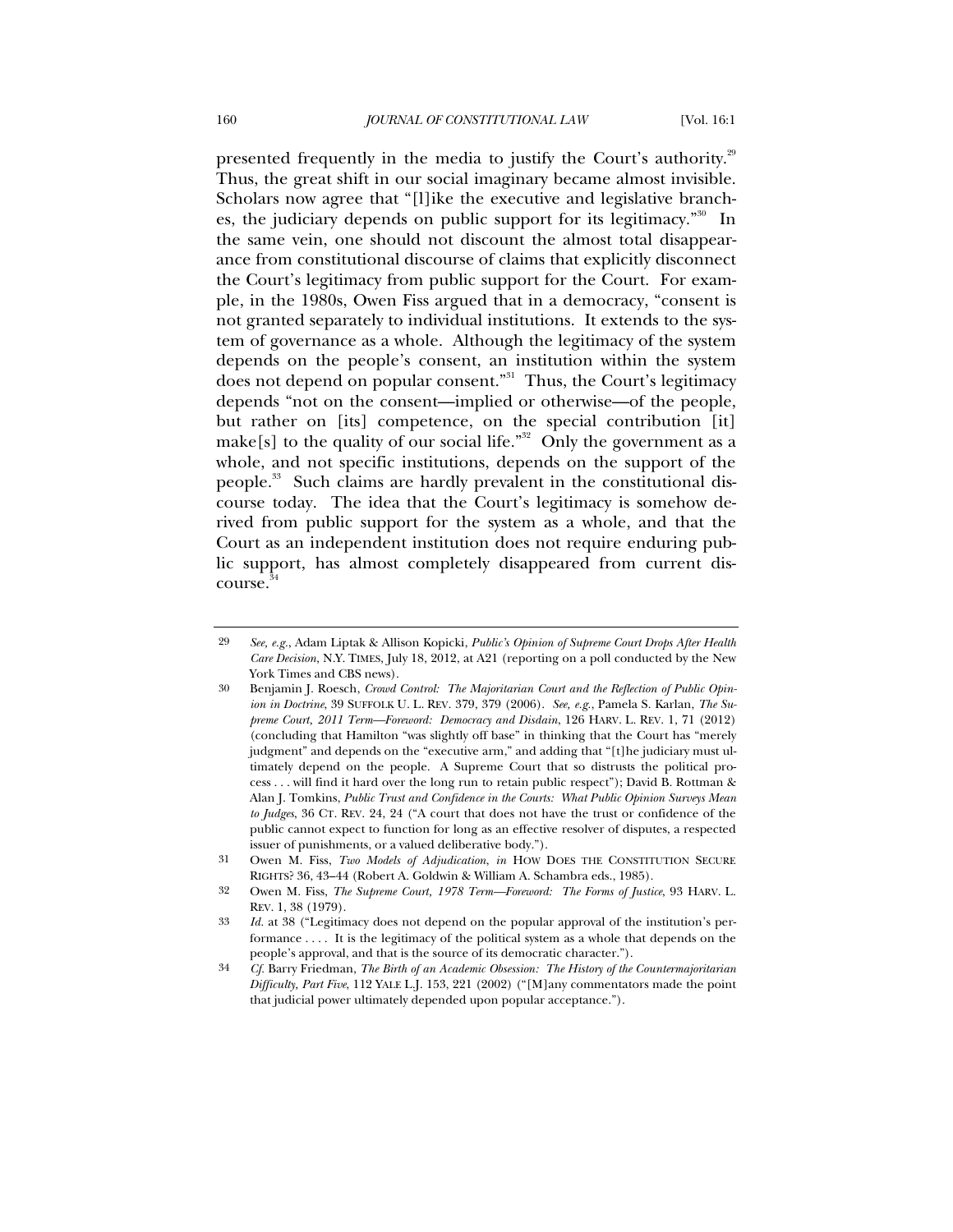Indeed, the advent of scientific public opinion polls that measure public support for the Court created an important shift in the political balance of power and, subsequently, in the Court's understanding of the basis of its legitimacy.<sup>35</sup> In the era before the invention of public opinion polls, all the Court had was indeed "merely judgment," as Hamilton proclaimed in *The Federalist No*. 78.<sup>36</sup> Without a publicly accepted metric for measuring public support, the Court could not claim to hold public support. Besides elections, no other source of data could give direct, regular, and reliable measurements of public opinion.37 In view of the limitations of elections to articulate political views,<sup>38</sup> public attitudes toward the Court could have been deduced only indirectly, in a crude and inexact manner, from the rare occasions when the Court was an issue in national presidential campaigns.<sup>39</sup>

As long as the elected branches were perceived to be the sole representation of public opinion, their attacks on the Court served as the

<sup>35</sup> *Cf.* FISHKIN, *supra* note 15, at 91–92 (arguing that the American political system was transformed by a new method of assessing public attitudes, i.e. opinion polling).

<sup>36</sup> *Cf.* THE FEDERALIST NO. 78, *supra* note 25, at 523.

<sup>37</sup> *See* ADAM J. BERINSKY, SILENT VOICES: PUBLIC OPINION AND POLITICAL PARTICIPATION IN AMERICA, 6 (2004) ("At an empirical level, there is a general agreement on one point among academics and professionals, be they proponents or opponents of the polling enterprise: opinion polls are broadly representative of popular sentiment."); ROBERT S. ERIKSON, NORMAN R. LUTTBEG & KENT L. TEDIN, AMERICAN PUBLIC OPINION: ITS ORIGINS, CONTENT AND IMPACT (2d ed., 1980) ("Before the advent of public opinion polls in the early 1930s, one had to rely on much more inexact measures of what the public was thinking . . . . But the most relied upon method of assessing public opinion prior to the opinion poll was the interpretation of election results, and the occasional referendum that managed to find its way onto the ballot.").

<sup>38</sup> *See, e.g.*, Barry Cushman, *Mr. Dooley and Mr. Gallup: Public Opinion and Constitutional Change in the 1930s*, 50 BUFF. L. REV. 7, 10–12 (2002) ("[T]he vote is not a particularly articulate means of political expression. . . . How can we tell whether the public is voting for the man or for his platform?").

<sup>39</sup> *See* STEPHEN M. ENGEL, AMERICAN POLITICIANS CONFRONT THE COURT: OPPOSITION POLITICS AND CHANGING RESPONSES TO JUDICIAL POWER 50 (2011) ("Anti-court rhetoric is evident in the campaigns of 1800, 1832, 1860, 1896, 1912, 1924, 1936, 1980, 1984, 1996, and 2004 . . . ."); OWEN M. FISS, TROUBLED BEGINNINGS OF THE MODERN STATE, 1888-1910, at 3–5 (2006) (the Court has been a major subject in the presidential elections of 1896 and 1912); BARRY FRIEDMAN, THE WILL OF THE PEOPLE: HOW PUBLIC OPINION HAS INFLUENCED THE SUPREME COURT AND SHAPED THE MEANING OF THE CONSTITUTION 177– 80 (2009) (in the *Lochner* period, "Judicial Review was a major issue in three presidential campaigns": the 1896, 1912, and 1924 elections); LARRY D. KRAMER, THE PEOPLE THEMSELVES: POPULAR CONSTITUTIONALISM AND JUDICIAL REVIEW 190 (2004) ("In the absence of polling data or other means of obtaining a more refined picture of public opinion, it is difficult to gauge with any precision public sentiments on a question like judicial supremacy."); MARK TUSHNET, WHY THE CONSTITUTION MATTERS  $9-10$  (2010) ("[N]o candidate for the presidency in modern times has been able to get the public to care much about whom he or his rival will appoint to the Supreme Court.").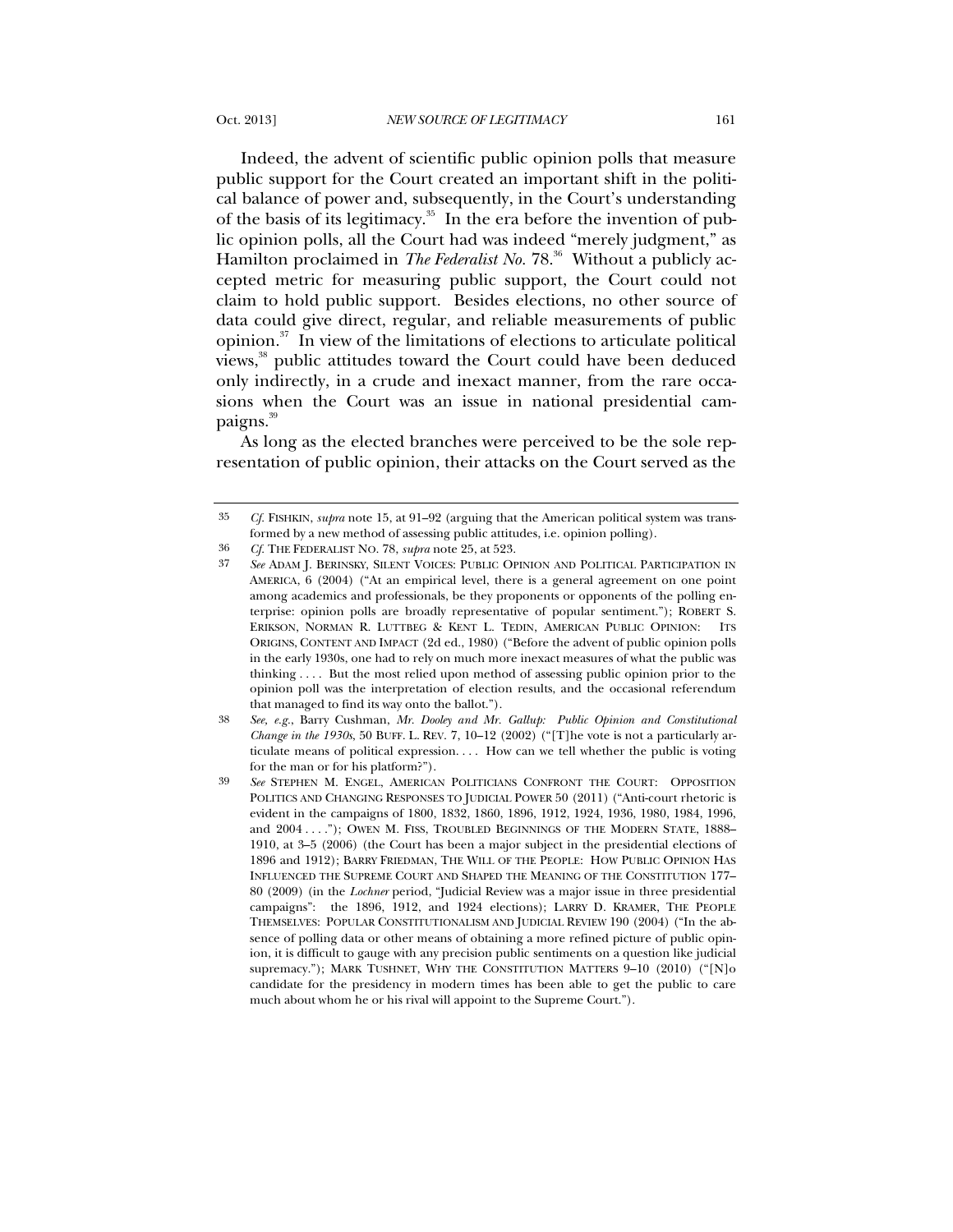major informative signal of the Court's waning public support.<sup>40</sup> In any conflict between the Court and the political branches, the President and Congress could aver, based on their mandate as representatives, that the public was against the Court's policies or that, contrary to the Court, they enjoyed public support. $4$  The Court, as an unelected institution, could not rebut the claim of the political branches since, except on rare occasions, its sociological legitimacy could not be demonstrated through elections or any other means. There was no way for the Court to rely on the tacit understanding, following published public opinion polls, that it enjoys public support. 42 Thus, it could not oppose the other political branches in the public's name. The elected players could always claim to hold public support, and there was no accepted counter-evidence except elections.<sup>43</sup> Even if the Court was perceived during some historical periods as the people's delegate and the Justices were seen as representatives of the people,44 in any confrontation with the elected branches, no evidence

<sup>40</sup> *Cf.* CLARK, *supra* note 13, at 71, 80, 255–57 ("Specifically, I have sought to demonstrate that congressional attacks on the Court can be interpreted as institutional signals about public opinion."); *Id.* at 260 ("Because the Court is more insulated from the public than are other institutions—in particular, the Congress—the Court learns from institutional signals to which it can attribute meaning about public support for the judiciary."); JEFFREY ROSEN, THE MOST DEMOCRATIC BRANCH: HOW THE COURTS SERVE AMERICA 9 (2006) ("[F]or much of American history, the most reliable representative of the constitutional views of the American people was Congress.").

<sup>41</sup> *See* Kim Lane Scheppele, *Democracy by Judiciary: Or, Why Courts can be More Democratic than Parliaments*, *in* RETHINKING THE RULE OF LAW AFTER COMMUNISM 25, 27 (Adam Czarnota et al. eds., 2005) (describing "the standard democratic story" according to which "elected politicians" hold a "democratic and majoritarian mandate" that courts lack).

<sup>42</sup> *See* ACKERMAN, *supra* note 19, at 75 (before the introduction of public opinion polls there was "no way of proving" public support between elections).

<sup>43</sup> *Cf.* FRIEDMAN, *supra* note 39, at 128 (arguing that in the aftermath of the *Milligan* case and the loyalty oaths cases, members of Congress as well as of the popular press stressed that the structure of institutions would be destroyed if the Court, not chosen by the people, were to become superior to Congress, which acts in the name of the people).

<sup>44</sup> Many scholars claim that this was the situation during the early days of the republic, see ENGEL, *supra* note 39, at 74–77 ("Taking the Constitution to be an artifact of popular sovereignty and judges as representatives of the people are cornerstones of judicial review's original legitimacy."); *Id.* at 84–85, 104, 282 (noting that during the Founding generation, the dominant understanding was the "judicial interpretation should accord with the popular will since the Constitution is, by definition, an act of popular sovereignty"); KRAMER, *supra* note 39, at 60–63 ("Courts *must* exercise judicial review because they are the people's agents *too* . . . . In refusing to enforce unconstitutional laws, judges were exercising the people's authority to resist . . . ."); *id.* at 80–82, 91–92 ("If judicial review was to occur, it would be . . . a 'political-legal' act, a substitute for popular resistance . . . ."); GORDON S. WOOD, THE CREATION OF THE AMERICAN REPUBLIC, 1776–1787, at 161 (1972) ("[M]ost of the early constitution-makers had little sense that judicial independence meant independence from the people."); *id.* at 338, 448–49, 456, 460 (describing the position that in the early days of the Republic, "[t]he judges were in a sense as much agents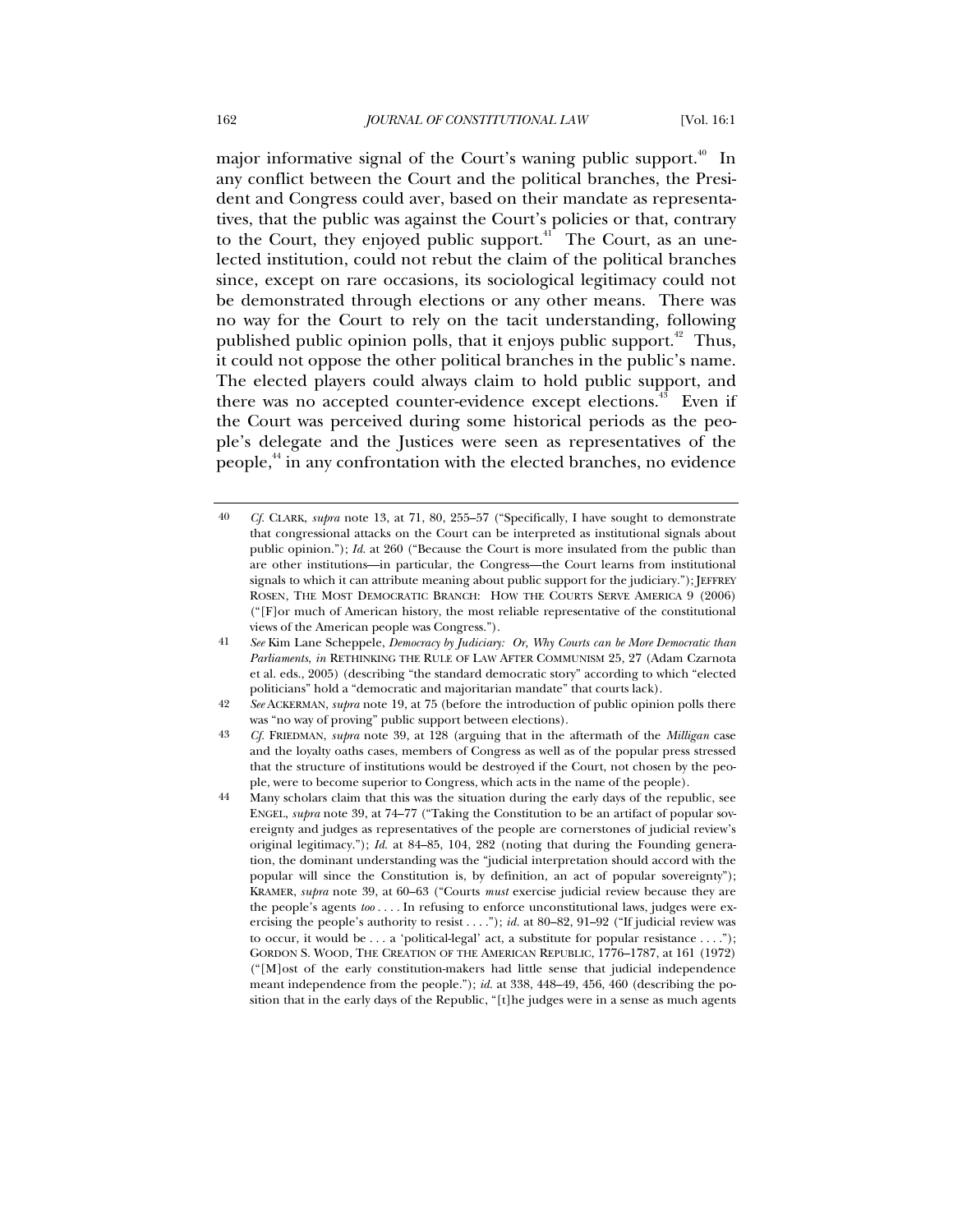could confirm the Court's claim of public legitimacy. Indeed, the question is not only whether election returns, public representatives, and the media gave an accurate representation of public opinion on the Court before the introduction of scientific polls. The question is also whether the Court's legitimacy could be understood by the Court and by the other branches as based on public support without an accepted metric publicly demonstrating that support.

A good illustration that demonstrates the patterns of thinking prior to the rise of the public opinion culture can be found in the aftermath of the Court's 1935 decisions in the "Gold Clause" cases.<sup>45</sup> In its decisions, the Court upheld the federal government's power to reduce the gold content of the dollar as well as its power to nullify the gold clause in private contracts. The *New York Times* reported relief within the Administration after hearing of the Court's decision. It also told readers that based on letters sent to President Roosevelt by private citizens prior to the decision, President Roosevelt had "strong evidence that a vast aggregation of people do not think that the Supreme Court . . . has either the legal or moral right" to thwart the Administration's decision to regulate money in that manner.<sup>46</sup> Similarly, in 1937, the flood of mail to the Court in which people expressed opposition to President Roosevelt's plan to pack the Court was also considered, at that period, as reflecting public opinion.<sup>47</sup> But, not only letters served as a barometer for public mood; impressionistic recollection also served as an indicator. Thus, the then At-

of the people as the legislator . . ."); *id.* at 546–49, 598 ("Therefore all governmental officials, including even the executive and judicial parts of the government were agents of the people, not fundamentally different from the people's nominal representatives in the lower houses of the legislatures."); Gordon S. Wood, *Comment*, *in* A MATTER OF INTERPRETATION: FEDERAL COURTS AND THE LAW 54 (Amy Guttman ed., 1997) (explaining that in *The Federalist No.* 78, "Hamilton implied . . . that the judges, though not elected, resembled the legislators and the executives in being agents or servants of the people with a responsibility equal to that of the other two branches of government to carry out the people's will, even to the point of sharing in the making of law.").

<sup>45</sup> Norman v. Baltimore & Ohio R.R. Co., 294 U.S. 240 (1935); Nortz v. U.S., 294 U.S. 317 (1935); Perry v. U.S., 294 U.S. 330 (1935).

<sup>46</sup> *See* Arthur Krock, *Gold Ruling Effects Weighed at Capital: Justice Stone's Concern Shared by Some Who Look to a Statutory Ban on Suing Government: Roosevelt Radio in Reserve*, N.Y. TIMES, Feb. 24, 1935, at E3.

<sup>47</sup> *See, e.g.*, BARRY CUSHMAN, RETHINKING THE NEW DEAL COURT: THE STRUCTURE OF A CONSTITUTIONAL REVOLUTION 13–14 (1998) (noting that for the players at that period, the flood of mail on the Court-packing plan served to indicate public opinion); WILLIAM E. LEUCHTENBURG, THE SUPREME COURT REBORN: THE CONSTITUTIONAL REVOLUTION IN THE AGE OF ROOSEVELT 134–35 (1995) (quoting Senator Royal Copeland of New York who said after FDR presented his program to pack the Court, that in view of thirty thousand letters and telegrams received by his office, he feels "fully informed of the wishes of my constituents").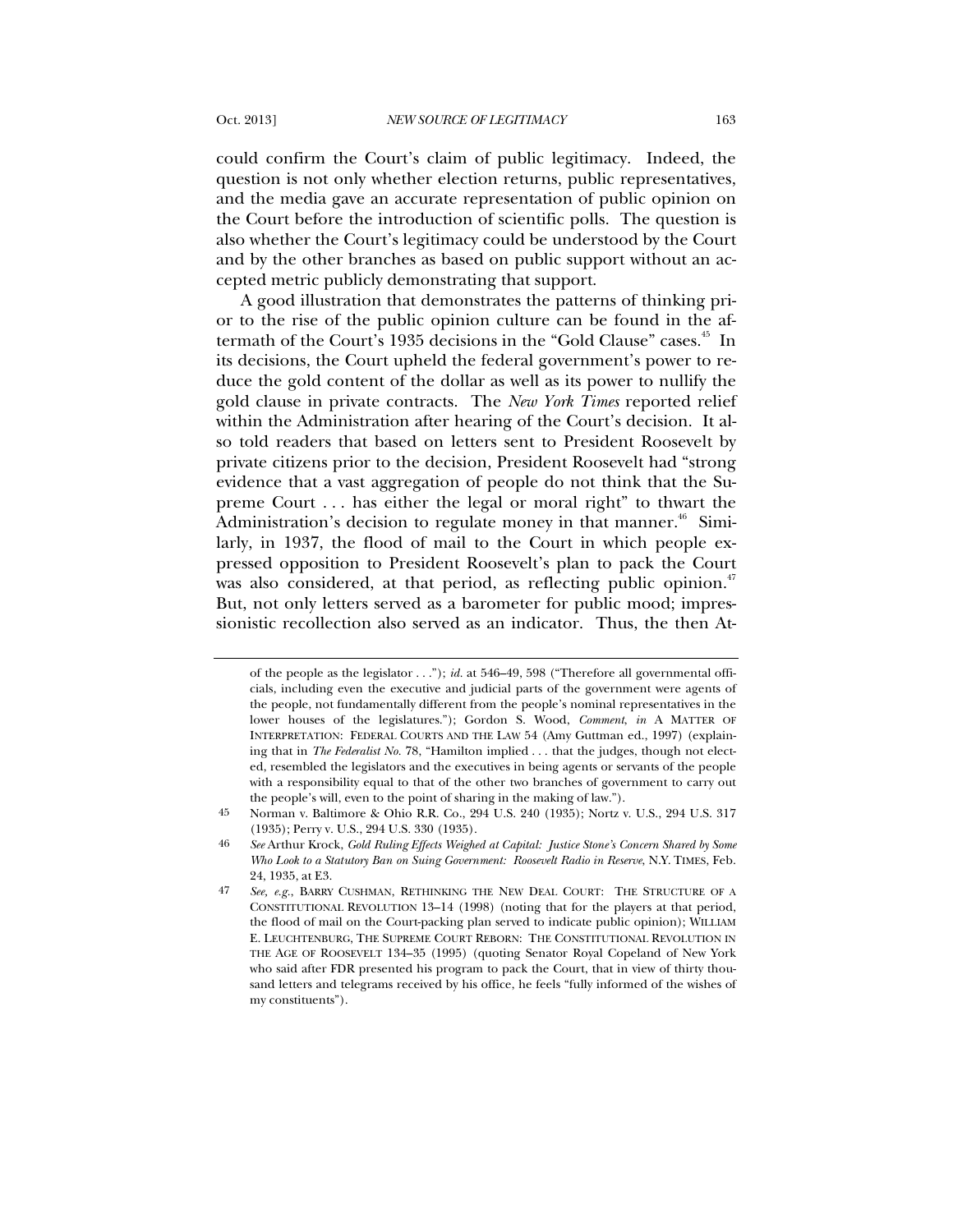torney General Robert Jackson reported to the President that after spending time "among the plain people," he regretted to report that in his opinion, "support is not increasing for your court reform but rather decreasing."<sup>48</sup>

During that period, public opinion polls had only begun their ascent, and members of Congress were still "confused by the polls and the mail and the contradictions between them."49 In current era, public opinion polls are considered the authoritative indicator of public opinion. Inferences based on mail are considered unreliable, amateurish, and unscientific. Indeed, contrary to the prevailing attitudes of the 1930s, today, politicians and Justices cannot argue that they are speaking for the people if public opinion polls provide contrary evidence.<sup>50</sup>

The ability to track public support for the Court, the public record of this support (often published by popular media), $51$  and the scientific allure of opinion polls made public confidence in the Court more "real" in the public imagination.<sup>52</sup> The introduction of a metric that measures public support for the Court, the same metric that is central to political players' own understanding of their legitimacy,<sup>53</sup> changed the balance of power between the branches. Now, there is

<sup>48</sup> SHESOL, *supra* note 23, at 367–68 (quoting Jackson's report to President Roosevelt and suggesting that President Roosevelt may have changed his views based on that report).

<sup>49</sup> *Id.* at 331. *See also id.* at 372 ("Gallup, on March 1 [1937], reported that public support for the plan had dropped . . . . But mail to members of Congress seemed to hint in the other direction. Neither side, in short, had much to show for a month's worth of making speeches."); BURT SOLOMON, FDR V. THE CONSTITUTION: THE COURT PACKING FIGHT AND THE TRIUMPH OF DEMOCRACY 184 (2009) (arguing that earlier that year, President Roosevelt "had reason to think the public would support him. The White House mail continued to show a thumping approval for enlarging the Court. The scientific opinion polls, on the other hand, still showed a public almost evenly divided—tilting against the president's plan, according to Gallup's measurements, but by no more than half a dozen percentage points. The president, not yet six months beyond his landslide reelection, felt that he understood the American people's wishes and needs better than any interviewer carrying clipboard").

<sup>50</sup> *Cf.* LEUCHTENBURG, *supra* note 47, at 109 ("It might be anticipated that the emphatic outcome of the [1936] elections would startle some Justices who had believed that they were speaking for a nation outraged by the New Deal.").

<sup>51</sup> During the time of the Rehnquist Court, six percent of poll questions measured trust, confidence, or approval of the Court as an institution (139 questions) rather than attitudes toward specific decisions. MARSHALL, *supra* note 16, 3–4.

<sup>52</sup> *See, e.g.,* Fried & Harris, *supra* note 18, at 323 (public opinion itself became more "real" making it a political source of legitimacy).

<sup>53</sup> *See* Zizi Papacharissi, *The Virtual Sphere 2.0* in ROUTELDGE HANDBOOK OF INTERNET POLITICS 230, 233 (Andrew Chadwick & Philip N. Howard, 2009) ("Politicians, opinion leaders, and the media frequently rely on aggregation of public opinion obtained through polls.").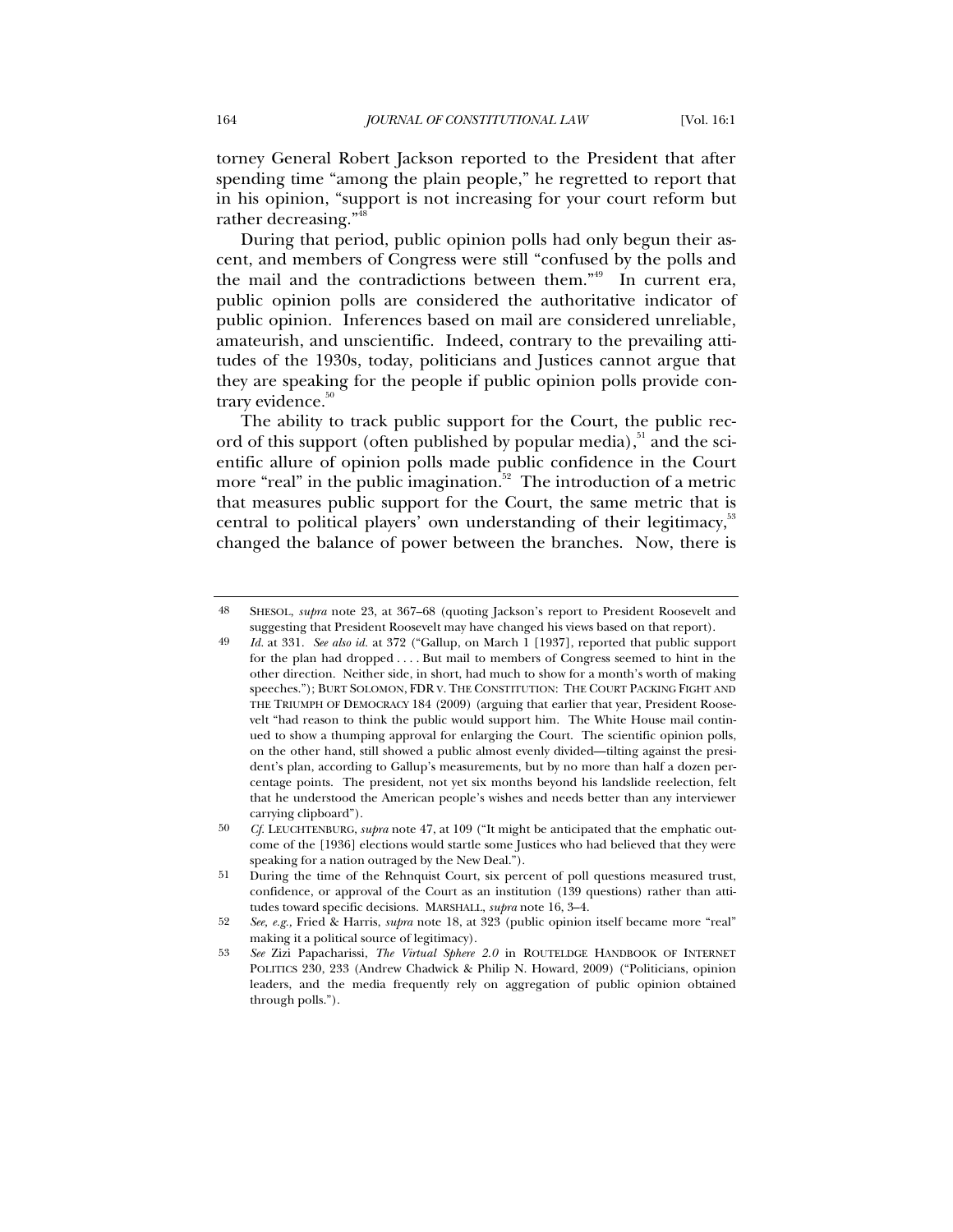an independent, reliable source of evidence, a public proof available to all, of public support for the Court.

At least since the 1970s, this public metric has shown that public support for the Court as an institution is "stable and high."<sup>54</sup> Data also show that at least since 1987, the Court has enjoyed a significant bedrock of diffuse support.<sup>55</sup> The public has consistently awarded the Court more approval than Congress or the executive branch.<sup>56</sup> Thus, the political branches may capitulate to the Court not due to its designated function as the expert interpreter of the Constitution—as if they were the patient doing as the doctor ordered—but due to public support of the Court. $57$  Indeed, even if the political elites lost their faith that the Court holds a relevant expertise for interpreting indeterminate constitutional norms, political resistance to its decisions seems infeasible as long as it holds public confidence. Public opinion is the drive wheel of American politics, and no politician wants to stand against it.<sup>58</sup>

Backed by survey results, the claim that the Court holds normative legitimacy based on public support was placed on almost the same empirical footing as the elected branches' claim of normative legitimacy. Besides relying on the mandate they received in the elections, the President and Congress base many of their legitimacy claims, in the intervals between elections, on the outcome of public opinion polls. The Court's inferiority in terms of democratic legitimacy was no longer an a priori structural premise, but an empirical question.<sup>59</sup>

<sup>54</sup> *See, e.g.,* Jeffery J. Mondak & Shannon Ishiyama Smithey, *Dynamics of Public Support for the Supreme Court*, 57 J. POL. 1114, 1118–19 (1997) (tracking public support for the Court from 1972 to 1994 and showing that it consistently exceeds support for the executive branch and Congress).

<sup>55</sup> *See* Gibson, *supra* note 11, at 840–41 (summarizing six surveys between 1987 and 2008).

<sup>56</sup> FRIEDMAN, *supra* note 39, at 15 ("The justices regularly outpoll the Congress and often even the President in terms of public support or confidence."); MARSHALL, *supra* note 21, at 138–41 ("[T]he Court has consistently won more approval than Congress or the executive branch (at least since the 1970s).").

<sup>57</sup> *See* Georg Vanberg, *Legislative-Judicial Relations: A Game-Theoretic Approach to Constitutional Review*, 45 AM. J. POL. SCI. 346, 351–52 (2001) ("The idea is that supportive publics can help enforce judicial decisions via an implicit threat of a political backlash in response to instances of public authority defiance or delay in implementation.").

<sup>58</sup> *See* CLARK, *supra* note 13, at 81–82 ("[M]embers of Congress will generally have an interest in correctly position-taking in line with public opinion, which is a central activity in the pursuit of reelection . . . ."); JAMES A. STIMSON, TIDES OF CONSENT: HOW PUBLIC OPINION SHAPES AMERICAN POLITICS xv-xvii (2004) ("Public opinion matters.... Its power is that it points always to the future, telling those whose careers and strategies depend on public support that success depends on being with the tide, not against it.").

<sup>59</sup> *Cf.* Scheppele, *supra* note 41, at 44–45 (claiming that at a certain period, in many ways the Hungarian Constitutional Court held stronger democratic legitimacy than the Hungarian Parliament).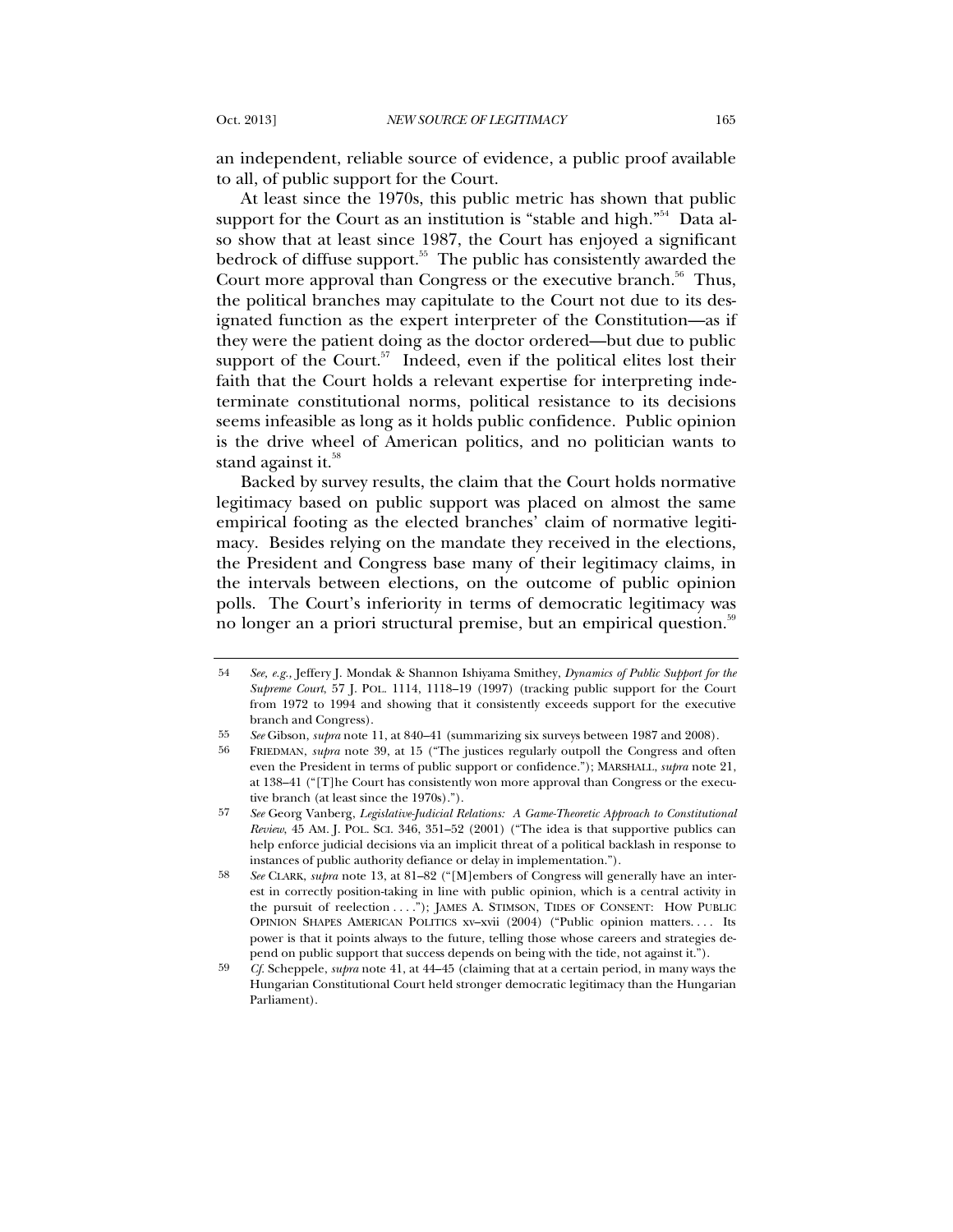A technological development created a new and distinct source of legitimacy for the Court which is not very different from the democratic support which makes representative institutions so confident in their source of legitimacy.

# III. THE CHANGE IN THE COURT'S LEGITIMATION THEORY

Thus far, I have argued that the introduction of public opinion polls allowed the Court, for the first time in its history, to base its normative legitimacy on public support rather than solely on its expertise. I did not argue that this change had an actual influence on the Court's adjudication, nor did I claim that this source of legitimacy is necessarily normatively valid or suited for the Court. $\overset{\scriptscriptstyle{60}}{\text{o}}$  In the following, I argue that normatively valid or not, the Rehnquist Court changed its way of understanding its own normative legitimacy following the rise of public opinion culture and the availability of this source of legitimacy. While the division of the Court's history by the tenure of each Chief Justice can be misleading, I argue that the combination of the technological invention presented above, the rise in saliency of the indeterminacy of constitutional law, the decline of the public perception of the Court as an expert, and the lessons the Court derived from the *Lochner* and *Brown* cases are all responsible for the Rehnquist Court's new understanding of its sources of legitimacy.<sup>61</sup>

I dub the Court's understanding of the sources of its institutional legitimacy: "legitimation theory." A legitimation manifests itself in the Court's institutional habits. It is a conceptualization of the way the Court behaves in its endeavor to maintain its own legitimacy. $62 A$ legitimation theory captures the Court's institutional perspective on what makes judicial power legitimate. $63$ 

<sup>60</sup> For an analysis of the normative validity of this source of legitimacy for the Court, see Bassok & Dotan, *supra* note 2.

<sup>61</sup> *Cf.* PIERRE BOURDIEU, ON TELEVISION 77–78 (1996) (raising the question of what would happen to judges if their "hypocritical" claim to "pure" expertise would be publicly disproved, and it would be exposed that they are subject to the pressures of the media and through it, public opinion).

<sup>62</sup> *See* THURMAN W. ARNOLD, THE SYMBOLS OF GOVERNMENT xiv (1935) ("Institutions . . . develop institutional habits, entirely separable from the personal habits of those who spend their working hours in their service.").

<sup>63</sup> Howard Gillman, *The Collapse of Constitutional Originalism and the Rise of the Notion of the "Living Constitution" in the Course of American State-Building*, 11 STUD. AM. POL. DEV. 191, 196 (1997) ("If the justices believed that fidelity to original intent was an essential part of what made judicial power legitimate and defensible, then this interpretive tradition may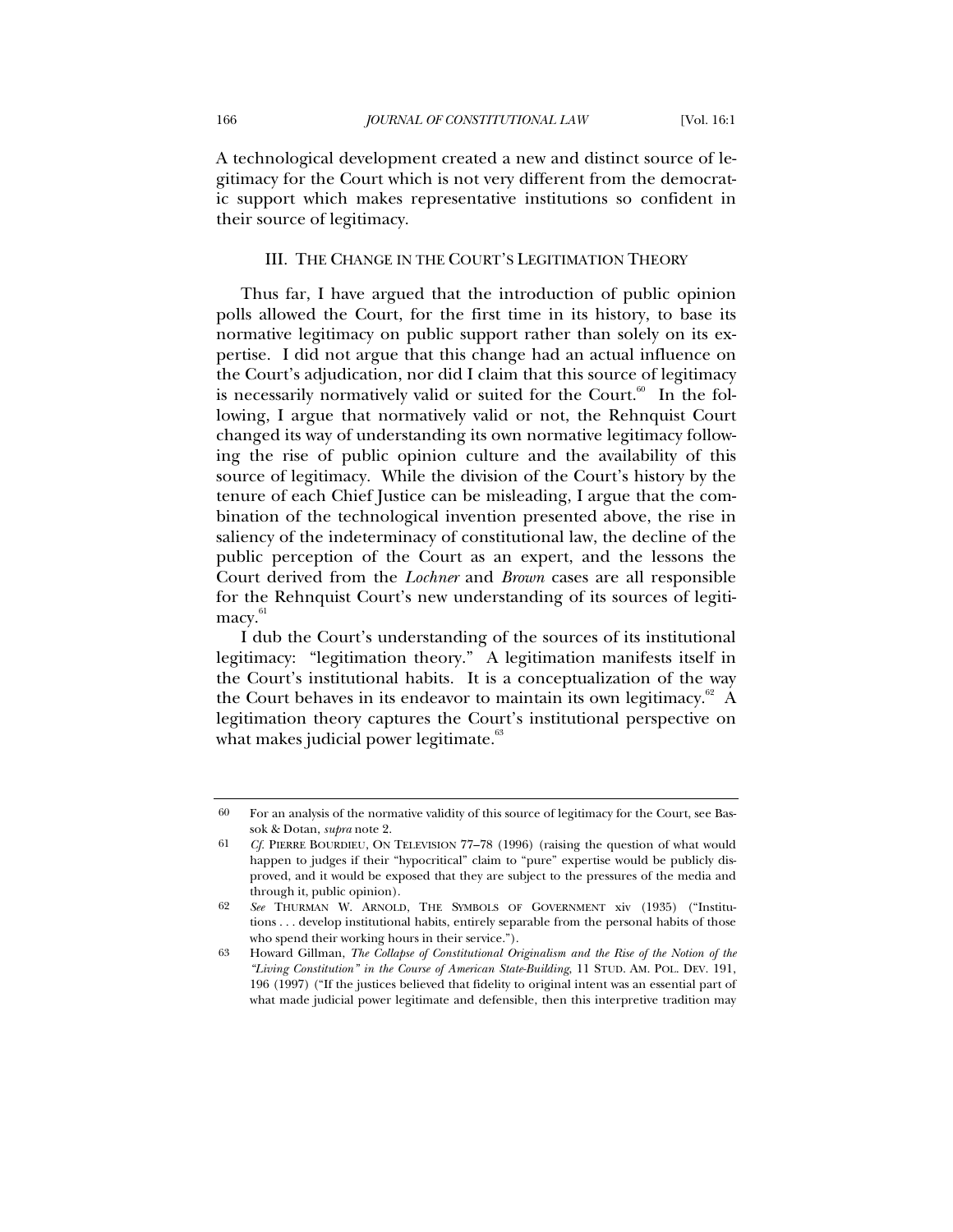Legitimation theories are not permanent; indeed, the Court switched its legitimation theory several times over the years. $64$  In the following, I focus on one such switch and the rise of a particular legitimation theory, the "public confidence" legitimation theory that was dominant at the time of the Rehnquist Court.

I should stress that my aim is not to analyze the thoughts of certain members of the Rehnquist Court on the issue of legitimacy. My argument is not that certain Justices consciously adopted a certain legitimation theory, but how the Court and other institutions behaved.<sup>65</sup>

I examine the Court as an institution that has institutional habits just like any other multi-member institution.<sup>66</sup> I focus on one of these institutional habits: the Court's legitimation theory.

#### *A. The Decline of Legal Expertise*

Since the 1880s and up until the 1930s, legal expertise served as the Court's source of legitimacy. Most players acted under the assumption that as long as the Court was true to standards of legality i.e., to the requirements of legal doctrine and to the original meaning of constitutional provisions—both its normative and sociological legitimacy were secured. $57$  Law was understood in the public mind as

be properly viewed as important component of the Court's nineteenth-century institutional perspective.").

<sup>64</sup> *Cf.* Richard H. Pildes, *Democracy, Anti-Democracy, and the Canon*, 17 CONST. COMMENT. 295, 317 (2000) (arguing that the decision in *Giles v. Harris*, "provides perspective on how much different the Court's proclaimed self-conception of the nature and effectiveness of judicial power was in the pre-*Brown* era").

<sup>65</sup> *Cf.* John McGinnis*, Reviving Tocqueville's America: The Rehnquist Court's Jurisprudence of Social Discovery,* 90 CALIF. L. REV. 485, 489 n.10 (2002) ("In speaking about the Warren Court, Ely did not purport to show that Chief Justice Earl Warren or any member of the Court consciously conceived of their decisions in terms of Ely's theory . . . .").

<sup>66</sup> *See* ARNOLD, *supra* note 62.

<sup>67</sup> *See* CHARLES L. BLACK, JR., THE PEOPLE AND THE COURT 14–15 (1960) ("We entrusted the task of constitutional interpretation to the courts because we conceived of the Constitution as law, and because it is the business of courts to resolve interpretative problems arising in law."); G. EDWARD WHITE, THE AMERICAN JUDICIAL TRADITION: PROFILES OF LEADING AMERICAN JUDGES ix (3d ed. 2007) ("Judicial decisions achieved legitimacy when the opinions accompanying them demonstrated that judges were merely discerning finite and transcendent legal principles and applying them to cases."); *id.* at xvi, 123 ("From Marshall to Harlan, judges conceived of themselves as oracles whose function was simply that of rendering intelligible an already existing body of legal principles."); Gillman, *supra* note 63, at 194 n.7 ("Prior to the twentieth century, debates about constitutional meaning were evaluated with reference to an accepted standards of fidelity to what was assumed to be the immutable meaning of the constitutional text . . . ."). As always, there were certain individuals who saw beyond the horizons of the controlling social imaginary. Justice Holmes, arguably the first legal realist on the Supreme Court, was already aware,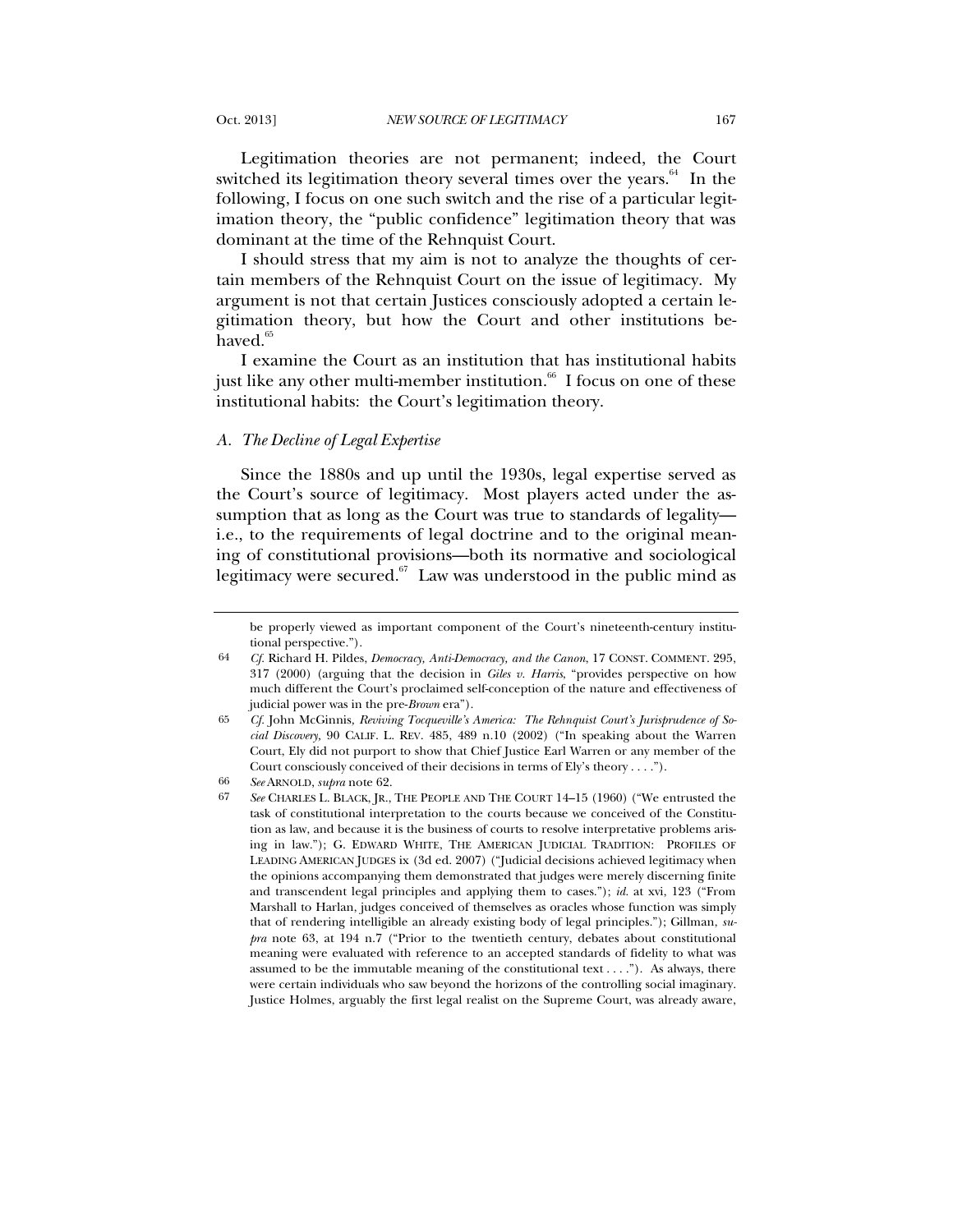a scientific endeavor in which the Justices held special knowledge, endowing their decisions with normative and sociological legitimacy based on legal expertise.<sup>68</sup> As a whole, the dominant force controlling the Court's work was that of expertise either in the form of doctrinal legality or in the form of what we would now call original-intent Originalism.<sup>69</sup> Sociological and normative legitimacy were understood as a corollary to legal legitimacy.

The *Butler* decision, given in January 1936 during a period of high tension between the Court and President Roosevelt over New Deal reforms, contains an explicit elaboration of the Court's legitimation theory.<sup>70</sup> In *Butler*, the Court invalidated the first Agricultural Adjustment Act on the grounds that Congress lacked the power to tax agricultural processors in order to subsidize farmers as part of the effort to increase farms' income.<sup>71</sup> Speaking for a six-Justice majority, Justice Owen J. Roberts rejected the claim that "the court assumes a power to overrule or control the action of the people's representatives."<sup>72</sup> He stressed, in his opinion, that "[w] hen an act of Congress is appropriately challenged," all the Court does is "to lay the article of the Constitution which is invoked beside the statute which is chal-

before the end of the nineteenth century, of some of the changes in the Court's commitment to legal doctrine that would accompany the exposure of the indeterminacy of constitutional norms. His dissent in *Lochner*, discussed infra in Part III.B, as well as his 1903 opinion in *Giles v. Harris*, 189 U.S. 475 (1903), are a good illustrations of this awareness. *See* Gillman, *supra* note 63, at 218–20 (discussing the novelty in Justice Holmes's position regarding the role of majority opinion in constitutional decision-making); Pildes, *supra* note 64, at 306–07, 317–18 (discussing Justice Holmes's political realism regarding the Court's legitimacy in comparison to the prevailing understanding during the *Lochner* era and the *Brown* era).

<sup>68</sup> *See* THOMAS GUSTAFSON, REPRESENTATIVE WORDS: POLITICS, LITERATURE, AND THE AMERICAN LANGUAGE, 1776–1865, at 54–55 (1992) ("The dominant rhetoric of antebellum constitutional hermeneutics represented the judge as the servant of the law who found the proper or correct meaning."); Or Bassok, *The Sociological-Legitimacy Difficulty*, 26 J.L. & POL. 239, 249 (2011) ("[T]here is ample evidence that, at least until the New Deal, the Court's legitimacy in the public mind was based on the Court's image as a legal expert."); James G. Wilson, *The Role of Public Opinion in Constitutional Interpretation*, 1993 BYU L. REV. 1037, 1083 ("The postbellum Court's pseudo-scientific jurisprudence apparently fooled, or at least satisfied, enough people . . . for twenty to thirty years after the Civil War.").

<sup>69</sup> JACK M. BALKIN, LIVING ORIGINALISM 92 (2011) ("Until the end of the nineteenth century, virtually all federal judges and justices understood themselves to be what we would now call originalists."); Gillman, *supra* note 63, at 192 ("From the time of the founding throughout the nineteenth century, there was a consensus in courts opinions and legal treaties that judges were obligated to interpret the Constitution on the basis of the original meaning of constitutional provisions.").

<sup>70</sup> United States v. Butler, 297 U.S. 1 (1936).

<sup>71</sup> *Id*. at 70.

<sup>72</sup> *Id*. at 62.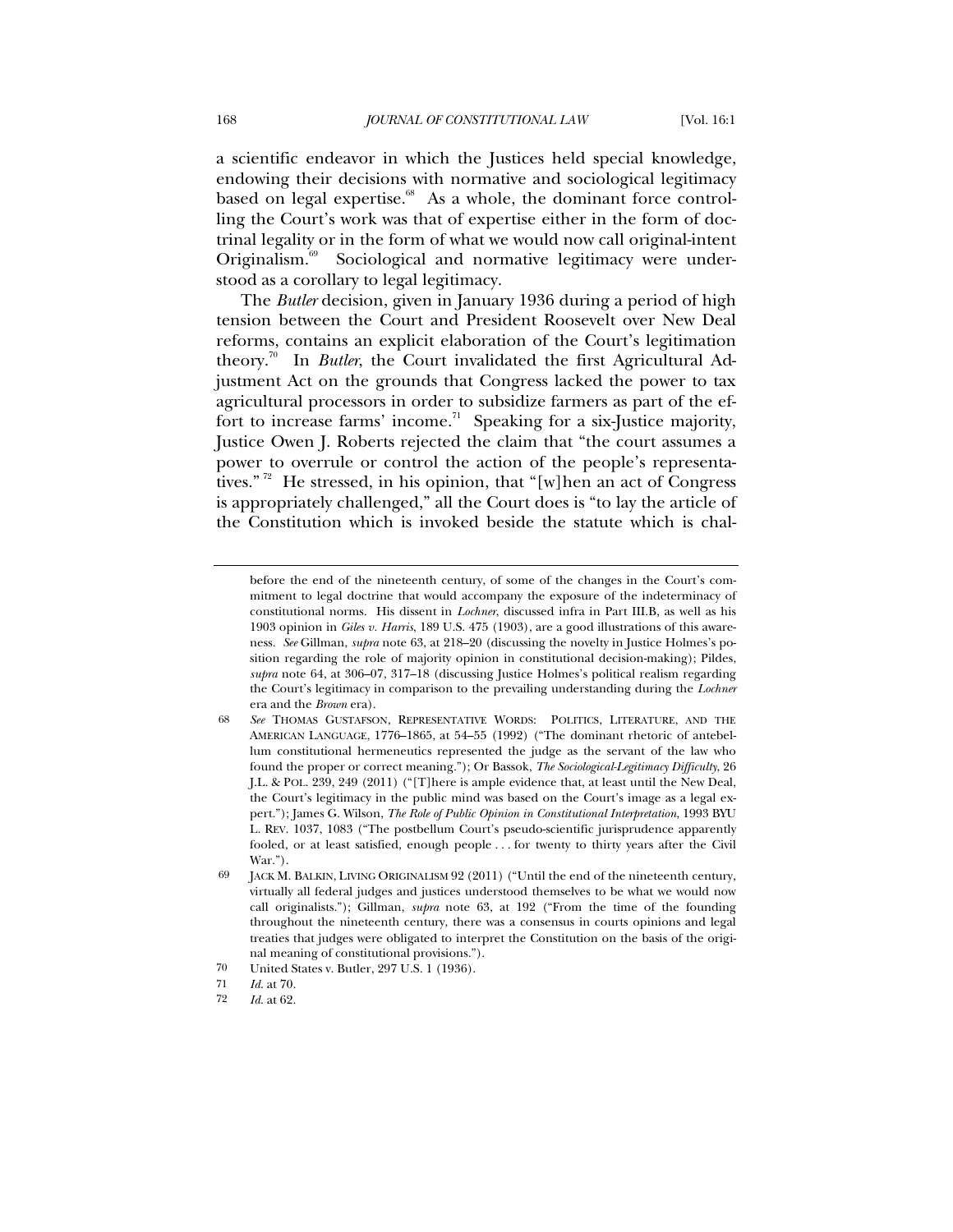lenged and to decide whether the latter squares with the former."<sup>73</sup> Afterwards, the Court "announce[d] its considered judgment upon the question. The only power it has, if such it may be called, is the power of judgment."74 According to the majority in *Butler*, the Court's expertise ("judgment") not only explains the way it decides cases, but also the Court's legitimacy.

The Court's reliance on legal expertise as the basis for its legitimacy does not mean that its decisions were legally correct during that period. Scholars have argued that during the *Lochner* era, the Court's understanding of the law was based on the misguided idea of Social Darwinism.<sup>75</sup> For my argument, the adequacy of the Court's understanding of constitutional law is immaterial. The only relevant point is that the Court believed in legal expertise as the basis for its legitimacy.

Although realist observations about the indeterminacy of legal norms had already appeared by the turn of the twentieth century, $^{76}$ only during the 1930s did indeterminacy begin to receive saliency in public discourse due to the clash between President Roosevelt and the Court over New Deal legislation.<sup>77</sup> The discovery of wide judicial discretion in constitutional cases eroded the Justices' claim to have professional, special *legal* expertise that compelled them to arrive at the right answer.<sup>78</sup> Scholars agree that by the 1940s, the public un-

<sup>73</sup> *Id.* at 62.

<sup>74</sup> *Id.* at 62–63.

<sup>75</sup> *See* ALEXANDER M. BICKEL, THE MORALITY OF CONSENT 26–27 (1975) (arguing that the Justices decided cases according to the laissez-faire philosophy of Herbert Spencer, which was read into the Constitution); Alpheus Thomas Mason, *Myth and Reality in Supreme Court Decisions*, 48 VA. L. REV. 1385, 1393 (1962) ("Natural law—the inevitability of the human struggle, survival of the fittest in the economic no less than in the biological world replaced the Constitution.").

<sup>76</sup> *See, e.g.*, Barry Friedman, *The History of the Countermajoritarian Difficulty, Part Two: Reconstruction's Political Court*, 91 GEO. L.J. 1, 52 (2002); BRIAN Z. TAMANAHA, BEYOND THE FORMALIST-REALIST DIVIDE 78–79 (2009).

<sup>77</sup> *See, e.g.*, Bassok, *supra* note 68 at 249 ("The clash between President Franklin D. Roosevelt and the Court over the New Deal reforms created a growing public awareness of the inherent indeterminacy of law and, consequently, of the political influences on judicial discretion."); Letter from Felix Frankfurter to Franklin D. Roosevelt (Mar. 30, 1937), *in* ROOSEVELT AND FRANKFURTER: THEIR CORRESPONDENCE, 1928–1945, at 392 (Max Freedman ed., 1967) ("Now with the shift by Justice Roberts in Jones-Laughlin, overthrowing the Commerce Clause doctrines which the Court had used to strike down New Deal legislation, even a blind man ought to see that the Court is in politics, and understand how the Constitution is 'judicially' construed.").

<sup>78</sup> *See, e.g.*, FRIEDMAN, *supra* note 39, at 214–15 ("The country had traveled a long way to this pervasive realism about the Constitution and judging. . . . By the time of the New Deal, views had changed; it was widely understood that judges' philosophies influenced constitutional decisions."); Bassok, *supra* note 68, at 247–53 (discussing the link between the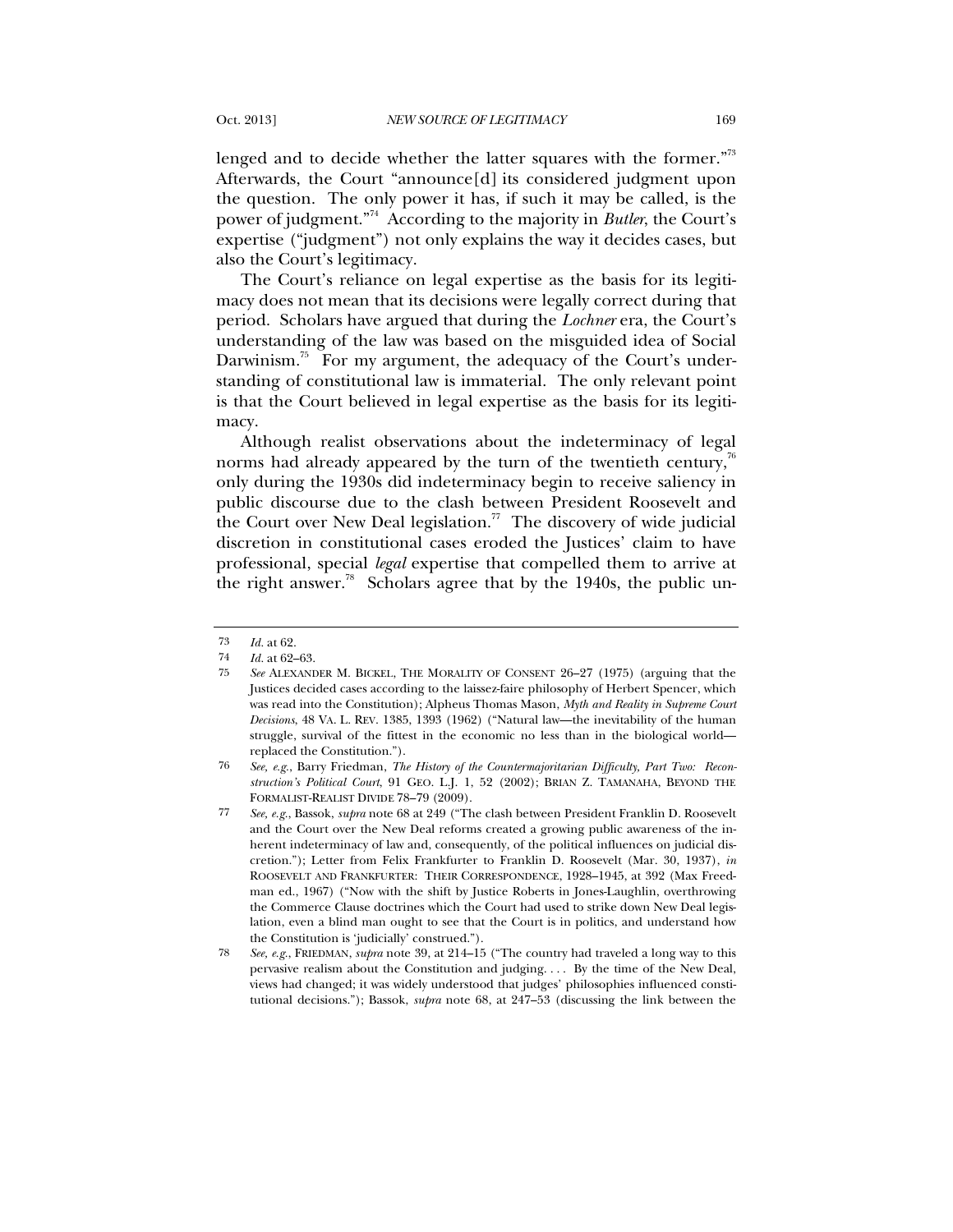derstanding that legal expertise does not award the Court with determinate answers in constitutional cases, and that the law's malleability allows judges to decide cases based on their political preferences, was already widespread and has been spreading ever since.<sup>79</sup> After the New Deal era, writes Robert McCloskey,

[I]t was no longer possible for the judges and their supporters to take refuge from reasoned criticism behind the old incantations—the idea that the Court was merely the passive mouthpiece of an unambiguous constitution; the idea that the nature and range of the Court's power to intervene was settled once and for all by the Constitution itself or by unmistakable inferences from the Constitution.<sup>8</sup>

In view of the decline in the Court's ability to rely on legal expertise as the source of its legitimacy, a search for a new source of legitimacy began.<sup>81</sup> Indeed, scholars' whole endeavor to find new justifications for the Court's countermajoritarian authority may be viewed as an attempt to find a new source of expertise to preserve the Court's sociological legitimacy in view of the decline of its legal expertise in the public mind, rather than an attempt to normatively justify its authority.<sup>82</sup> For example, some scholars attribute to the Court special position or knowledge that enables them to protect rights.<sup>83</sup> *Judicial* 

rise in saliency of the indeterminacy difficulty and the decline in the belief in legal expertise).

<sup>79</sup> *See, e.g.*, FRIEDMAN, *supra* note 39, at 171–72, 223–25 ("It would be difficult to overstate the extent to which the public and commentators had by mid-century become reconciled to Realist (or anti-formalist) conceptions."); Bassok, *supra* note 68, at 253 ("[C]onstitutional theorists generally agree that the rise in public saliency of the indeterminacy of legal norms and the decline of the Court's mythical image date back to the first half of the 20th century."); Paul W. Kahn, *Interpretation and Authority in State Constitutionalism*, 106 HARV. L. REV. 1147, 1157 (1993) (noting that after the New Deal, the belief that constitutionalism is a special expression of reason or science was undermined, and that constitutionalism "appeared simply as another instance of rule by political interests").

<sup>80</sup> ROBERT MCCLOSKEY, THE AMERICAN SUPREME COURT 259 (5th ed., Sanford Levinson rev. ed. 2010) (1960). *See* PERRY, *supra* note 10, at 140–41 (noting that among the general public no one believes anymore that the Court's decisions are based on "pure law").

<sup>81</sup> *See* THOMAS M. KECK, THE MOST ACTIVIST SUPREME COURT IN HISTORY: THE ROAD TO MODERN JUDICIAL CONSERVATISM 37 (2004) (arguing that due to a "breakdown of constitutional consensus" during the 1940s, Justices devised various new justifications for judicial review).

<sup>82</sup> *See* Bassok, *supra* note 7, at 343–50.

<sup>83</sup> *See* Aharon Barak, *The Supreme Court, 2001 Term—Foreword: A Judge on Judging: The Role of a Supreme Court in a Democracy*, 116 HARV. L. REV. 19, 42 (2002) ("We are experiencing a human rights revolution as a result of the Second World War and the Holocaust. . . . It is the task of the judge to protect and uphold human rights."); Leonardo Pierdominici, *Constitutional Adjudication and the 'Dimensions' of Judicial Activism: Comparative Legal and Institutional Heuristics*, 3 TRANSNAT'L LEGAL THEORY 207, 219 (2013) ("Courts are uniquely well situated to protect rights of individuals or disadvantaged groups against an excessively powerful majority . . . .").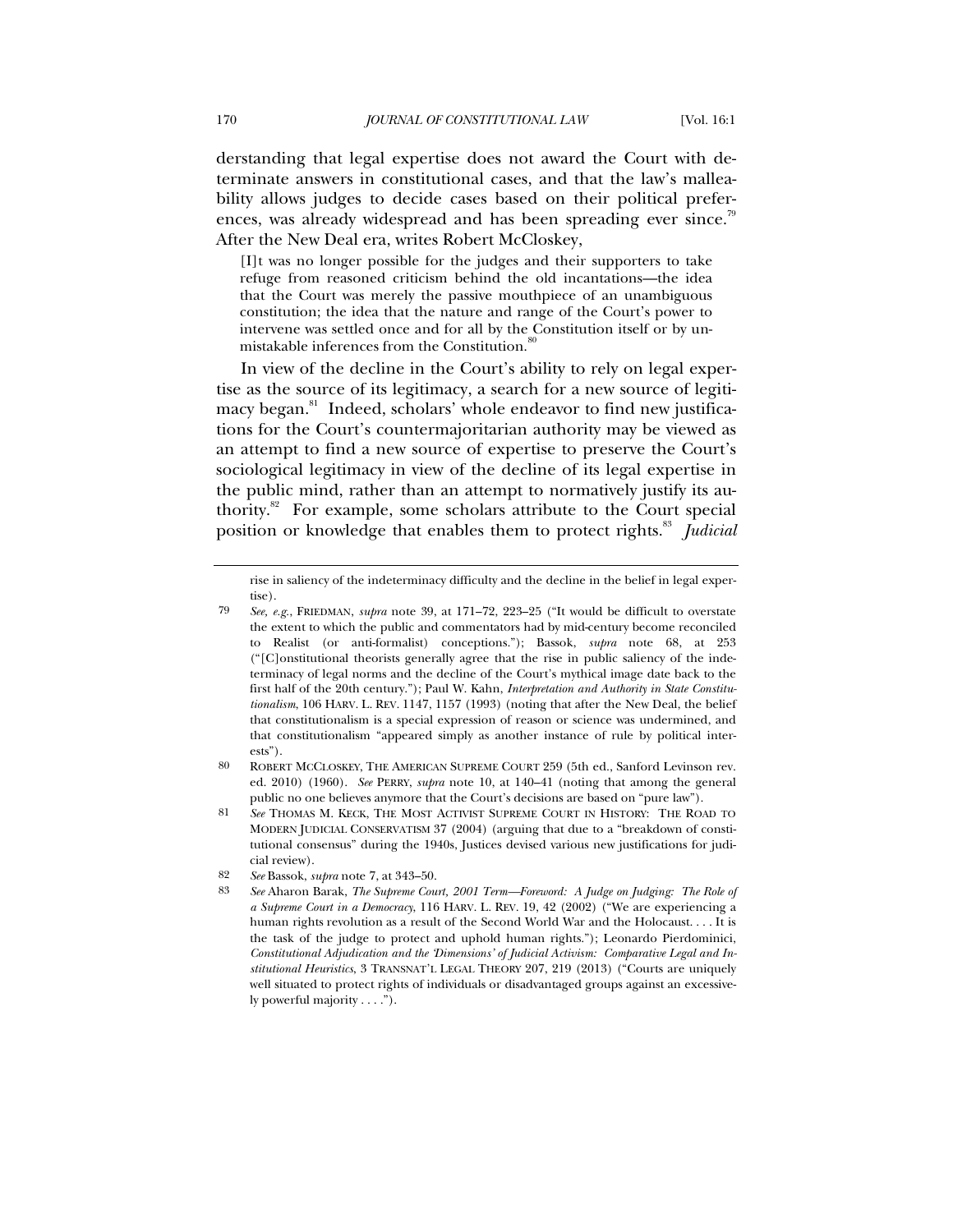review is thus justified as a necessary means to guarantee the protection of these rights.<sup>84</sup> But, human rights serve not only as the basis for the Court's normative legitimacy. They also serve as a basis for the Court's sociological legitimacy. At least since the 1960s, the Court has come to be identified and legitimized in the public mind, at least partly, with the enforcement of rights-based limits on political action.<sup>85</sup> Similarly, according to some originalists, the Court's countermajoritarian authority is normatively justified because it allows the Court, as an expert in constitutional history, to express the people's original voice over the passing whims of public opinion.<sup>86</sup> Yet, not less importantly, Originalism also "sells" in public discourse due to its appeal as a determinate system of interpretation and, thus, is able to ensure the Court's sociological legitimacy.<sup>87</sup> Process-based arguments justify judicial intervention in majoritarian decisions as means to correct failures in the democratic majoritarian process.<sup>88</sup> Rather than attributing judicial expertise in a certain substantive field, legal process scholars identify judges as "experts on process" and "political outsid-

<sup>84</sup> *E.g.*, DANIEL A. FARBER & SUZANNA SHERRY, JUDGMENT CALLS: PRINCIPLE AND POLITICS IN CONSTITUTIONAL LAW 11 (2009) ("Majority rule by itself cannot be trusted to protect religious, political, racial, and geographic minorities from oppression, nor to protect fundamental human rights when they are needed by the powerless or the unpopular.").

<sup>85</sup> *See* MARY ANN GLENDON, RIGHTS TALK: THE IMPOVERISHMENT OF POLITICAL DISCOURSE 4– 6 (1991) (discussing the connection between rights-talk and the rise of judicial power in the U.S.); KECK, *supra* note 81, at 7, 71–72; Lawrence M. Friedman, *The Rehnquist Court: Some More or Less Historical Comments*, *in* THE REHNQUIST COURT: A RETROSPECTIVE 143, 147 (Martin H. Belsky ed., 2002) ("People look to the Courts for vindication of their rights; and for this reason all the arguments about 'countermajoritarianism' seem quite beside the point—politically at least."); Martin Shapiro, *The United States in* THE GLOBAL EXPANSION OF JUDICIAL POWER 43, 46–47 (C. Neal Tate & Torbjorn Vallinder eds., 1995) ("[T]he expansion of judicial power in the United States, and perhaps even worldwide, is essentially associated today with the great movement toward judicial protection of human rights initiated, or at least dramatically signaled, by the great desegregation decision *Brown v. Board of Education* . . . .").

<sup>86</sup> *See* Bassok, *supra* note 7, at 347–348 ("Judicial review is the best mechanism for ensuring loyalty to the people's original voice, since the Justices possess expertise in the field of constitutional history or in textualist analysis.").

<sup>87</sup> *See* Jamal Greene, *Selling Originalism*, 97 GEO. L.J. 657, 659 (2009) (arguing that "notwithstanding its many academic critics," empirical evidence shows that "originalism continues to sell" among a large segment of the public); Bassok, *supra* note 68, at 266–67 (explaining the adoption of originalism reasoning "as based not on its normative superiority as an interpretive approach but based on the Court's concern for the sociological-legitimacy difficulty" and that "[o]riginalism has the appeal of making it seem that the Court is constrained by objective answers, derived by the expert judge from history and text, with no room for subjective choice or political considerations").

<sup>88</sup> *See* Bassok, *supra* note 7, at 345–46; Samuel Estreicher, *Platonic Guardians of Democracy: John Hart Ely's Role for the Supreme Court in the Constitution's Open Texture*, 56 N.Y.U. L. REV. 547, 552 (1981).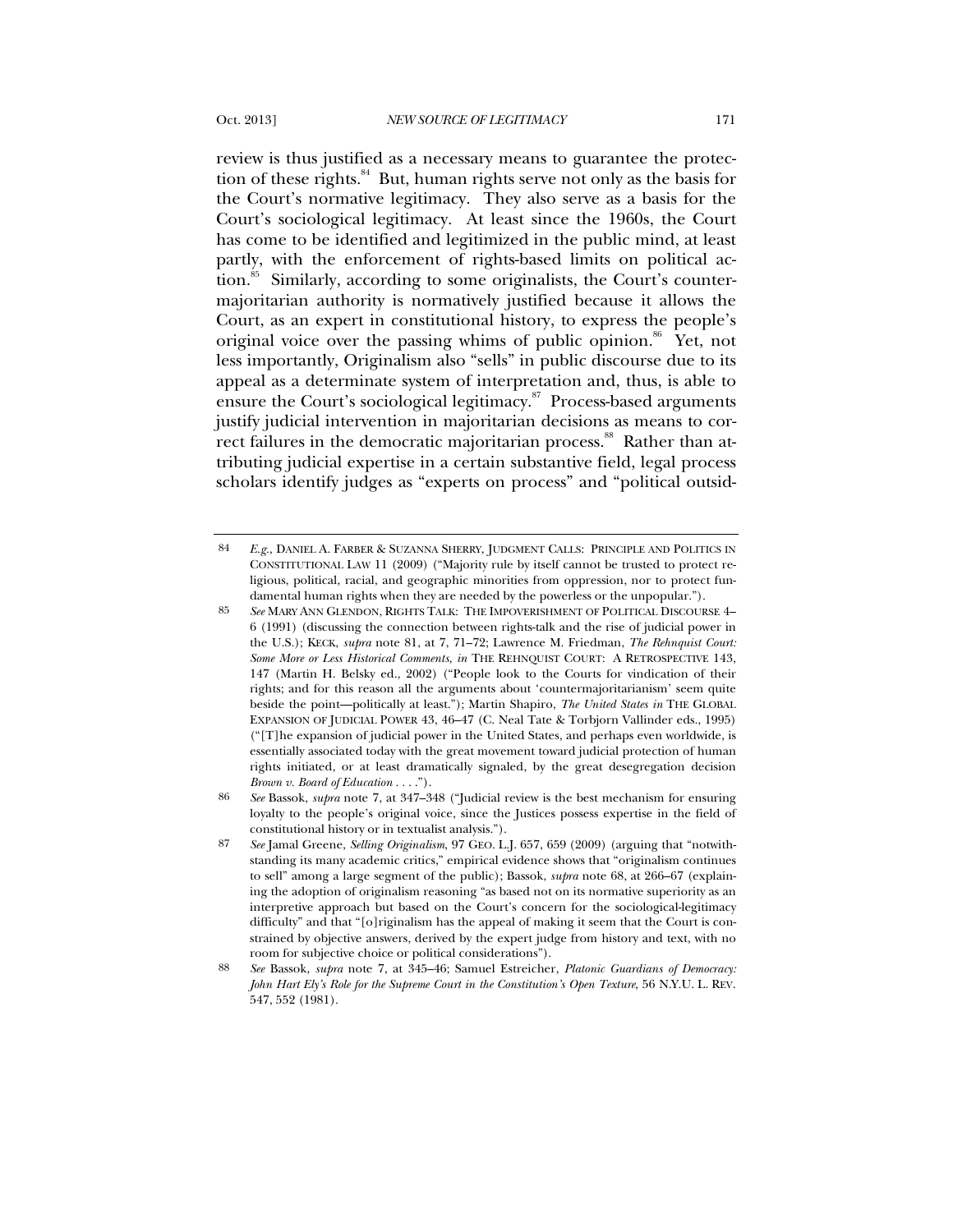ers," "uniquely situated to 'impose'" process-based values.<sup>89</sup> They also believe in the power of procedural legal reasoning to gain sociological legitimacy.<sup>91</sup>

Thus, scholars offered new formulations of judicial expertise not only to confront the Court's countermajoritarian normative difficulty, but also to confront the concern about the erosion of enduring public support for the Court (sociological legitimacy) in view of the decline of legal expertise in the public mind. $91$  In other words, in order to explain to the public why the Court holds the ability to strike down legislation, a new source of judicial expertise needed to be exposed or devised.

<span id="page-19-0"></span>It is no wonder that in European countries such as Germany, in which doctrinal expertise in constitutional law is still widely acknowledged both in academia and by the public, $92$  problems such as the countermajoritarian difficulty are much less pronounced.<sup>93</sup> With le-

<sup>89</sup> *See* JOHN HART ELY, DEMOCRACY AND DISTRUST: A THEORY OF JUDICIAL REVIEW 75–77 & n.\*, 88, 102, 112 (1980).

<sup>90</sup> Robert C. Post & Neil S. Siegel, *Theorizing the Law/Politics Distinction: Neutral Principles, Affirmative Action, and the Enduring Legacy of Paul Mishkin*, 95 CALIF. L. REV. 1473, 1475–77 (2007) ("Hart and Wechsler did not insist on reason and principle because they would render courts more accountable, or because they were necessary to ensure fairness to litigants. They believed instead that reason and principle would endow law with legitimacy. . . . Professional reason appeared in their work as an unquestioned source of authority and legitimacy.")

<sup>91</sup> *See* Bassok, *supra* note 68, at 268–71 (discussing the relationship between the Court's sociological and normative difficulties).

<sup>92</sup> *See* Jed Rubenfeld, *Unilateralism and Constitutionalism*, 79 N.Y.U. L. REV. 1971, 1995 (2004) ("Americans at bottom tend to be highly skeptical about the claims of a nonpolitical, neutral constitutional law. They are well aware that judges' values invariably inform constitutional law. Europeans tend to have a different attitude, which is often expressed in the form of a more dogmatic insistence on the separateness of politics from law, including constitutional law."); Armin von Bogdandy,*The Past and Promise of Doctrinal Constructivism: A Strategy for Responding to the Challenges Facing Constitutional Scholarship in Europe*, 7 INT'L J. CONST. L. 364, 367–68 (2009) ("[M]ost Continental constitutional scholars conceive of constitutional scholarship as a science . . . ."); *Id.* at 391 ("Throughout Europe, legal doctrine is an important—if not *the* primary—emphasis of constitutional scholarship."); Anke Grosskopf, *A Supranational Case: Comparing Sources of Support for Constitutional Courts* 27 (2000) (unpublished Ph.D. dissertation, University of Pittsburgh) (on file with author) ("[I]n Europe, where the notion of judging as the 'neutral application of the text of law' is still much more widespread than in the US."); Michaela Hailbronner, *Rethinking the Rise of the German Constitutional Court: Value Formalism (7.2013)* (unpublished draft) (on file with author) (arguing that the authority of the German Constitutional Court has much less to do with Germany's Nazi past than commonly assumed and more with the German emphasis on legal expertise).

<sup>93</sup> *See, e.g.*, Donald P. Kommers, *German Constitutionalism: A Prolegomenon*, 40 EMORY L.J. 837, 843 (1991) ("[T]he so-called 'counter-majoritarian difficulty,' the term Alexander Bickel used to describe the root problem of judicial review in America, is not a major problem in Germany."); Alec Stone Sweet, *Why Europe Rejected American Judicial Review: And Why It May Not Matter*, 101 MICH. L. REV. 2744, 2779 (2003) ("Americans grapple with, but never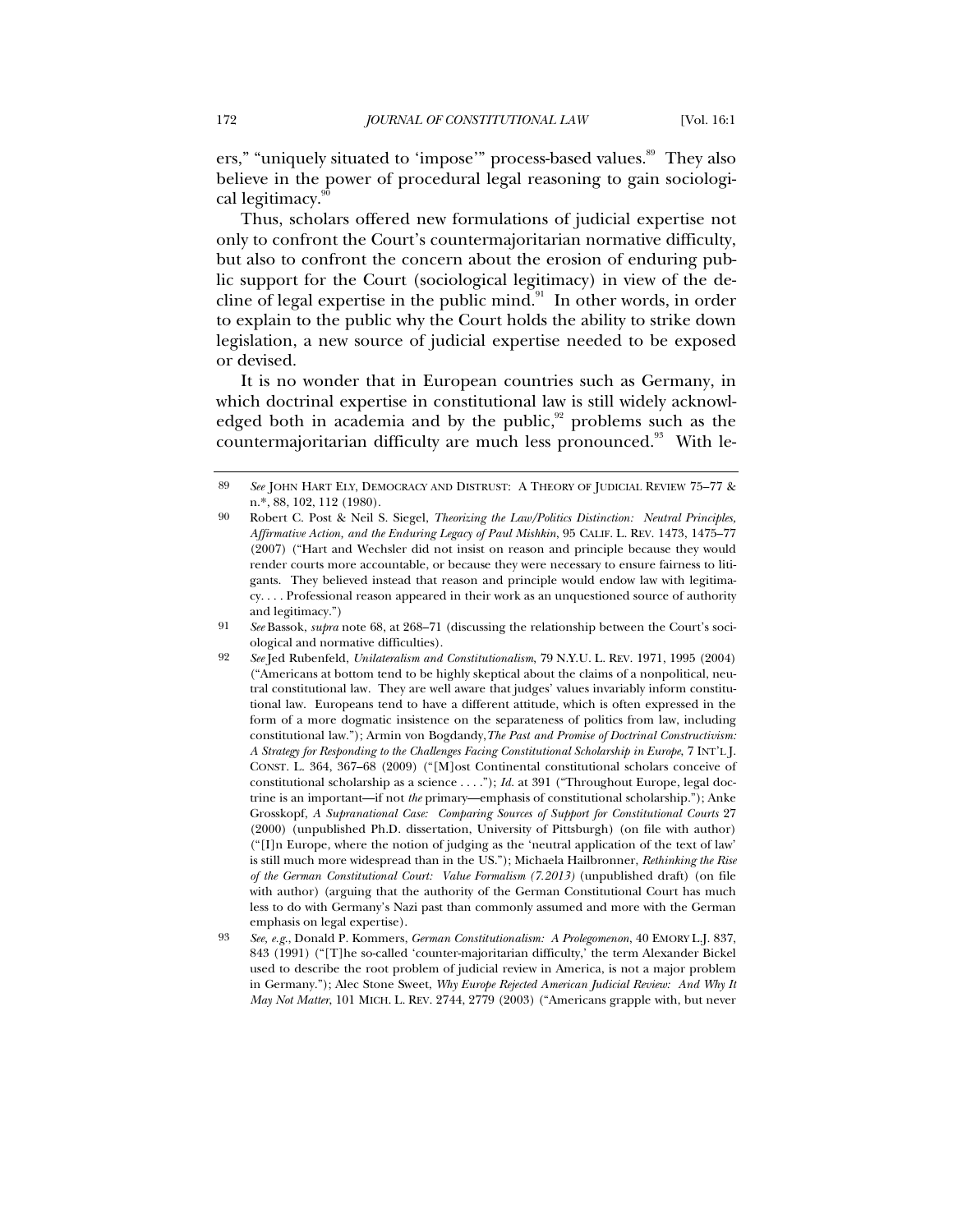gal expertise strongly rooted in the social imaginary and with a distinction between law and politics still holding firm,  $94$  in these European countries, the constitutional courts' authority is still accepted in a manner similar to a patient who recognizes the doctor's expertise.<sup>95</sup> Hence, the difference between the U.S. and European countries, such as Germany, is not merely a difference that stems from the fact that in the U.S. the authority of judicial review over federal legislation is not explicitly established by the Constitution while in most countries where judicial review over legislation currently exists, the authority of judicial review is explicitly anchored in the Constitution.<sup>96</sup> It is a difference that stems also from the difference in how Americans and Europeans imagine expertise in general and legal expertise in partic $ular.^{97}$  The way people imagine expertise in different cultures is a

finally resolve, the 'countermajoritarian' problem . . . . European academics and constitutional judges will state as much in one breath, and then move on to more interesting issues.").

<sup>94</sup> *See, e.g.*, GEORG VANBERG, THE POLITICS OF CONSTITUTIONAL REVIEW IN GERMANY 12 (2005) ("Especially among European (legal) scholars, courts are still often assumed to be 'above politics,' and their decisions tend to be treated as purely legal texts that can be understood in isolation from their political context."); J.H.H. Weiler, *A Quiet Revolution: The European Court of Justice and Its Interlocutors*, 26 COMP. POL. STUD. 510, 525 (1994) (discussing the European tradition's tendency to view the judicial process above and outside politics); Grosskopf, *supra* note [92,](#page-19-0) at 71 ("[G]eneral trend in German (as in most of continental Europe) to view courts as fundamentally non-political actors.").

<sup>95</sup> *See, e.g.*, Wojciech Sadurski, *Judicial Review in Central and Eastern Europe: Rationales or Rationalizations?*, 42 ISR. L. REV. 500, 516–519 (2009) ("[In central and Eastern Europe,] the rationale that carried the most weight . . . certainly in the self-legitimation produced by constitutional judges themselves—was a rather simple-minded view that constitutional judges have a privileged insight into the true, 'objective' meaning of constitutional rights  $\dots$ ") (Isr.).

<sup>96</sup> *See* WOJCIECH SADURSKI, RIGHTS BEFORE COURTS: A STORY OF CONSTITUTIONAL COURTS IN POSTCOMMUNIST STATES OF CENTRAL AND EASTERN EUROPE xiii (2005) ("[T]he power of constitutional adjudication, in its abstract form is explicitly contained in the constitutional texts of European states, rather than only being recognized as implicit therein by the doctrine developed by the court itself, as was the case in the United States."); Barak, *supra* note 83, at 128 ("Since the end of World War II, most new constitutions have included express provisions about judicial review, thereby ending the legal debate over its legitima $cy."$ ).

<sup>97</sup> *See, e.g.*, Clark A. Miller, *Civic Epistemologies: Constituting Knowledge and Order in Political Communities*, 2 SOC. COMPASS 1896, 1903–04 (2008) ("While science is often mobilized by competing parties in political disputes in the United States . . . this occurs much less frequently in Europe. This has been constantly apparent in the debate about climate change, where European countries have been subjected to far fewer debates than the United States over the scientific basis of climate change. Indeed, in Germany, when industry groups sought to reject the reality of climate change, they were forced to import US critics of climate science, as no German scientist would become involved.").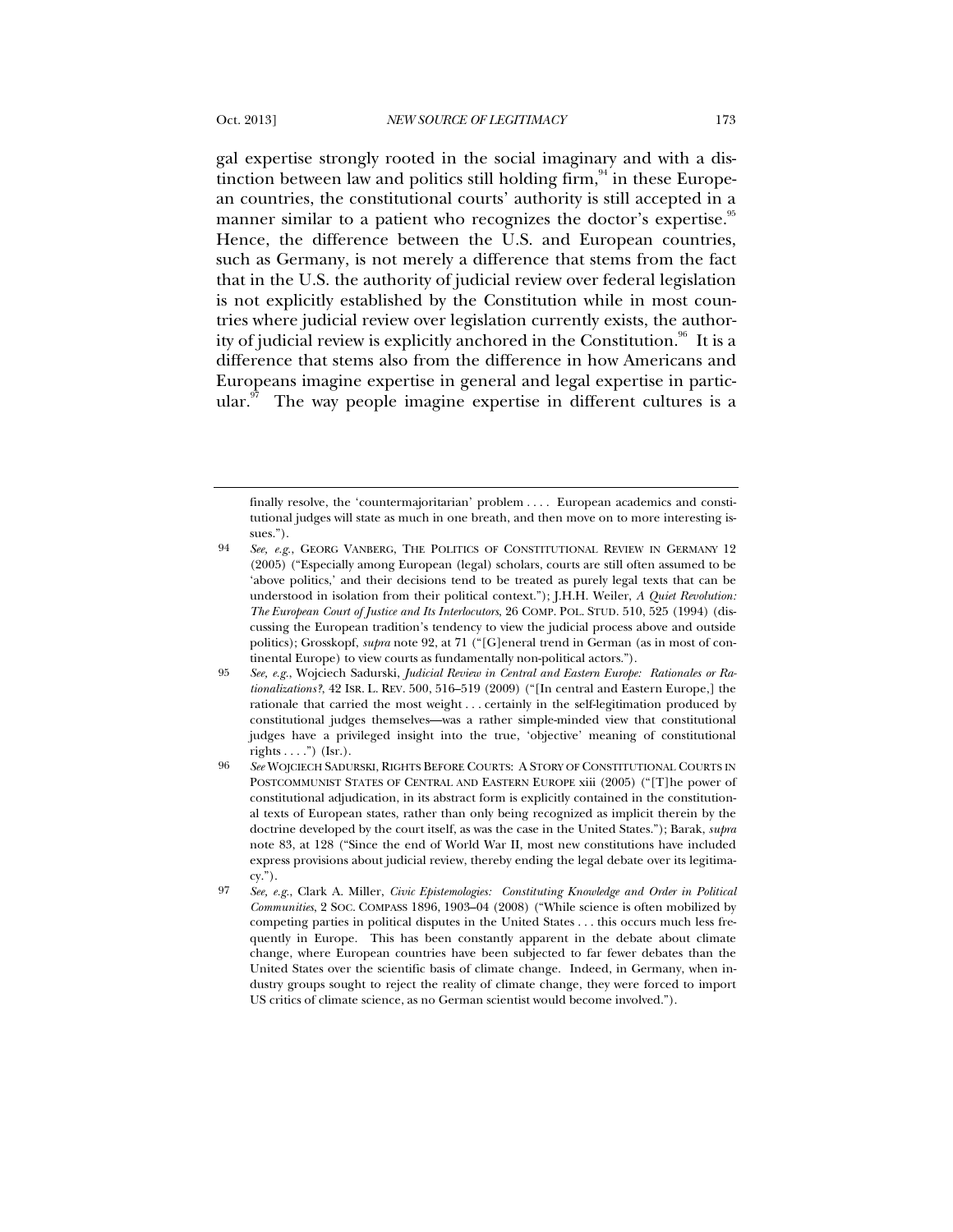"mere" social construct, but it attains the character of objective reality for legal reasoning and thinking. $\frac{98}{5}$ 

The use of the proportionality doctrine is merely one manifestation of the difference in the way Europeans and Americans imagine legal expertise and the distinction between law and politics. In Germany, proportionality is the most dominant doctrine in constitutional adjudication and is conceived of as a doctrine of expertise—part of the judicial expert "tool-kit"—that offers answers to constitutional controversies.99 In the United States, it is considered too indeterminate and fluid to offer any clear answers, and thus it is almost never used.<sup>100</sup> In Germany, it is imagined as a politically neutral tool, while in the United States, it is imagined as a conduit to insert the Justices' political agenda.<sup>101</sup> Thus, the seeming paradox of an American constitutional discourse that is saturated with legal realist insights, and yet is characterized by categorical doctrines, is dissolved.<sup>102</sup> American courts prefer categories that are perceived as more determinate, such as strict scrutiny, in view of the decline of their expertise in public

<sup>98</sup> *See* PETER BERGER, THE SACRED CANOPY: ELEMENTS OF A SOCIOLOGICAL THEORY OF RELIGION 9 (1967) (discussing a "humanly produced world [that] attains the character of objective reality"); TAYLOR, *supra* note 3, at 50 (explaining the idea of the social imaginary as "the way we collectively imagine, even pretheoretically, our social life"); Weiler, *supra* note 94, at 525 ("The *belief* in the apolitical and neutral nature of the judicial process is, in fact, the reality that counts.").

<sup>99</sup> *See* Moshe Cohen-Eliya & Iddo Porat, *The Hidden Foreign Law Debate in Heller: The Proportionality Approach in American Constitutional Law*, 46 SAN DIEGO L. REV. 367, 393 (2009) ("[R]ather than being perceived as illegitimate judicial intervention in policymaking, balancing is viewed in Germany, and elsewhere on the Continent, as the objective, systematic, and logical implementation of constitutional rights, while realizing values in everyday life is considered to be the quintessential task of the court."); *id.* at 404 ("[D]espite its lofty and abstract goals, proportionality is the product of a legal frame of mind that is far more formalistic than the American one.").

<sup>100</sup> *See, e.g.*, Stephen Gardbaum, *The Myth and the Reality of American Constitutional Exceptionalism*, 107 MICH. L. REV. 391, 424 (2008) ("U.S. courts . . . reject the near-universal proportionality test in favor of the more categorical, rule-like, fixed tiers or standards of review."); Jud Mathews & Alec Stone Sweet, *All Things in Proportion? American Rights Review and the Problem of Balancing*, 60 EMORY L.J. 797, 799 (2011) ("In contrast to the United States, constitutional courts in legal systems around the world have converged on a method for adjudicating rights claims—proportionality analysis . . . .").

<sup>101</sup> *See* Moshe Cohen-Eliya & Iddo Porat, *American Balancing and German Proportionality: The Historical Origins*, 8 INT'L J. CONST. L. 263, 286 (2010) (noting that in the U.S., balancing is viewed as "allowing judges far too much discretion," while in Germany, proportionality "does not raise as much suspicion . . . [and] has gained the status of a central and noncontroversial doctrine"); Mathews & Stone Sweet, *supra* note 100, at 807 (arguing that outside the U.S., the proportionality doctrine "bestows a sheen of politico-ideological neutrality on a court, across time and circumstances").

<sup>102</sup> *See* Cohen-Eliya & Porat, *supra* note 101 at 264–65 (observing the paradox of describing the American system, "the birthplace of antiformalism," as a system committed to categorical thinking).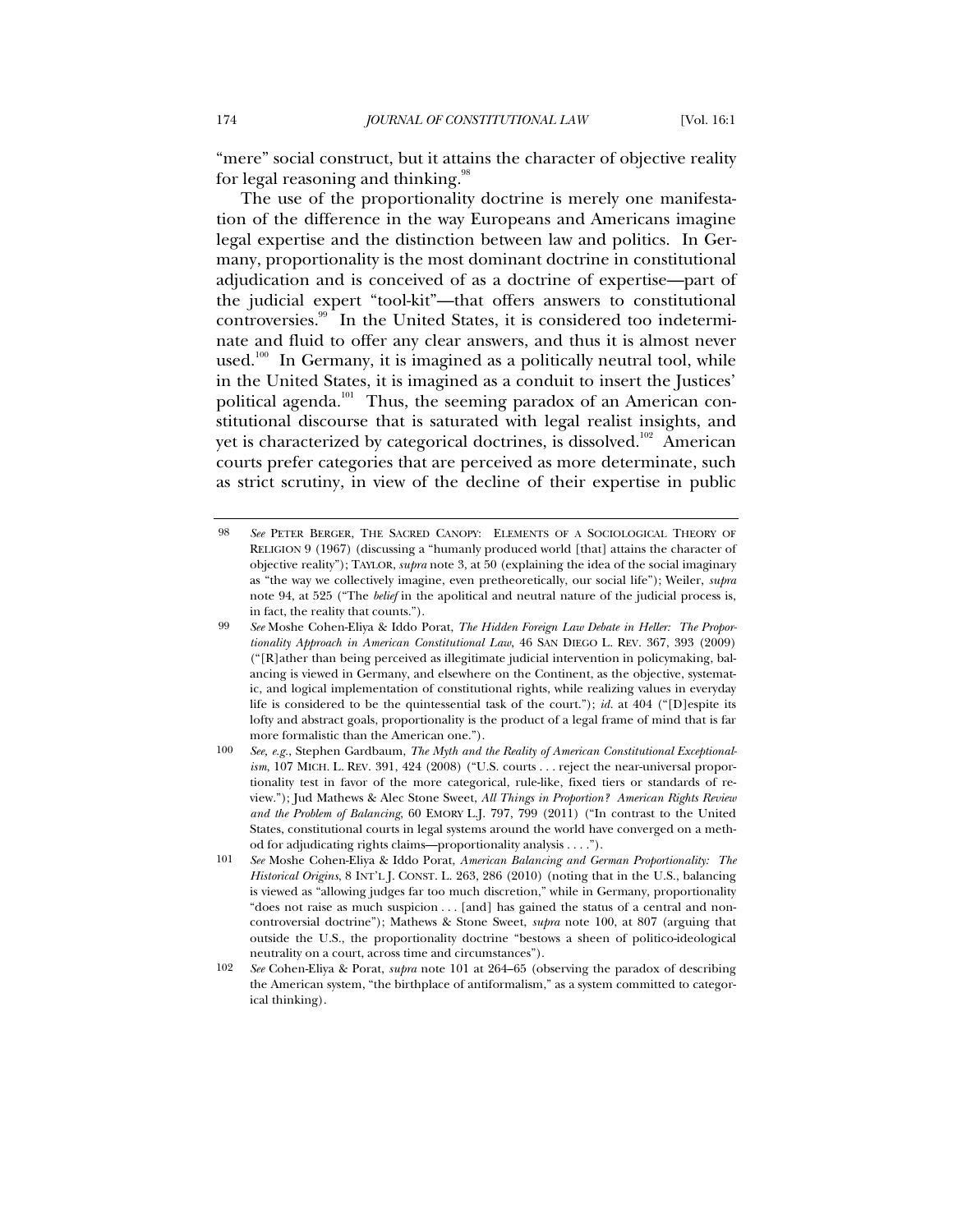discourse.<sup>103</sup> Even if proportionality will one day take hold in the United States, it will not be understood in the same manner as it is understood in Europe. Even if all of its internal doctrinal components will be identical to its German counterpart, it will still be considered as much more political and indeterminate.<sup>104</sup>

It is thus important to stress that the rise of public opinion polls does not necessarily lead to the abandonment of the notion of legitimacy based on expertise. Even with the rise to dominance of the idea that the Court has to have enduring public support, as demonstrated in opinion polls, to function properly, the Court does not have to consider public opinion in order to preserve its public confidence. As long as the public awards the Court enduring support based on its belief in expertise (legal or other kind of expertise), the Court's expertise-based legitimation theory can remain intact.<sup>105</sup> Yet, due to the current dominance of the idea that the Court's power depends on enduring public support, the Court's legitimation theory must prove viable in opinion polls. If public opinion polls show a decline in public confidence in the Court, the Court may have to switch its legitimation theory in order to preserve its public stand. Hence, the decline of the Court's image as legal expert made the Court search for a new legitimation theory necessary. But, in order to understand the rise of the public confidence legitimation theory, one needs to look beyond the background conditions to lessons the Rehnquist Court learned from *Lochner* and *Brown*.

## *B. The* Lochner *Decisional Line*

The Court's adjudication during the period between 1869 and 1932 is presented, at least according to the current dominant professional legal narrative, as a dark age in which the Court was legally mistaken. According to this description, the New Deal reforms com-

<sup>103</sup> Kathleen M. Sullivan, *The Supreme Court, 1991 Term—Foreword: The Justices of Rules and Standards*, 106 HARV. L. REV. 22, 59-60 (1992) ("The Court ties itself to the twin masts of strict scrutiny and rationality review in order to resist (or appear to resist) the siren song of the sliding scale. Bipolar two-tier review did penance for the appearance of naked value choices that had brought the Court into disrepute in the *Lochner* era.").

<sup>104</sup> *Cf.* DUNCAN KENNEDY, A CRITIQUE OF ADJUDICATION: FIN DE SIÈCLE 92 (1997) ("Continental legal theory is uncannily 'other' for an American, perhaps because just about everything in our legal culture is present in theirs, often translated word by word, but nothing seems to have the same meaning.").

<sup>105</sup> *See* Bassok, *supra* note 68, at 251 ("The notion of legal expertise is a historical and social construct. Its place in the social imagination depends by and large on the trust society is willing to extend to claims of independent legal expertise.").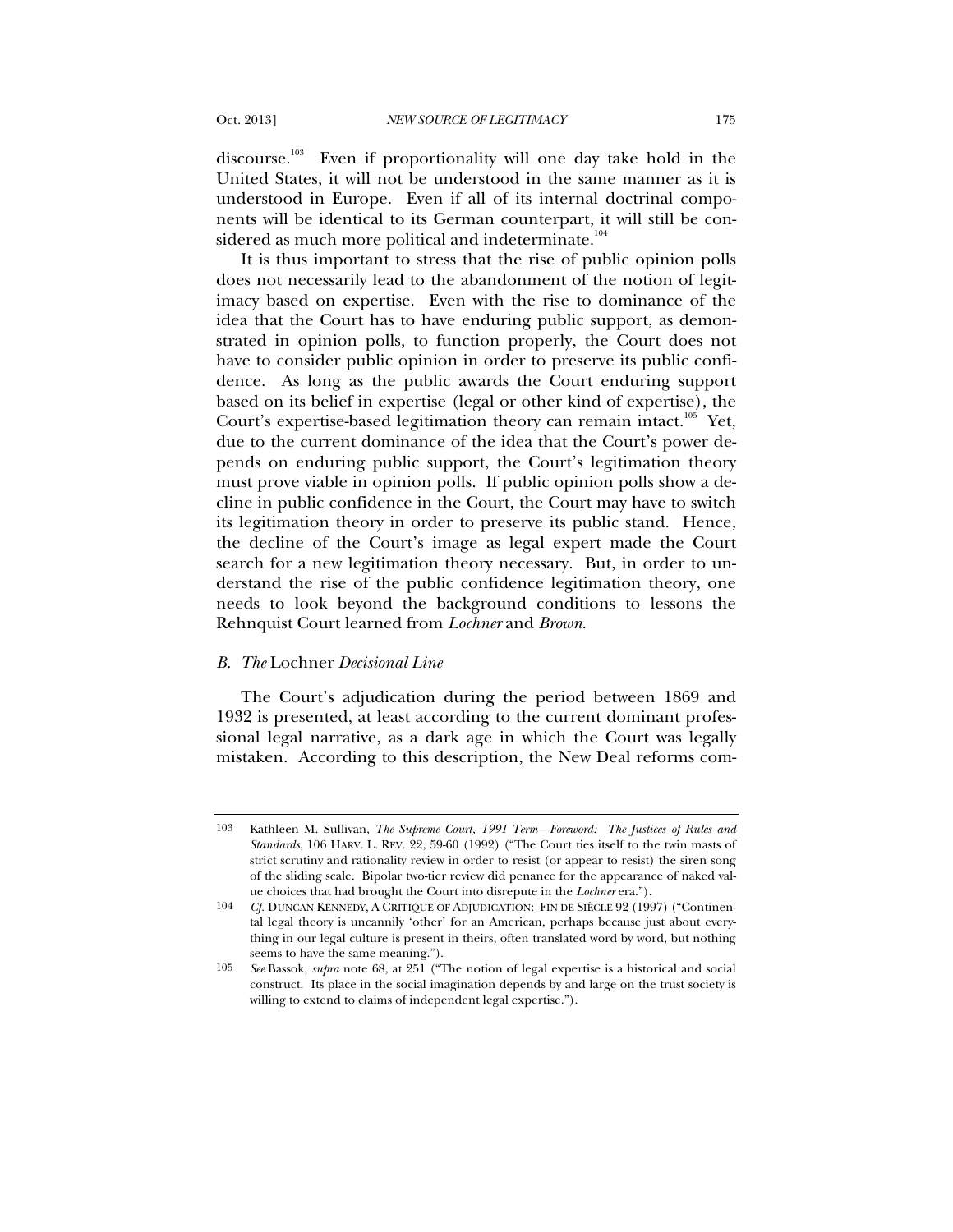pelled the Court to rediscover the *true* Constitution.<sup>106</sup> In recent decades, revisionist constitutional historians argue that in view of the available legal materials of that period, it is hard to see how the Justices could have decided differently.<sup>107</sup> In any event, according to both of these historical narratives, for the legal community at the beginning of the twentieth century, the decisional line of *Lochner* and *Adkins* was considered legal.<sup>108</sup>

The crisis surrounding President Roosevelt's Court-packing plan involved, perhaps for the first time, politicians guided by public opinion polls.<sup>109</sup> But, not only politicians became aware of this new tool. The Court had also "been baptized 'in the waters of public opinion.'"<sup>110</sup>

A sharp controversy still exists on the question of whether the Court's "switch in time" was caused by political pressure from outside the Court or whether it was the manifestation of deeper doctrinal shifts that had been taking place in the Court's adjudication for some time before the switch. $111$  Scholars that support the former approach

<sup>106</sup> *See, e.g.*, 1 BRUCE ACKERMAN, WE THE PEOPLE: FOUNDATIONS 62–67 (1991) (presenting the "myth of rediscovery," claiming that "modern judges do resist the very suggestion that *Lochner* might have been a legally plausible decision in 1905 . . ."); *id.* at 100–01 (the myth portrays "the *Lochner* Court as if it were abusing the idea of constitutional interpretation by imposing its idiosyncratic and reactionary views on a polity yearning for the New Deal"); CUSHMAN, *supra* note 47, at 3–4 (describing the "conventional wisdom" and arguing that "it certainly has been overstated, and that it may well be just plain wrong").

<sup>107</sup> *See, e.g.*, 1 ACKERMAN, WE THE PEOPLE *supra* note 106, at 100–03 (concluding that it is hard to see how the *Lochner* Court could have decided otherwise); FRIEDMAN, *supra* note 39, at 188 ("Modern-day revisionists have done a great service in correcting the sometime impression that judges during the *Lochner* era were simply making the law up as they went along. Rather, there were established legal principles, like the prohibition on 'class legislation,' upon which judges relied when invalidating progressive measures.")

<sup>108</sup> *See, e.g.*, JACK M. BALKIN, CONSTITUTIONAL REDEMPTION: POLITICAL FAITH IN AN UNJUST WORLD 177 (2011) ("In 1910 many mainstream lawyers and legal scholars would have doubted that either *Lochner* or *Plessy* was wrong, much less wrong the day they were decided."); *see also id.* at 189–90, 203 ("Given existing constitutional understandings and political forces at play, the result in *Lochner* was certainly within the range of possible decisions. It may have been wrong, but it was certainly not implausible.").

<sup>109</sup> *See* Barry Friedman, *The History of the Countermajoritarian Difficulty, Part Four: Law's Politics*, 148 U. PA. L. REV. 971, 982 (2000) ("Popular opinion shifted in response to political events, and political tides shifted quickly with popular opinion—perhaps the first demonstration of a phenomenon of politicians driven by polls and public opinion that has become so prominent today.").

<sup>110</sup> *See* LEUCHTENBURG, *supra* note 47, at 143.

<sup>111</sup> *See, e.g.*, 2 BRUCE ACKERMAN, WE THE PEOPLE: TRANSFORMATIONS 290–92 (1998) (describing the controversy and offering a middle ground); CUSHMAN, *supra* note 47, at 11–23 (arguing that it is "unlikely" that the Court's 1937 shift was a response to the Courtpacking plan rather than a result of "internal" doctrinal development); Friedman, *supra* note 109, at 1054 ("Scholars differ greatly on the question whether political pressure could account for the Court's switch."); Laura Kalman, *AHR Forum: The Constitution, the*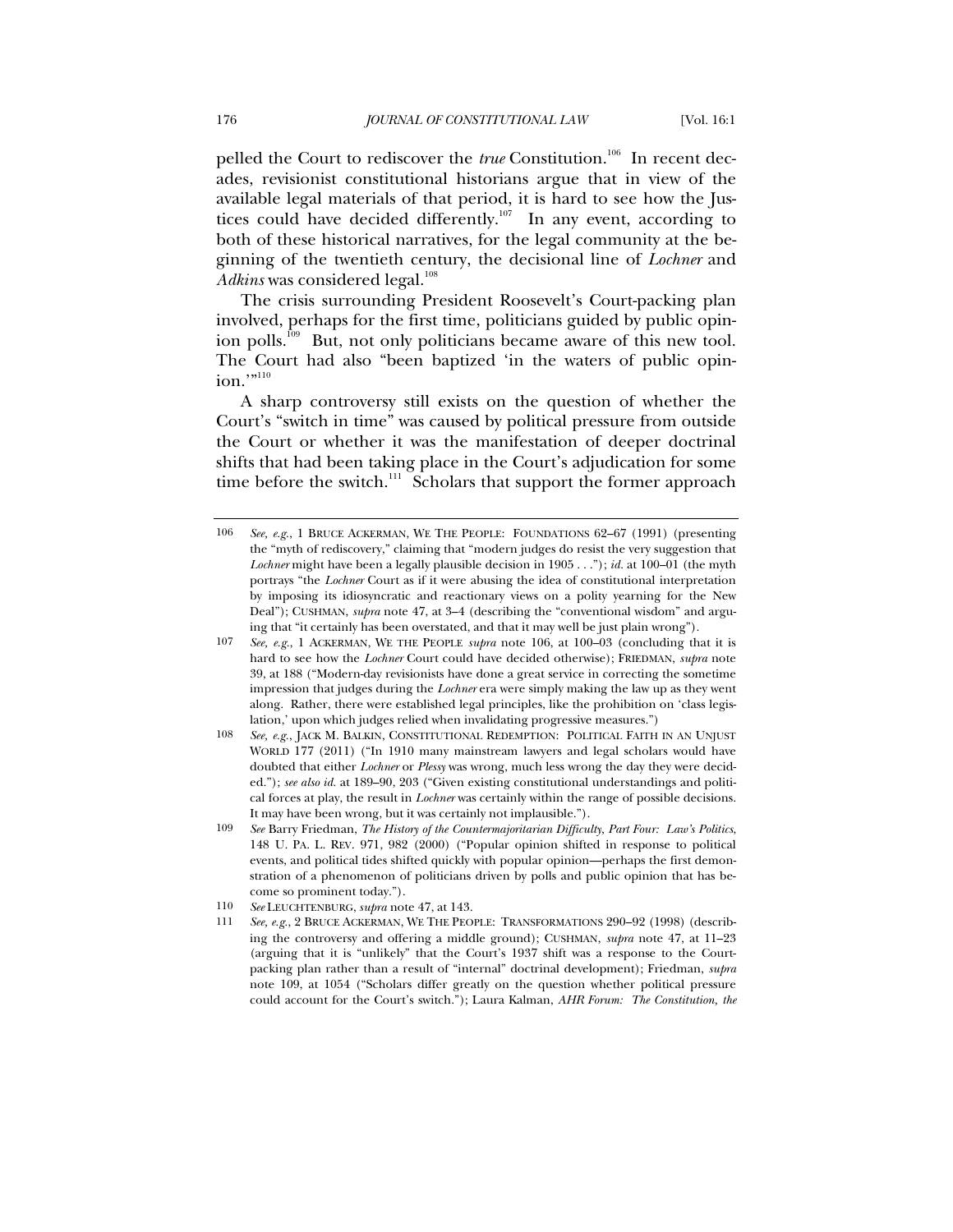point to the threat posed by President Roosevelt's Court-packing plan or the pressure created by public support for New Deal policies as the two vivid manifestations of external pressures.<sup>112</sup> Gregory Caldeira shows that during the four months in 1937 when President Roosevelt was trying to pack the Court, an "intimate connection" existed between "the actions taken by the Court and the justices" and support for the Supreme Court as reflected by public opinion polls.<sup>113</sup>

While the controversy over the causes for the Court's "switch in time" may remain forever unresolved, one can hardly question that public opposition to tinkering with the Court after the switch, as reflected in opinion polls, $114$  was a major reason for the failure of President Roosevelt's plan.<sup>115</sup> The failure of the Court-packing plan taught all players a valuable lesson on the potential of public opinion. It demonstrated that the combination of public support for the Court (and not necessarily its decisions), as expressed in opinion polls, together with the mass media's support, $116$  is a powerful weapon inde-

*Supreme Court, and the New Deal*, 110 AM. HIST. REV. 1052, 1054–55 (2005) (describing the disagreement over the reasons for the Court's changing position).

<sup>112</sup> *See* CLARK, *supra* note 13, at 167 (showing that "following the major confrontation in 1937, the Court retreated and used its power of judicial review at the lowest level since the nineteenth century"). *See also id.* at 198–99 (noting that externalist historical accounts attribute "a causal role to the Court-packing plan . . . and the elections of 1936 . . . in explaining the Court's decisions"); Kalman, *supra* note 111, at 1054 ("[T]he Court's behavior seemed calculated to undermine that support, since it became harder for FDR to claim that he needed additional justices to protect his program.").

<sup>113</sup> Gregory A. Caldeira, *Public Opinion and the U.S. Supreme Court: FDR's Court-Packing Plan,* 81 AM. POL. SCI. REV. 1139, 1139, 1149–50 (1987).

<sup>114</sup> *See, e.g.*, CLARK, *supra* note 13, at 197 ("[F]rom the beginning, the proposal [to pack the Court] did not garner even a bare majority of public support."); BARBARA A. PERRY, THE PRIESTLY TRIBE: THE SUPREME COURT'S IMAGE IN THE AMERICAN MIND 19–20 (1999) ("Despite his electoral popularity, President Roosevelt never commanded the allegiance of a majority of Americans in struggle against the Supreme Court."); Cushman, s*upra* note 38 at 67–74 (surveying public polls demonstrating that by and large, the public did not support Roosevelt's Court-packing plan).

<sup>115</sup> *See, e.g.*, JAMES L. GIBSON & GREGORY A. CALDEIRA, CITIZENS, COURTS, AND CONFIRMATIONS: POSITIVIST THEORY AND THE JUDGMENTS OF THE AMERICAN PEOPLE 126 (2009) ("We believe Franklin Roosevelt's failure in his constitutional scheme in the 1930s was in part due to the institutional legitimacy the Supreme Court enjoyed among the American mass public."); Daryl J. Levinson, *Parchment and Politics: The Positive Puzzle of Constitutional Commitment*, 124 HARV. L. REV. 657, 737 (2011) ("Although an obstructionist Court was ultimately brought into line with the views of the dominant national political coalition, the political unpopularity of Roosevelt's Court-packing plan seemed to reveal a significant measure of support for an independent judiciary.").

<sup>116</sup> CUSHMAN, *supra* note 47, at 13 (arguing that "[f]rom the beginning, the press voiced near-unanimous out-rage and disdain to the program to pack the Court" and that polls taken between February and May of 1937 indicate that this initiative "was consistently opposed by a majority of the same American people who had so overwhelmingly returned him to office"). *See also* SHESOL, *supra* note 23, at 245–46 ("Though nearly 60 percent of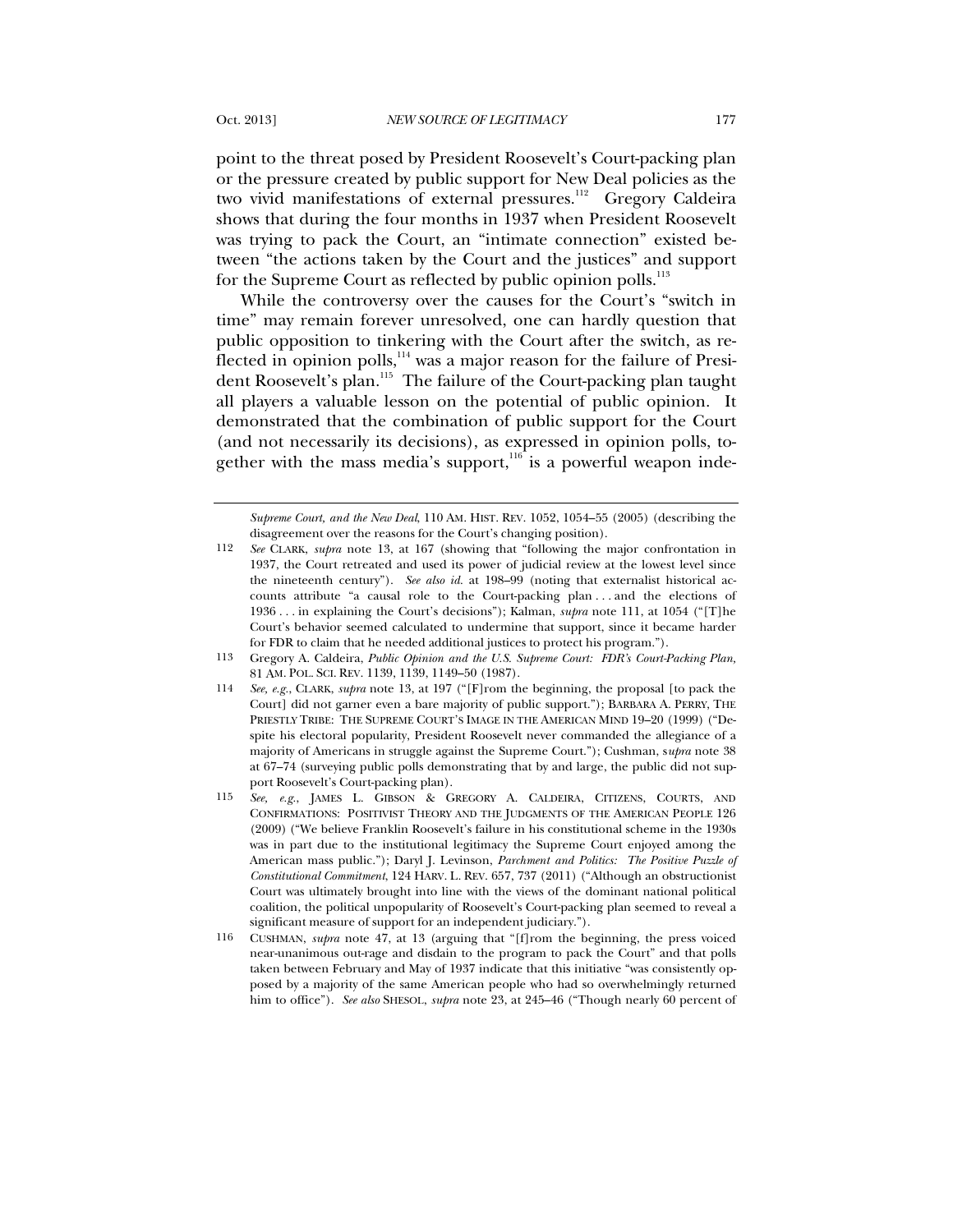pendent of the power of government.<sup>117</sup> Indeed, the 1937 experience demonstrated how entrenched judicial independence and judicial review have become in the American public mind.<sup>118</sup> Barry Friedman writes of a "tacit deal" formed as a result of the New Deal, according to which "the American people would grant the Justices their power, so long as the Supreme Court's interpretation of the Constitution did not stray too far from what the majority of the people believed it should." $119$ 

But, as I show below, the lesson that the Rehnquist Court learned from this episode has another side: public legitimacy may compel the Court to overturn constitutional decisions which it believes are legally correct. Without public legitimacy, a constitutional interpretation that is considered legal will become unlawful. Hence, legality, i.e.,

*Id.* at 236.

the public wanted the Court to take a 'more liberal' view of the New Deal, this did not equal a desire to curb the Court: only 41 percent favored limits on judicial review."); *id.* at 301–02 ("A survey taken at the time showed that more than two thirds of the newspapers that had backed Roosevelt's re-election in 1936 now opposed him on the Court bill, and more than half of these did so 'vigorously.'"); Friedman, *supra* note 109, at 1049 ("Gallup polls . . . showed both dissatisfaction with Court decisions and opposition to tinkering with the Court.").

<sup>117</sup> *See* Richard H. Pildes, *Is the Supreme Court a 'Majoritarian' Institution?,* 2010 SUP. CT. REV. 103, 132 ("[M]ore remarkable, here was the most popular president in history, with a Congress his party controlled overwhelmingly, confronted by the most aggressive Court in American history—and yet, it is entirely plausible that FDR's legislative challenge to the authority of the Court would have failed, given how deep the cultural and political support was for the Court's institutional authority, even as the Court issued one unpopular decision after another.").

<sup>118</sup> *See* KEITH E. WHITTINGTON, POLITICAL FOUNDATIONS OF JUDICIAL SUPREMACY: THE PRESIDENCY, THE SUPREME COURT, AND CONSTITUTIONAL LEADERSHIP IN U.S. HISTORY 268 (2007) ("The public and political opposition to the Court-packing plan demonstrated the substantial authority the Court still possessed, even among those who disagreed with many of its substantive decisions. The authority of the Court to interpret the Constitution and guard it against political violation, an authority that conservative political leaders had been building in the public mind for several decades, bore its ultimate fruit."). *See also*, Pildes, *supra* note 117, at 132 ("[O]ne can read the 1937 experience as suggesting that, for better or worse, judicial independence and the authority of the Court have become so entrenched in America that even the most popular politicians play with fire if they seek too directly to take on the power of the Court.").

<sup>119</sup> FRIEDMAN, *supra* note 39, at 4. Friedman also claims that,

The true significance of 1937 requires no hidden clues; it was plain for all to see. The American people signaled their acceptance of judicial review as the proper way to alter the meaning of the Constitution, but only as long as the justices' decisions remained within the mainstream of popular understanding.

*Id.* at 196. As a result,

The 1937 fight over the Court ushered in the modern era of judicial review and American constitutionalism: judicial review now was widely valued, but only so long as important judicial decisions did not wander far from the mainstream of American belief about the meaning of the constitution.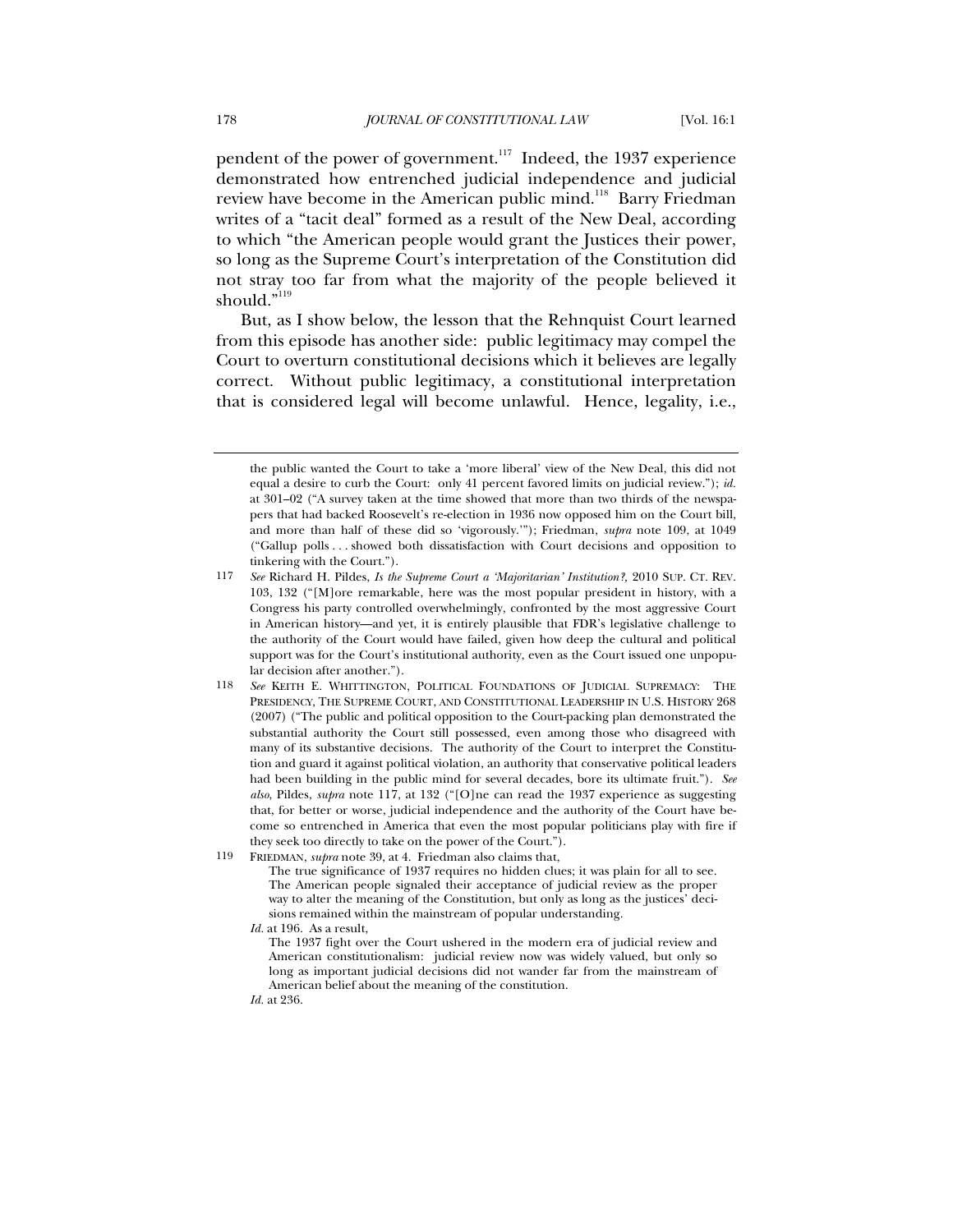expert doctrinal reasoning, is not enough.<sup>120</sup> Justice Holmes's dissent in *Lochner* presents this lesson very vividly by advising against autonomous doctrinal thinking that isolates the Court from public opinion.<sup>121</sup> Jack Balkin succinctly summarized this lesson by noting that "[t]o respond to changes in the national political process, courts may have to discard a substantial proportion of existing doctrine."<sup>122</sup> While this lesson became apparent only with the "switch in time" in *West Coast Hotel v. Parrish, Lochner* became the symbol of the era.<sup>123</sup> For that reason, I entitle this lesson "the *Lochner* lesson."

#### *C.* Brown *and Its Progeny*

For the legal community during the 1950s, it was extremely hard to justify *Brown*<sup>124</sup> in terms of legality.<sup>125</sup> At that period, the scholarly consensus was that the original understanding of the Fourteenth

<sup>120</sup> *See* Barry Friedman, *The History of the Countermajoritarian Difficulty, Part Three: The Lesson of*  Lochner, 76 N.Y.U. L. REV. 1383, 1388 (2001) ("The important lesson of this era is that the legitimacy of law and the independence of judges require a certain basic acceptance of judicial decisions."). *See also*, TERRI JENNINGS PERETTI, IN DEFENSE OF A POLITICAL COURT 182 (1999) ("[A]s the New Deal episode and public opinion research demonstrates, public opinion is determined by the *political* acceptability of its decisions rather than the presence of persuasive constitutional authority for the Court's intervention and its subsequent decisions.").

<sup>121</sup> Lochner v. New York, 198 U.S. 45, 76 (1905) (Holmes, J., dissenting) ("I think that the word liberty in the Fourteenth Amendment is perverted when it is held to prevent the natural outcome of a dominant opinion, unless it can be said that a rational and fair man necessarily would admit that the statute proposed would infringe fundamental principles as they have been understood by the traditions of our people and our law."); *see also* Wilson, *supra* note 68, at 1098 ("The *Lochner* majority did not only err because they constitutionalized their own economic ideology. They also ignored the public's views . . . .").

<sup>122</sup> BALKIN, LIVING ORIGINALISM *supra* note 69, at 307–08 (extracting this lesson from *West Coast Hotel v. Parrish*).

<sup>123</sup> *See* 2 ACKERMAN, WE THE PEOPLE, *supra* note 111, at 257 (noting, while discussing the New Deal constitutional moment, that "*Lochner v. New York* serves as the paradigm"). Balkin notes that "'*Lochner*' is not just the decision in *Lochner v. New York*, but an accompanying story about the place of the decision in the history of the Constitution, the Court, and the country." BALKIN, LIVING ORIGINALISM, *supra* note 69, at 192.

<sup>[</sup>Rather,] *Lochner v. New York* came to symbolize an entire period of jurisprudence, called the '*Lochner era*.' It ran from 1897, when the Court first began to strike down state laws for violating a constitutional liberty of contracts, to 1937 when the Supreme Court upheld a minimum wage law for women workers in the famous case of *West Coast Hotel v. Parrish.*

*Id.* at 176.

<sup>124</sup> Brown v. Bd. of Educ., 347 U.S. 483 (1954).

<sup>125</sup> MORTON J. HORWITZ, THE TRANSFORMATION OF AMERICAN LAW, 1870–1960: THE CRISIS OF LEGAL ORTHODOXY 258 (1992) ("*Brown v. Board of Education* produced a sharply critical reaction among elite legal thinkers, for it challenged at the deepest levels their efforts to re-establish a neutral, value-free system of constitutional doctrine." (footnote omitted)); KECK, *supra* note 81, at 55–58 (describing scholarly critique of *Brown*).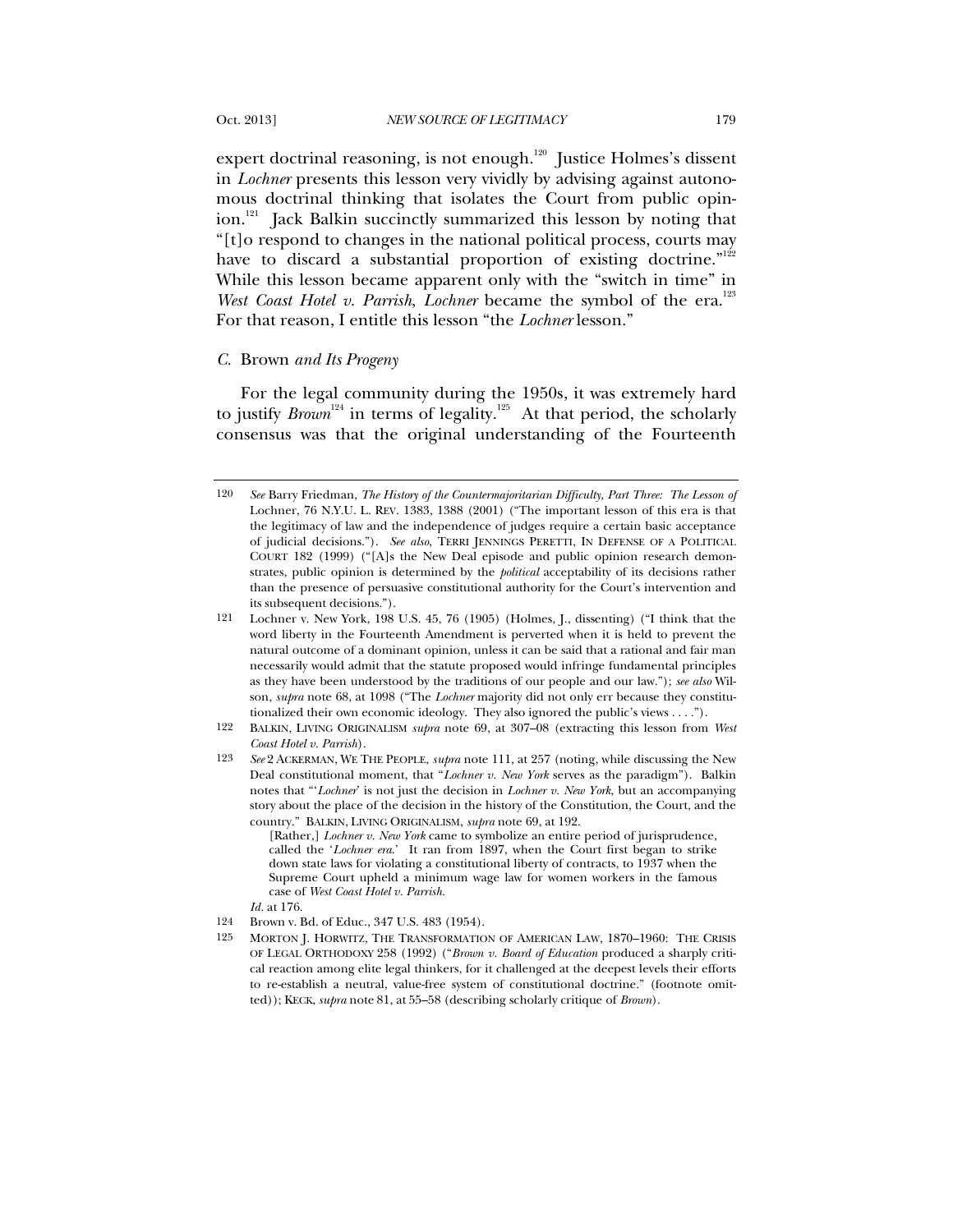Amendment did not support the assertion that school segregation was unconstitutional. It is unsurprising then that in his research memo in *Brown*, Alexander Bickel, Justice Felix Frankfurter's clerk at that time, directed the Justices away from a historical-based argument.<sup>126</sup> The Court thus explicitly stated that the historical sources for the meaning of the Fourteenth Amendment were "not enough to resolve the problem with which we are faced. At best, they are inconclusive."<sup>127</sup> Since there were no precedents to support its position, the Court relied on the authority of social science, stating that this "modern authority" had now demonstrated that segregated education "generates a feeling of inferiority as to [black children's] status in the community that may affect their hearts and minds in a way unlikely to ever be undone."<sup>128</sup> The Court's reliance on the work of Swedish social scientists, Gunnar Myrdal among others, made William Rehnquist, then Justice Robert H. Jackson's clerk, echo in his memorandum in the case, Justice Oliver Wendell Holmes' famous dissent in *Lochner.* Rehnquist wrote that "[i]f the Fourteenth Amendment did not enact Spencer's *Social Statics*, it just as surely did not enact Myrdal's [sic] *American Dilemma*."129

One can plausibly argue that at the time it was handed down, *Brown* was illegal. In this spirit, Herbert Wechsler famously criticized *Brown* as wrongly decided.<sup>130</sup> Over the years, many scholars agreed that the decision lacked legal legitimacy. $131$ 

<sup>126</sup> Alexander M. Bickel, *The Original Understanding and the Segregation Decision*, 69 HARV. L. REV. 1, 7, 56–58 (1955) (framers of the Fourteenth Amendment did not intend to prohibit segregated public schools). *See also* BALKIN, LIVING ORIGINALISM, *supra* note 69, at 105 ("[At that time], most people accepted Alexander Bickel's conclusion that the framers of the Fourteenth Amendment did not intend to prohibit segregated public schools."); Alferd H. Kelly, *Clio and the Court: An Illicit Love Affair*, 1965 SUP. CT. REV. 119, 145 n.101 (discussing Bickel's memo).

<sup>127</sup> *Brown*, 347 U.S. at 489. *See also*, KECK, *supra* note 81, at 48–52 (discussing the process leading the Court to reject the historical sources).

<sup>128</sup> *Brown*, 347 U.S. at 494.

<sup>129</sup> Bernard Schwartz, *Chief Justice Rehnquist, Justice Jackson, and the* Brown *Case*, 1988 SUP. CT. REV. 245, 246 (1988) (quoting Rehnquist) (footnote omitted).

<sup>130</sup> Herbert Wechsler, *Toward Neutral Principles of Constitutional Law*, 73 HARV. L. REV. 1, 31–34 (1959). *See* Louis Michael Seidman, *What's So Bad About* Bush v. Gore*? An Essay on Our Unsettled Election*, 47 WAYNE L. REV. 953, 1011 (2001) ("At least Justice Jackson and probably Justice Frankfurter believed that *Brown* was indefensible as a matter of constitutional law, but voted for the result anyway because of their strong belief that an end to legally enforced segregation was a political and moral imperative.")

<sup>131</sup> *See, e.g.*, 1 ACKERMAN, WE THE PEOPLE, *supra* note 106, at 144; ELY, *supra* note 89, at 54–55; ENGEL, *supra* note 39, at 288–89 ("For all [*Brown*'s] moral correctness, the Court did not offer much by way of legal arguments against desegregation."); LEARNED HAND, THE BILL OF RIGHTS 55 (1958) ("I have never been able to understand on what basis [*Brown*] does or can rest except as a coup de main."); HORWITZ, *supra* note 125, at 340 n.71 ("One is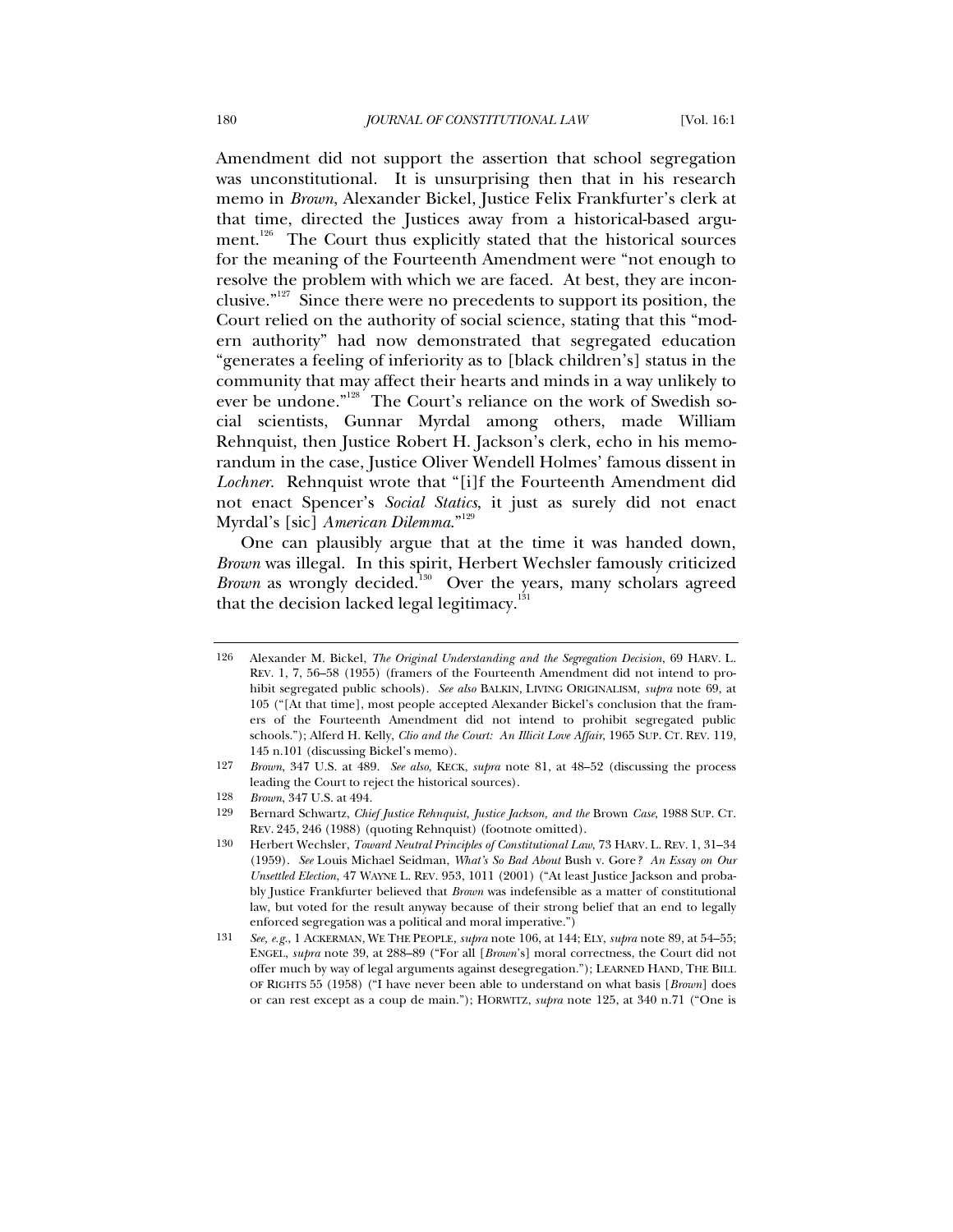As for sociological legitimacy, at the time it was given, *Brown* may have been a countermajoritarian decision in the sense that, according to public opinion polls, the majority of the public did not support the decision.132 Yet, even if *Brown* was a countermajoritarian decision at that time, "[i]n the half century since the Supreme Court's decision *Brown* has become a beloved legal and political icon . . . it is the single most honored opinion in the Supreme Court's corpus."<sup>133</sup> Balkin adds that it is "the most central symbol of the legitimate exercise of judicial review."134 In the same vein, Richard Fallon writes that *Brown* is viewed as a paradigm of appropriate Supreme Court decision making.135 Today, "[i]n nearly all eyes," Fallon adds, "*Brown* reflects the Supreme Court at its best."<sup>136</sup> Indeed, as Pamela Karlan notes, "[f]ifty years on, Brown has become a primary source of sustained public confidence in the Court  $\dots$ ."<sup>137</sup>

Though *Brown'*s main rationale was based on social facts that restricted the decision to primary and secondary public education

surprised to learn how late it was that legal academics actually sought to defend the *Brown* decision."); LUCAS A. POWE, THE WARREN COURT IN AMERICAN POLITICS 40 (2000) ("A lawyer reading *Brown* was sure to ask, 'where's the law?'"); TAMANAHA, *supra* note 76, at 84–86 ("[T]he *Brown* decision has always been dubious from a legal standpoint."); Jack M. Balkin, Brown *as Icon*, *in* WHAT *BROWN V. BOARD OF EDUCATION* SHOULD HAVE SAID: THE NATION'S TOP LEGAL EXPERTS REWRITE AMERICA'S LANDMARK CIVIL RIGHTS DECISION 4 (J.M. Balkin ed., 2001) ("Even many defenders of the result had little good to say about the opinion, arguing that its overruling of previous precedents was abrupt and unexplained . . ."); Michael Les Benedict, *Constitutional History and Constitutional Theory: Reflections on Ackerman, Reconstruction and the Transformation of the American Constitution*, 108 YALE L.J. 2012, 2014 (1999) (noting that the *Brown* Court's "approach has failed to persuade many legal analysts, who generally approve of the decision, that *Brown* advances a 'neutral principle'—that is, a principle that can transcend time"). *Contra* PHILIP B. KURLAND, POLITICS, THE CONSTITUTION, AND THE WARREN COURT xvi (1970) ("The *School Desegregation Cases* . . . were in the making for a decade before the opinion was rendered."); DAVID A. STRAUSS, THE LIVING CONSTITUTION 85–92 (2010) (arguing that *Brown* can be justified "solidly" on the basis of the common law method as many precedents led to it).

<sup>132</sup> *See* Pildes, *supra* note 117, at 120–22 (surveying the controversy between scholars who claim that *Brown* was a majoritarian decision and those who claim that it was a countermajoritarian decision).

<sup>133</sup> Balkin, *supra* note 131, at 9 ("*Brown* became recognized as a symbol, not only of racial equality, but of equality and equal opportunity generally."). *See also*, 1 ACKERMAN, WE THE PEOPLE, *supra* note 106, at 137 ("*Brown* came to possess the kind of numinous legal authority that is, I believe, uniquely associated with legal documents that express the considered judgment of We the People."); RICHARD H. FALLON, JR., IMPLEMENTING THE CONSTITUTION 56 (2001) ("In both legal consciousness and the popular imagination, Brown v. Board of Education exemplifies constitutional justice.").

<sup>134</sup> BALKIN, CONSTITUTIONAL REDEMPTION, *supra* note 108, at 209.

<sup>135</sup> FALLON, *supra* note 133, at 58.

<sup>136</sup> FALLON, *supra* note 133, at 58.

<sup>137</sup> Karlan, *supra* note 30, at 8.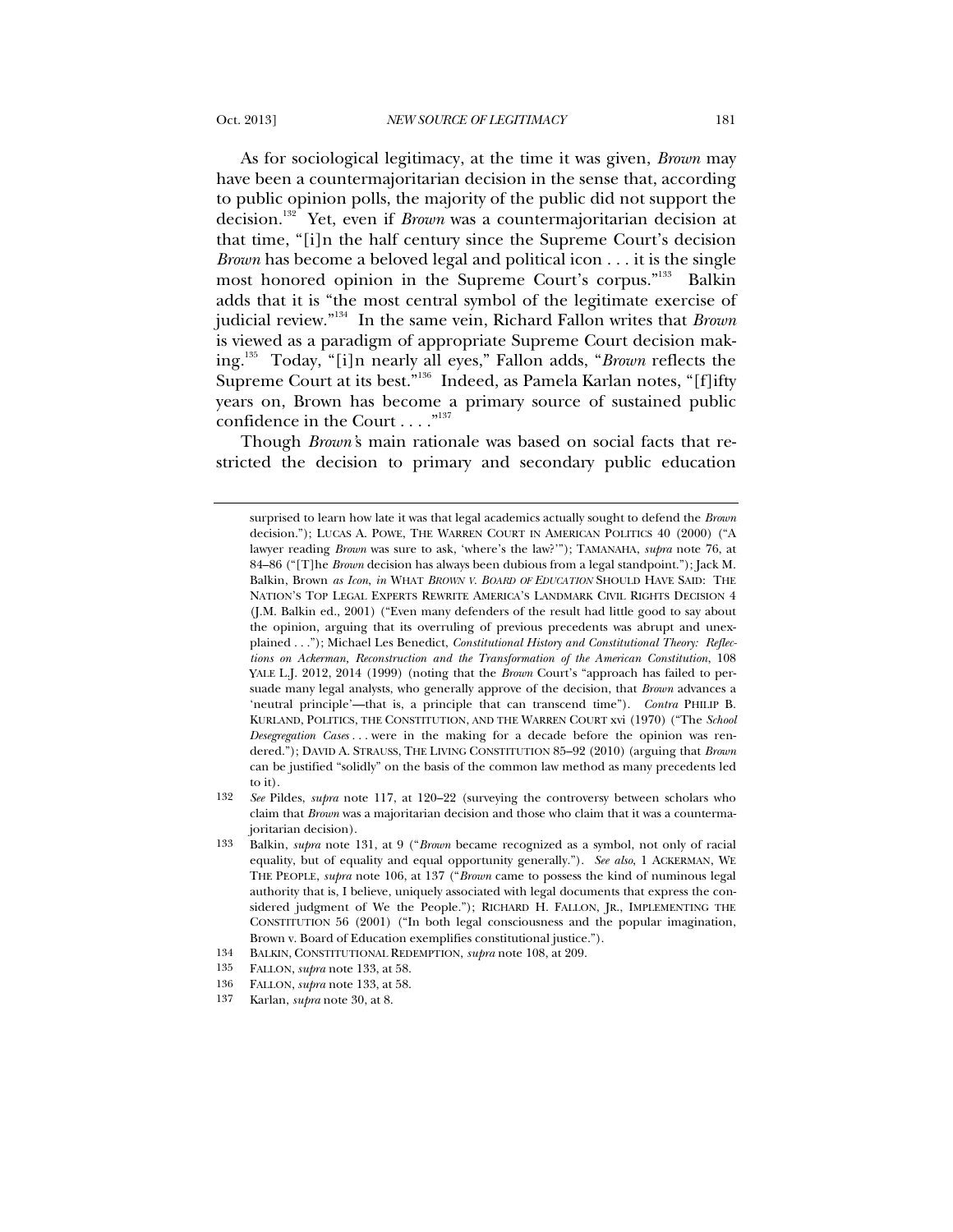(without even directly overturning *Plessy*), the Court soon issued orders, based on its decision in *Brown,* making segregation unconstitutional in cases where this rationale did not apply.<sup>138</sup> This series of per curiam decisions striking down segregation in a wide range of nonacademic public facilities, such as beaches and public golf courses could not be reasoned, at that time, in terms of legality as emanating from *Brown*. 139 Several constitutional scholars view these decisions as nothing but pure fiat.<sup>140</sup> Yet, sociological legitimacy made these decisions part of the now-unimpeachable decisional line beginning with *Brown*. As the years passed, courts explicitly declared that they would follow *Brown's* public symbolic meaning.<sup>141</sup>

After a while, *Brown*'s public meaning became the legal baseline, and when the Court strayed from this baseline, Justice Thurgood Marshall could complain that the decision not to compel suburban school districts to integrate with racially segregated urban districts "is

*Id.* at 1564–68. *See also* ROBERT H. BORK, THE TEMPTING OF AMERICA 76 (1990) (describing how the Court ruled, based on *Brown*, that segregated beaches, golf courses, parks, and courtrooms were unconstitutional).

- 139 New Orleans City Park Improvement Ass'n v. Detiege, 358 U.S. 54 (1958) (parks); Gayle v. Browder, 352 U.S. 903 (1956); Holmes v. Atlanta, 350 U.S. 879 (1955) (golf courses); Mayor v. Dawson, 350 U.S. 877 (1955) (public beaches).
- 140 *See, e.g.*, Barry Friedman, *The Wages of Stealth Overruling (With Particular Attention to* Miranda v. Arizona*)*, 99 GEO. L.J. 1, 13 (2010) ("The series of per curiam decisions striking down segregation in other contexts were nothing but pure fiat, a point made repeatedly in their wake.").
- 141 1 ACKERMAN, WE THE PEOPLE, *supra* note 106, at 137 ("[T]oday's judiciary treats *Brown* as a decisive constitutional authority possessing infinitely greater weight than it did in the 1950's when the *Brown* Court cautiously announced its intention to proceed 'with all deliberate speed.'"); BALKIN, CONSTITUTIONAL REDEMPTION, *supra* note 108, at 140 ("Later on, people attributed elements of the theory of citizenship that developed during the 1960s and 1970s to *Brown*. In hindsight, *Brown* has come to represent this second theory of citizenship, even though that theory was not yet articulated in 1954 and would not be fully articulated for many years."); BALKIN, LIVING ORIGINALISM, *supra* note 69, at 312 ("*Brown v. Board of Education* has been continuously reinterpreted since it was first handed down, and there is a strong argument that it has been significantly modified, if not wholly transformed, by later decisions."); Neil S. Siegel, *Umpires at Bat: On Integration and Legitimation*, 24 CONST. COMMENT. 701, 715–16 (2007) (analyzing the meaning given to *Brown* in McFarland v. Jefferson County Public Schools, 330 F. Supp. 2d 834, 852 (W.D. Ky. 2004) and in Parents Involved in Community. Schools v. Seattle School District No. 1, 127 S. Ct. 2738, 2788 (2007)).

<sup>138</sup> *See* Jack M. Balkin, *What* Brown *Teaches Us About Constitutional Theory*, 90 VA. L. REV. 1537, 1541 (2004) ("In *Brown* itself, the Supreme Court did little more than announce that 'separate but equal' was unconstitutional as applied to elementary and secondary education  $\dots$ "). As a result,

At first it was quite unclear what the decision meant. Rather than directly overruling *Plessy*, the Court merely stated that *Plessy* had no application 'in the field of public education.'. . . [T]he meaning of *Brown* shifted to accommodate a shifting political center . . . fifty years of social contestation have produced the *Brown* we know today.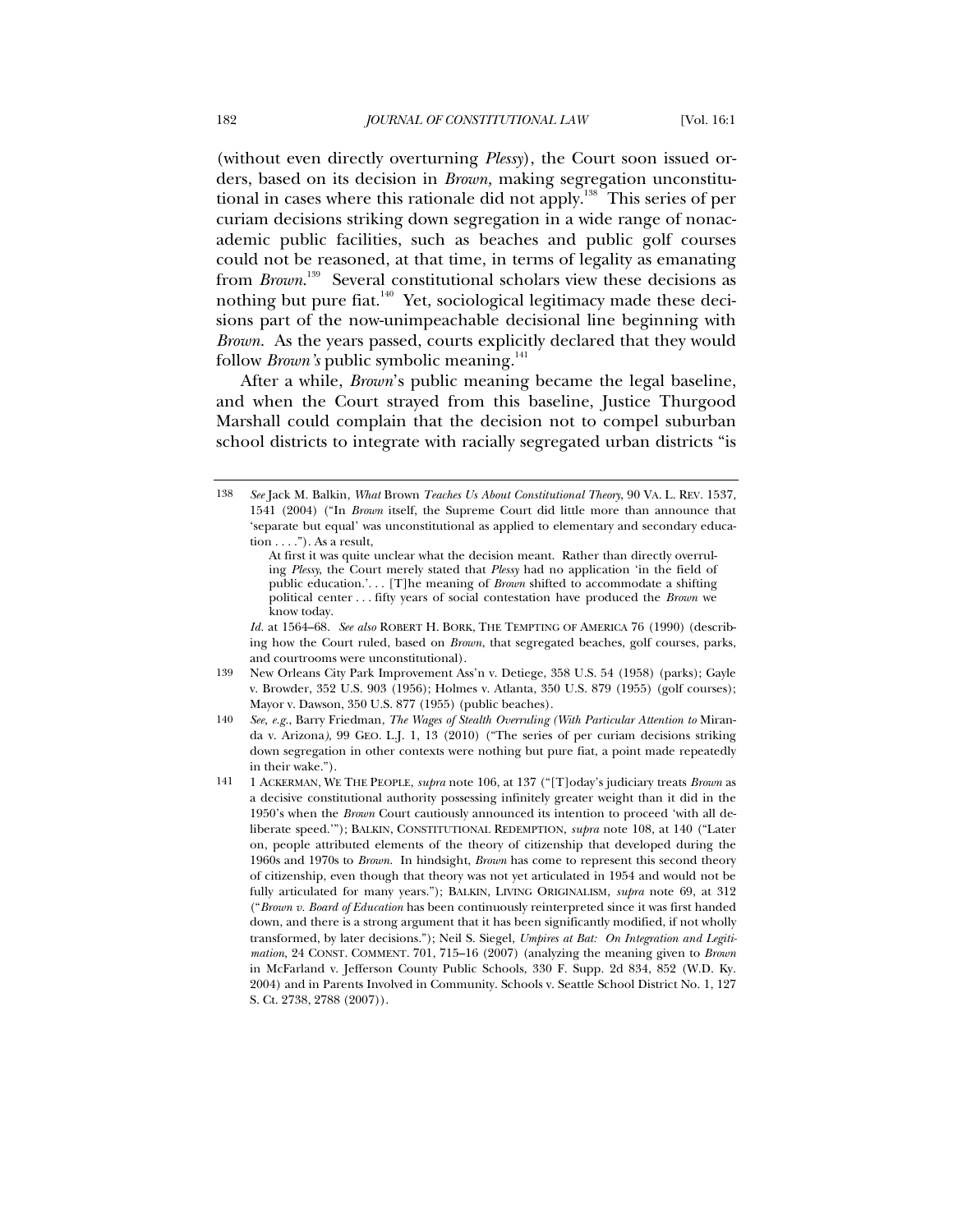more a reflection of a perceived public mood that we have gone far enough in enforcing the Constitution's guarantee of equal justice than it is the product of neutral principles of law."<sup>142</sup>

The lesson of *Brown* is that sociological legitimacy can be acquired regardless of legal legitimacy. $143$  As years go by, fractures in legality can be healed by strong public support. $144$  Thus, today, as David Strauss writes, "[t]he lawfulness of *Brown* is the fixed point for the mainstream legal culture."<sup>145</sup>

#### *D. Imagining the Past*

In essence, Alexander Bickel depicted the Warren Court during the 1960s as understanding its legitimacy as based on the idea of a "bet on the future."146 While Bickel did not formulate his claim in terms of a "legitimation theory," his picture of the Warren Court suggested that the Justices no longer understood their legitimacy as stemming from legal doctrinal expertise. Instead, the Court "bet on the future," relying on vindication of its egalitarian vision by future events, more than on reasoned argument, to achieve both normative and sociological legitimacy.<sup>147</sup> The Justices believed that adhering to the goal of progress toward an egalitarian society would ensure the

<sup>142</sup> Milliken v. Bradley, 418 U.S. 717, 814 (1974) (Marshall, J., dissenting).

<sup>143</sup> *See* EUGENE GARVER, FOR THE SAKE OF ARGUMENT: PRACTICAL REASONING, CHARACTER, AND THE ETHICS OF BELIEF 72 (2004) (arguing that persuading the legal community was a minor issue in *Brown* since Chief Justice Warren understood that it is the lay public "who decide whether the opinion is legitimate, and this particular decision had to be legitimate in order to be successful"); RICHARD A. POSNER, HOW JUDGES THINK 280–81 (2008) (noting that *Brown* "is the unusual constitutional case in which everyone agrees to waive legalist objections by observing that, yes, it was decided on political grounds, but they were good grounds and it would be pedantic to demand more"). Bork notes additionally that

Scholars used to worry that the Court would damage its authority if it acted politically. . . . The fact is quite the contrary. The Court is virtually invulnerable, and *Brown* proved it. The Court can do what it wishes, and there is almost no way to stop it, provided its result has a significant political constituency. . . . Much of the rest of the Warren's Court's history may be explained by the lesson it learned from its success in *Brown*.

BORK, *supra* note 138, at 77.

<sup>144</sup> *See* Bruce Ackerman, *The Living Constitution*, 120 HARV. L. REV. 1737, 1789–90 (2007); Michael J. Klarman, Bush v. Gore *Through the Lens of Constitutional History,* 89 CALIF. L. REV. 1721, 1722–23 (2001).

<sup>145</sup> STRAUSS, *supra* note 131, at 78.

<sup>146</sup> *See* ALEXANDER M. BICKEL, THE SUPREME COURT AND THE IDEA OF PROGRESS 13 (1970).

<sup>147</sup> *Cf*. Mark Tushnet, *The Supreme Court, 1998 Term—Foreword: The New Constitutional Order and the Chastening of Constitutional Aspiration,* 113 HARV. L. REV. 29, 84 (1999) (noting that the Warren Court's egalitarian vision as its source of normative legitimacy rose during the mid-1960s, as "the 'footnote 4' jurisprudence no longer provided sufficient authority for the Court's programmatic liberalism. Instead the Court began to move in the direction of taking the regime's programmatic liberalism as a constitutional mandate").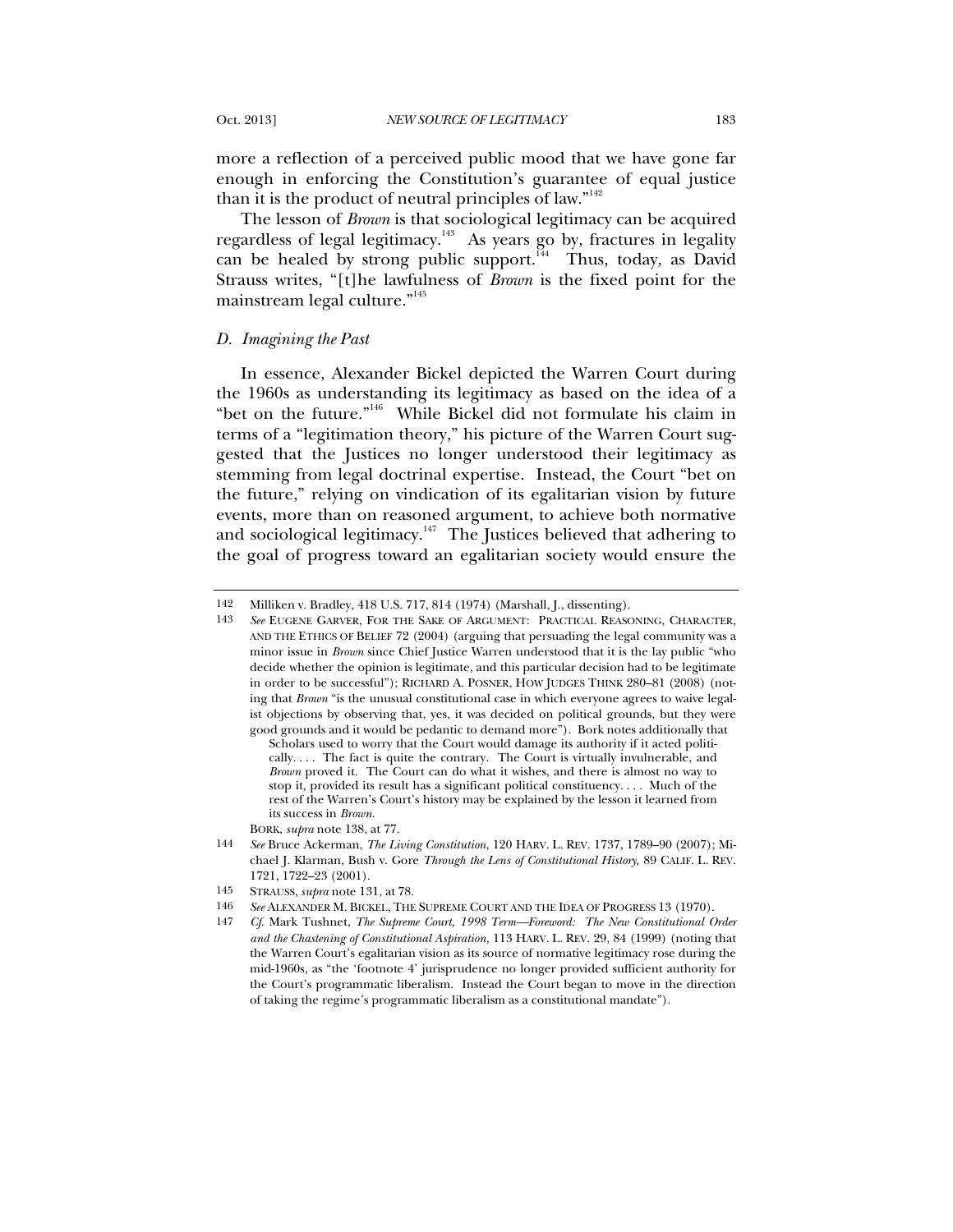Court's legitimacy in the long run, even if they deviated from the standards of legality in the short run.<sup>148</sup> Bickel explained that "[i]f the bet pays off, whatever their analytical failings . . . it isn't going to matter that  $\dots$  [the Court's] reasoning is  $\dots$  faulty.<sup>"149</sup> The future public would just be grateful to the Court for a more just society and forget the faulty legal reasoning.

In terms of legitimation theories, the Rehnquist Court is a direct progeny of the Warren Court. The way the Rehnquist Court "imagined the past and remembered the future"<sup>150</sup> offers the best way to detect its legitimation theory. The way a Court narrates its past is hardly the only possible way. Legal scholars offer various narratives for the Court's stream of decisions. Thus, a Court's choice of a certain storyline reflects not only on past Courts but mostly on the imagining Court.<sup>151</sup>

As Morton Horwitz notes, in *Planned Parenthood of Southeastern*  Pennsylvania v. Casey,<sup>152</sup> the Rehnquist Court posited "two . . . decisional lines from the past century," culminating with Lochner and *Brown*, as the "twin peaks of modern constitutional law."<sup>153</sup> The plurality opinion concluded that a judgment must have legal legitimacy, otherwise it "would be no judicial act at all."154 Yet, the "repudiation of *Adkins* by *West Coast Hotel* and *Plessy* by *Brown*" is explained in terms of sociological legitimacy.155

This understanding of these two decisional lines corresponds well with the lessons of *Lochner* and *Brown* as presented above. The cumu-

<sup>148</sup> BICKEL, *supra* note 146, at 12–14; BICKEL, *supra* note 75, at 27–28. *See also*, LAURA KALMAN, THE STRANGE CAREER OF LEGAL LIBERALISM 46 (1996) ("Some Warren Court opinions did make no pretense of suggesting law and legal theory compelled the justices to reach their decision. . . . One popular quip described the apparent thought of the Warren Court majority: 'With five votes, we can do anything.'"); KURLAND, *supra* note 131, at xxii ("The Court's opinions have tended toward fiat rather than reason."). *See also id.*, at 37-38 (discussing the Warren Court's "reluctance to be guided by precedent in constitutional cases").

<sup>149</sup> BICKEL, *supra* note 146, at 99.

<sup>150</sup> *Id.* at 13 (citing Namier).

<sup>151</sup> *Cf.* BALKIN, CONSTITUTIONAL REDEMPTION, *supra* note 108, at 220 ("If *Bush v. Gore* becomes characteristic of the legal culture of the late twentieth century, it will be because the future remembers selectively and perpetually remakes the past in its own image.").

<sup>152</sup> Planned Parenthood of Se. Pa. v. Casey, 505 U.S. 833 (1992) (reaffirming by a vote of 5-4 the "essential holding of *Roe v. Wade*,*"* that abortions prior to fetal viability may not be criminalized).

<sup>153</sup> Morton J. Horwitz, *The Supreme Court, 1992 Term—Foreword: The Constitution of Change: Legal Fundamentality Without Fundamentalism*, 107 HARV. L. REV. 30, 38, 71 (1993).

<sup>154</sup> *Casey*, 505 U.S. at 865.

<sup>155</sup> *Id.* at 864–65.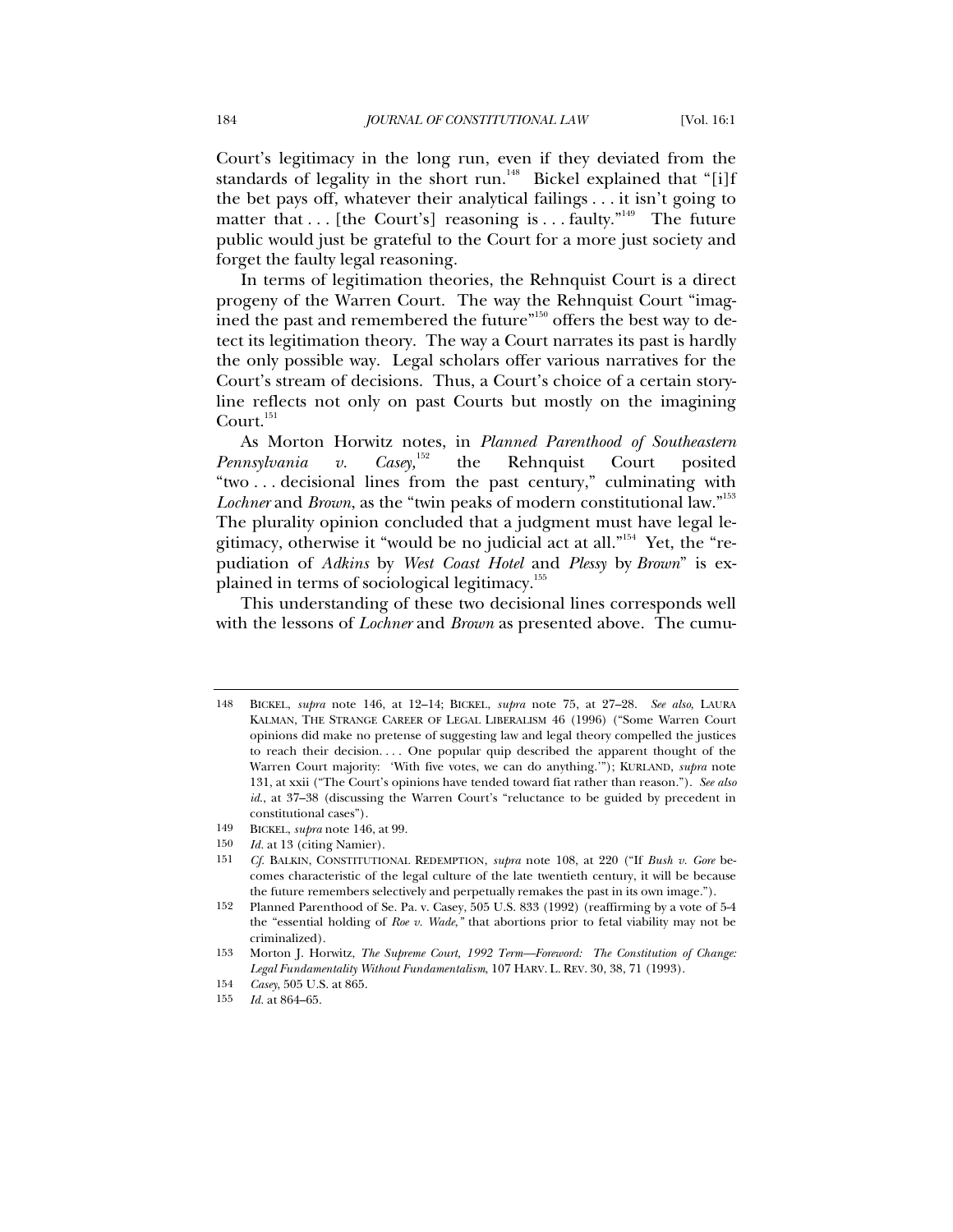lative understanding rising from the way the Court in *Casey* imagined the *Lochner* and *Brown* decisional lines can be presented as follows:

| <b>DECISIONAL</b><br><b>LINE</b> | <b>LEGALITY</b> | <b>SOCIOLOGICAL</b><br><b>LEGITIMACY</b> | <b>RESULT</b>       |
|----------------------------------|-----------------|------------------------------------------|---------------------|
| <b>LOCHNER</b>                   |                 |                                          | <b>REPUDIATED</b>   |
| <b>BROWN</b>                     |                 |                                          | <b>CONSOLIDATED</b> |

The combined lesson of *Lochner* and *Brown* taught the Court that in visible cases, legal legitimacy is less important than sociological legitimacy. On the one hand, decisions which the Court perceives as having a solid legal basis can still lack sociological legitimacy. The doctrinal merits of a legal position are hardly a guarantee of public support.<sup>156</sup> Fierce political attacks against these decisions and hostile public opinion may, in the end, compel the Court to switch its legal position, even if it is doctrinally well-established. Thus, eventually, the Court may deprive these legal decisions of their legal legitimacy.<sup>157</sup> On the other hand, an illegal decision can become sociologically legitimate, and in the end legal, with enough public support.<sup>158</sup>

Following this imagining of the past, the plurality opinion concludes that

A decision to overrule *Roe's* essential holding under the existing circumstances would address error, if error there was, at the cost of both pro-

157 The "Lesson of *Lochner*," as Friedman explains, is whether or not judicial decisions have a jurisprudential basis, if they lack social legitimacy, judges will be attacked as acting unlawfully. . . . Social legitimacy is not separate from legal legitimacy, but can spill back upon it. When feelings of social illegitimacy are strong enough, the claim easily may be made that the judges are acting illegitimately in a legal sense.

Friedman, *supra* note 120, at 1447–48, 1452–54.

<sup>156</sup> *See* Bassok, *supra* note 7, at 363–66 ("[P]rincipled arguments that are persuasive in legal terms are not necessarily persuasive in the public discourse."); Friedman, *supra* note 120, at 1387 ("The public rarely knows, and undoubtedly little cares, if there is a preexisting doctrinal basis for judicial decisions.").

<sup>158</sup> *See* Klarman, *supra* note 144, at 1722–23. This was the destiny, not only of *Brown*, but also of the "switch in time" judgments. At the time of the "switch in time," the overwhelming majority of the legal profession was stunned by the change in interpretation. From a legalistic point of view, "the switch in time" judgments were illegal, creating a rupture in legality that was bridged by sociological legitimacy. FRIEDMAN, *supra* note 39, at 231–32, 234, 236 ("The Constitution changed dramatically" without a constitutional amendment. "Yet there was absolutely no furor about this method of constitutional change at the time. This change too was plainly 'political' but it apparently was the sort of constitutional change with which the country was comfortable").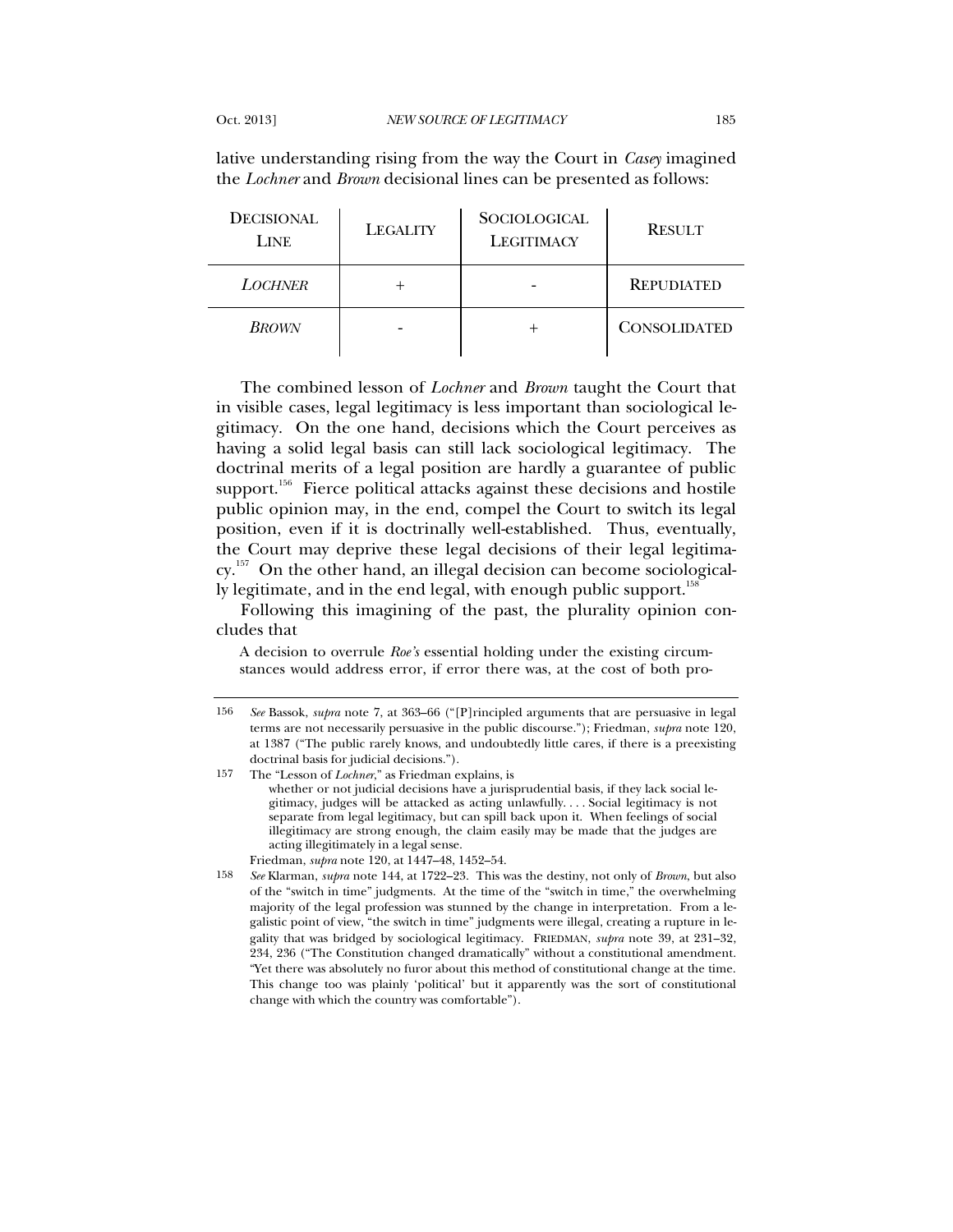found and unnecessary damage to the Court's legitimacy, and to the Nation's commitment to the rule of law. It is therefore imperative to adhere to the essence of *Roe's* original decision, and we do so today.<sup>1</sup>

*Roe's* serious problems on the level of legality were not decisive.<sup>160</sup> As the Court saw it, in the end, all boils down to sociological legitimacy, and more precisely to the effect on the sociological legitimacy of the Court: "[O]verruling *Roe's* central holding would not only reach an unjustifiable result under principles of *stare decisis*, but would seriously weaken the Court's capacity to exercise the judicial power and to function as the Supreme Court of a Nation dedicated to the rule of law."161 In essence, the joint opinion justified preserving the essential holding of *Roe v. Wade* in order to avoid another self-inflicted wound to the institutional legitimacy of the Court.<sup>162</sup> Casey thus included an explicit and rare admission that public opinion on the substantive issue as well as public confidence in the Court affected the decision.<sup>163</sup>

161 *Casey*, 505 U.S. at 864–65.

<sup>159</sup> *Casey*, 505 U.S. at 869. *See id.* at 867 ("So to overrule under fire in the absence of the most compelling reason to reexamine a watershed decision would subvert the Court's legitimacy beyond any serious question.").

<sup>160</sup> *See, e.g.*, Gary C. Leedes, *The Supreme Court Mess*, 57 TEX. L. REV. 1361, 1437 (1979) (arguing that *Roe* is the "classic example of judicial usurpation and fiat without reason").

<sup>162</sup> *See* Horwitz, *supra* note 153, at 36–37; Tom R. Tyler & Gregory Mitchell, *Legitimacy and the Empowerment of Discretionary Legal Authority: The United States Supreme Court and Abortion Rights*, 43 DUKE L.J. 703, 753 (1994) ("The decision in *Casey* not to overrule *Roe v. Wade* is predicated on the assumption that the Court currently has institutional legitimacy in the eyes of the American public, a legitimacy that protects the Court's right to make decisions about abortion but a legitimacy that could be lost through an ill-considered decision reversing *Roe*."); Wilson, *supra* note 68, at 1044–45 ("One reason Justice Souter affirmed Roe was to create the judicial constancy that would sustain overall public respect for the Supreme Court, even if many members of the public disliked the Court's protecting women's right to an abortion under the Constitution."); Dion Farganis, Is the Supreme Court Bulletproof? 57, 60 (June 2007) (unpublished Ph.D. dissertation, University of Minnesota) (on file with author) ("[In *Casey*,] justices' fears about the Court's institutional well-being appears to have controlled the decision . . . [w]hat the Casey plurality is saying, in effect is that for the good of the Court, *Roe* should not be overturned.").

<sup>163</sup> *See* DAVIS, *supra* note 26, at 6 (The Court's decision [in *Casey*] hewed closely to extant public opinion on abortion . . . . [T]he opinion of the three justices in the plurality even acknowledged that they were responding to the public's acceptance of the *Roe* decision."); POSNER, *supra* note 143, at 275–76 ("In Planned Parenthood of Southeastern Pennsylvania v. Casey, Justices O'Connor, Kennedy, and Souter, in a joint opinion, let slip the mask . . . ."); Tyler & Mitchell, *supra* note 162, at 733 ("To summarize, the *Casey* Court argues for the importance of acting in ways that maintain the Court's legitimacy in the eyes of the public and, through that legitimacy, the Court's authoritativeness."); Barry Friedman, *Benched*, NEW REPUBLIC, Sept. 23, 2009, at 7,8, *available at* http://www.newrepublic.com/article/politics/benched ("Then there was Planned Parenthood v. Casey, the decision that didn't overrule Roe v. Wade. Why not? It was hard to follow the plurality's convoluted explanation, but looming large was anxiety about the Court's public 'legitimacy . . . .'").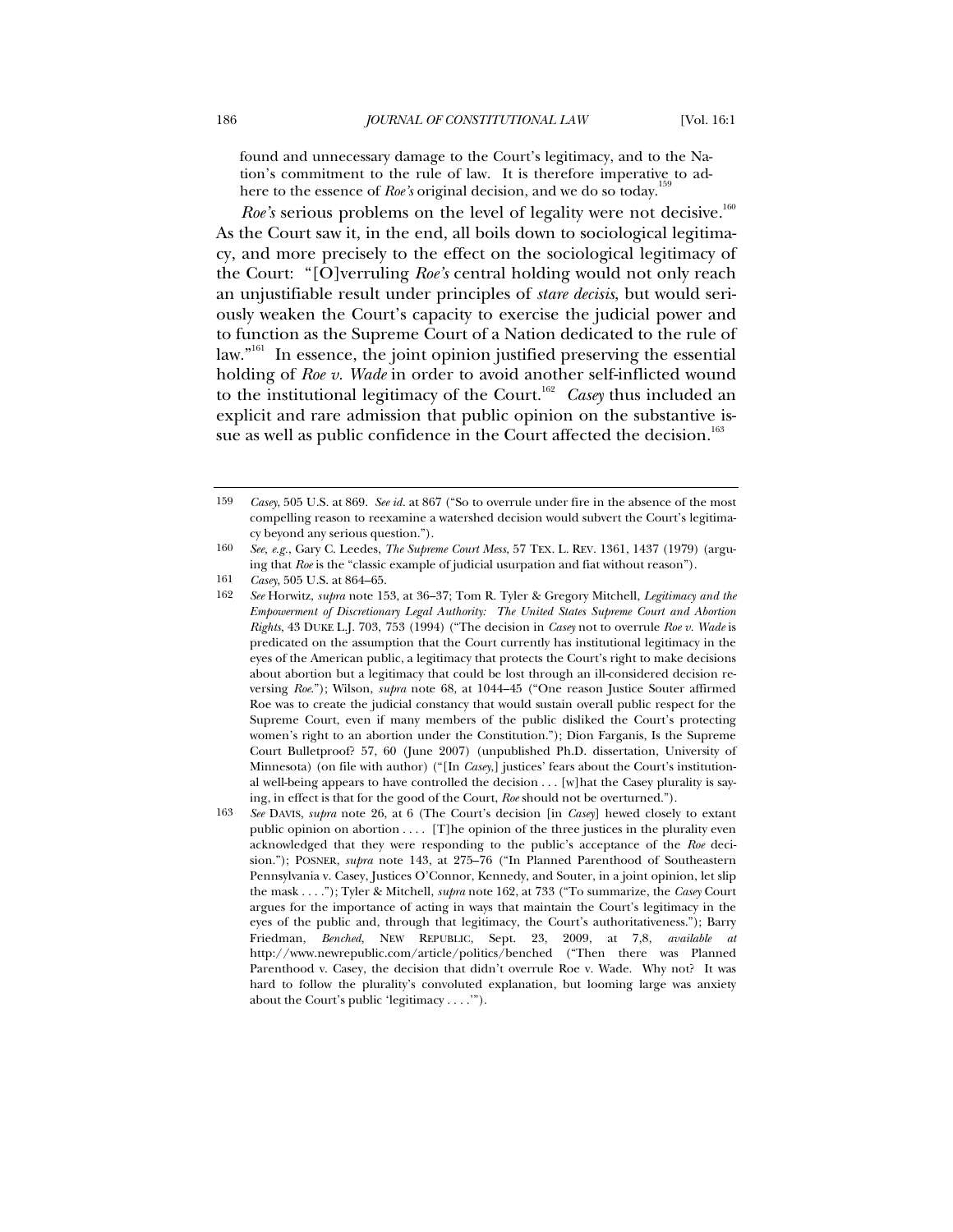Following this logic, legality, at least in visible cases, can be reformulated in terms of sociological legitimacy. Sound legal reasoning is not the key for gaining sociological legitimacy. The order is reversed: sociological legitimacy is the key for achieving legality. If this reversed order seems familiar, it is because it is a depiction of how law is created by the political branches. This is "the great process by which public opinion passes over into public will, which is legislation."<sup>164</sup> The adoption of a judicial legitimation theory built upon this idea can mean nothing other than the collapse of the separation between law and politics at least in visible constitutional cases.

Since legality and legitimacy are so closely intertwined, it is extremely hard to detect whether this reconceptualization of constitutional decision-making—not as the product of legal expertise (with sociological legitimacy as a byproduct) but rather as the consequence of public opinion (with sociological legitimacy as its aim)—has become a reality.165 Legal legitimacy is determined by the Court. The Court can thus endow its judgments with a veil of legality even when they defy almost all of the standards of legality of their time.<sup>166</sup> Such judgments are still the lawful acts of judicial officers who made their decisions according to legal procedure. As such, these judgments are incorporated into the continuous strand of doctrine even when the entire contemporary legal community agrees that the judgments lack legal basis.<sup>167</sup> Indeed, even in these exceptional cases, in which there is agreement among jurists that the Court's decision can be understood only as a retreat from legality, this retreat can be portrayed as a temporary move. The Court retreats for a short period of time in order to guard its sociological legitimacy, only so it can return to its usual adherence to the standards of legality.<sup>168</sup> Moreover, the wide discretion judges have in interpreting many of the constitutional norms allows public opinion to creep into legal doctrine in a "legal" manner. 169 Thus, no conflict between legality and legitimacy will sur-

<sup>164</sup> FRANCIS LIEBER, ON CIVIL LIBERTY AND SELF-GOVERNMENT 178 (Kessinger Publishing 2004) (1859).

<sup>165</sup> On the re-conceptualization, see Robert C. Post, *The Supreme Court, 2002 Term—Foreword: Fashioning the Legal Constitution: Culture, Courts, and Law*, 117 HARV. L. REV. 4, 111 (2003). 166 *See* PAUL W. KAHN, THE CULTURAL STUDY OF LAW 28–29, 71–73 (1999).

<sup>167</sup> *See* POSNER, *supra* note 143, at 41; Jack M. Balkin, Bush v. Gore *and the Boundary Between Law and Politics*, 110 YALE L.J. 1407, 1444–47 (2001).

<sup>168</sup> *Cf.* Bassok, *supra* note 7, at 365–66 (discussing Bickel's notion of passive virtues that are aimed at allowing the Court to avoid deciding cases in order to both protect its sociological legitimacy and avoid corrupting the legal language).

<sup>169</sup> *Id.* at 357–58 (presenting the argument that public opinion functions in certain areas of constitutional law as a legitimate legal argument).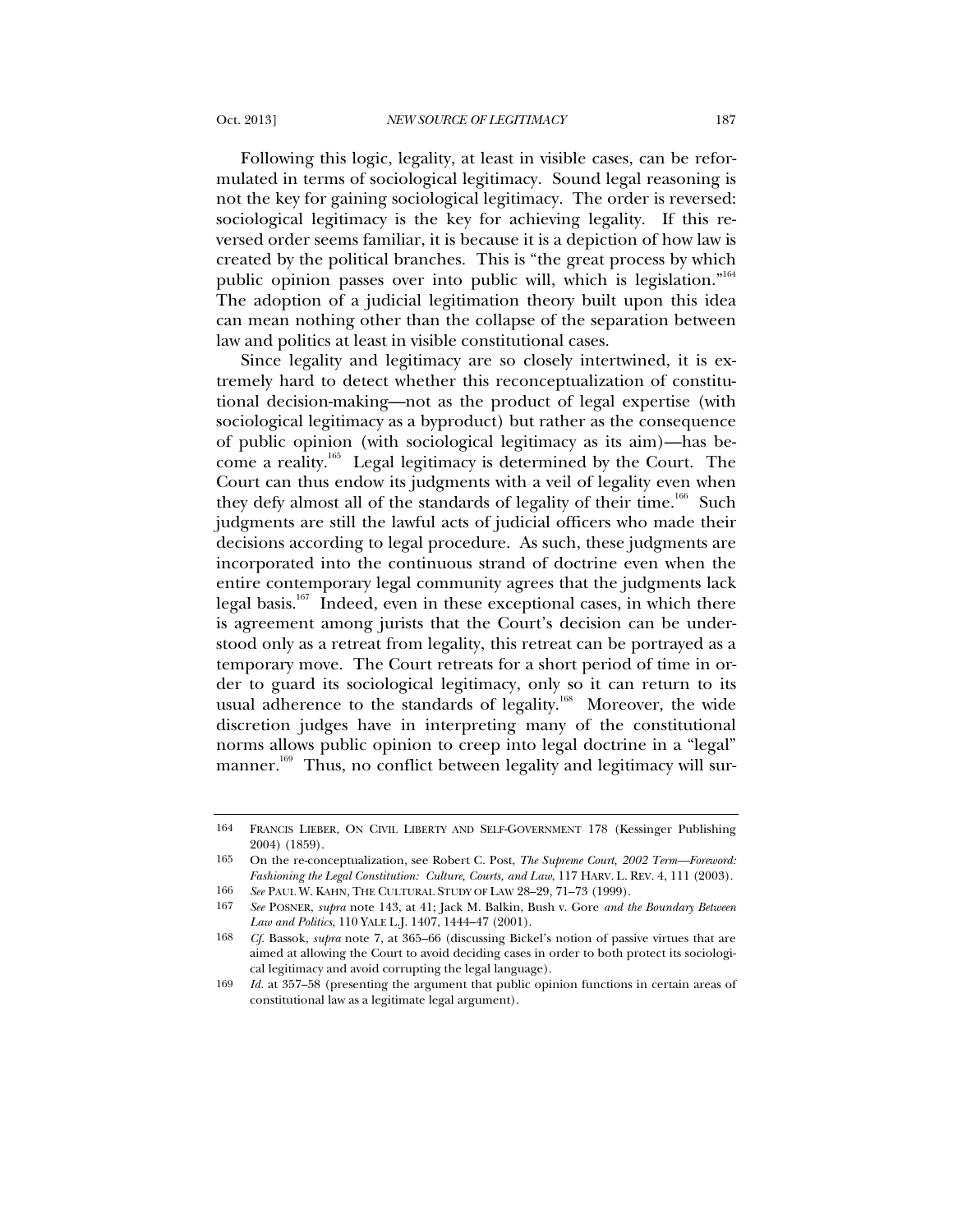face as public opinion becomes a constitutive part of legal decisionmaking; it will just become part of the "rule of law."<sup>170</sup> The only barrier that can perhaps prevent such incorporation is a strong legal academy committed, over a long period of time, to doctrinally rigorous scrutiny of the Court's judgments.<sup>171</sup>

#### IV. THE PUBLIC CONFIDENCE LEGITIMATION THEORY

At the beginning of the twentieth century, before the invention of public opinion polling, the connection between the Court's legitimacy and public support for the Court was much less evident and thus public support was less crucial for the Court's legitimacy discourse. $172$ Since the 1880s and at least up until the invention of public opinion polls, the Court adhered to a legal expertise legitimation theory. This was arguably the natural choice for an unelected institution.<sup>173</sup> Yet, several decades afterwards, in a reality in which the public belief in Justices as legal experts has declined, $1/4$  the ability of expertise to serve as the basis for the Court's legitimacy has eroded.<sup>175</sup> While other unelected institutions, such as central banks, still base their under-

<sup>170</sup> *See* Stephen M. Feldman, *The Rule of Law or the Rule of Politics? Harmonizing the Internal and External Views of Supreme Court Decision Making*, 30 L. & SOC. INQUIRY 89 (2005) (explaining how political preferences are incorporated to the idea of following the rule of law); Richard H. Pildes, *Law and the President*, 125 HARV. L. REV. 1381, 1423–24 (2012) (reviewing ERIC A. POSNER & ADRIAN VERMEULE, THE EXECUTIVE UNBOUND: AFTER THE MADISONIAN REPUBLIC (2010)) ("[B]ecause the Court itself is perceived as a source of legal authority, unlike the President, the Court will have more freedom of action to depart from the law without sanction.").

<sup>171</sup> *Cf.* Antonin Scalia, *Assorted Canards of Contemporary Legal Analysis*, 40 CASE W. RES. L. REV. 581, 588 (1989) ("Legislatures are subject to democratic checks upon their lawmaking. Judges less so, and federal judges not at all. The only checks on the arbitrariness of federal judges are the insistence upon consistency and the application of the teaching of the mother of consistency, logic.").

<sup>172</sup> *See supra* Part II.

<sup>173</sup> *See* Gibson, *supra* note 1, at 284 (arguing that courts base their legitimacy on expertise since they lack an electoral connection); Jurgen Habermas, *Constitutional Democracy: A Paradoxical Union of Contradictory Principles*?, 29 POL. THEORY 766, 768–69 (2001) ("Again and again, civic republicans who are convinced that 'all government is by the people' bristle at the elite power of legal experts to void the decisions of a democratically elected legislature, although these experts themselves are not legitimated by a democratic majority but can only call on their technical competence in constitutional interpretation.").

<sup>174</sup> *See* Bassok, *supra* note 68, at 247–53 (describing the erosion in public perception of the Court's expertise); Suzanna Sherry, *Democracy's Distrust: Contested Values and the Decline of Expertise,* 125 HARV. L. REV. F. 7, 11 (2011) ("[M]any people no longer see judges as possessing *legal* expertise.").

<sup>175</sup> *See* WHITE, *supra* note 67, at xii (arguing that the Court needed to develop a new basis of legitimacy that does not deny indeterminacy but also disassociates the Court from partisanship).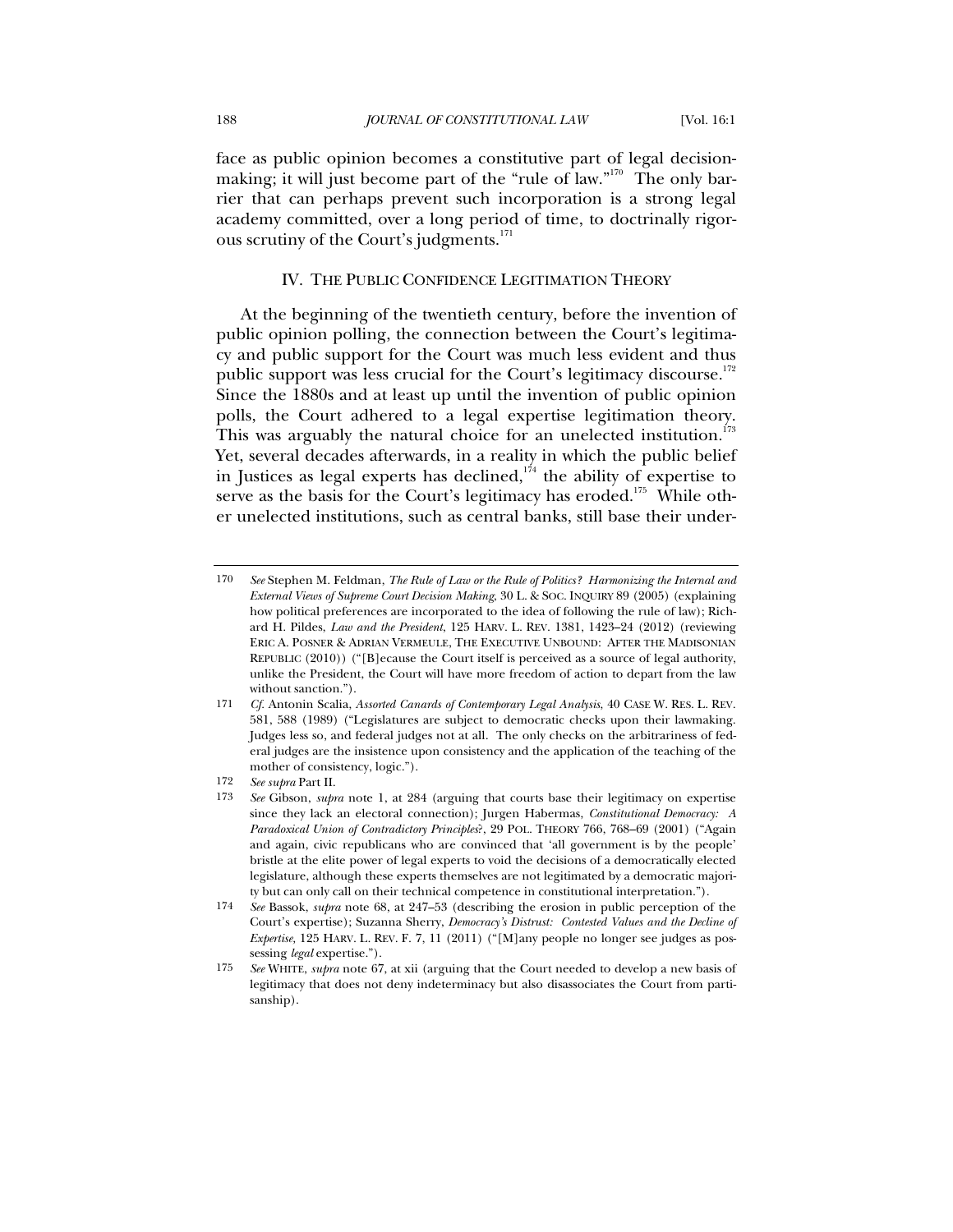standing of their legitimacy on expertise,<sup>176</sup> this path has become less and less available for the Court. Economics is still considered, in the public mind, as an area of expertise. Law, at least in highly salient cases, has lost much of its expert allure.<sup>177</sup>

According to the "public confidence" legitimation theory, the Court maintains its legitimacy as an institution by adhering, in visible cases, to the position that ensures public confidence for the Court. In the absence of public belief in its expertise, adhering to public opinion rather than to the directives of an expertise-based justification theory may seem like the only viable tactic to ensure that the Court can maintain its enduring public support.<sup>178</sup> Since reasoning that pleases public opinion may be different than reasoning that adheres to the demands of doctrinal coherency or consistency, $179$  it is unsurprising that in visible cases the Rehnquist Court's legal reasoning has been described as doctrinal disarray. $180$ 

<sup>176</sup> *See* Bassok, *supra* note 68, at 270–71 ("The situation of Federal Reserve Bank is telling in this regard. Whether due to a lack of awareness of questions of accountability or a belief in apolitical expertise in the field of economics, the public supports this institution even though it is not elected and its policy decisions, at times, contradict public opinion."); Gibson, *supra* note 1, at 284 ("Even in a democratic society, a wide variety of public-policy decisions are turned over to experts—for instance, much of the control of the economy is placed within the purview of relatively unaccountable institutions. Such experts are subject to limited accountability; they are given the freedom to 'do the right thing' within the context of their expertise.").

<sup>177</sup> *See* ENGEL, *supra* note 39, at 293 (arguing that due to the decline of the belief in a fix and singular legal meaning, "the Court seemed to lose any special claim to interpretive authority").

<sup>178</sup> *Cf.* ENGEL, *supra* note 39, at 15 ("[T]he Court has recently striven to justify its authority of majoritarian grounds. Justices have emphasized the democratic credentials of their holdings, stressing how they follow majoritarian trends, however defined, evident in the broader polity."); Barry Friedman, *Dialogue and Judicial Review*, 91 MICH. L. REV. 577, 601 (1993) ("At any rate, examining the sources of constitutional decision makes increasingly apparent the extent to which judges seek to appeal to majoritarian values, if not to rely upon them entirely."); Horwitz, *supra* note 153, at 40 (explaining that the plurality opinion in *Casey* that focused on the decision's effects on the public support of the Court "may also be symptomatic of a crisis of legitimacy in constitutional thought in which the generally accepted paradigms and modes of thought are no longer felt capable of yielding convincing solutions to constitutional questions").

<sup>179</sup> *See, e.g*, Michael L. Wells, *"Sociological Legitimacy" in Supreme Court Opinions*, 64 WASH. & LEE L. REV. 1011, 1014–15 (2007) ("Badly-reasoned opinions may lack legal legitimacy, yet succeed in winning sociological legitimacy. There may be a difference between reasons that will please the Court's audience and those that do the work of deciding cases.").

<sup>180</sup> *Compare* Laurence H. Tribe, *The Treatise Power*, 8 GREEN BAG 2D 291 (2005) (arguing that there is no doctrinal logic in the current constitutional disarray) *with* Alice Ristroph, *Is Law? Constitutional Crisis and Existential Anxiety*, 25 CONST. COMMENT. 431, 436–37 (2009) ("Tribe's abandonment of his treatise seems to reflect a newly developed suspicion that there is no order obscured by the disorder.").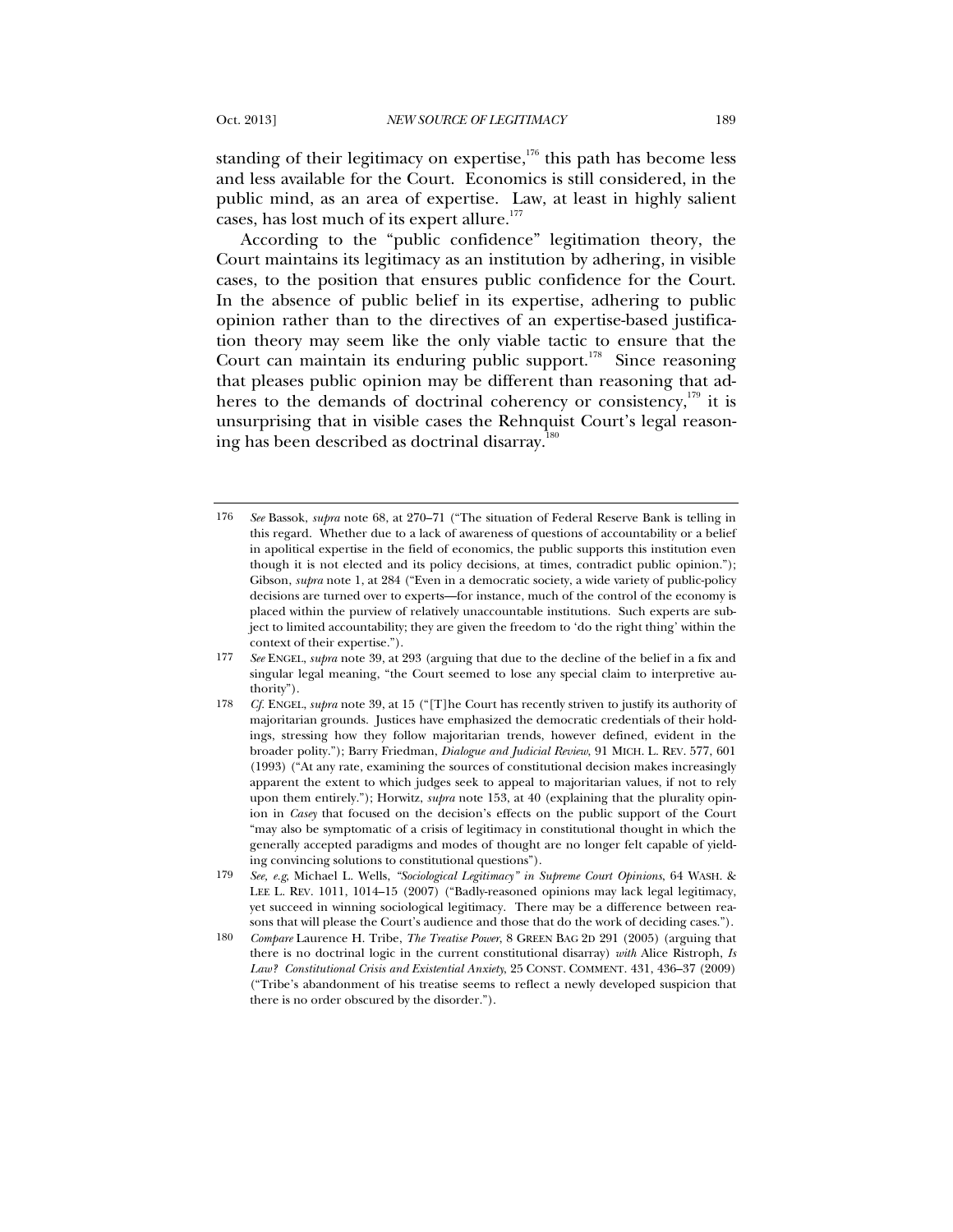The method for evaluating expert knowledge cannot be democratic. Expert knowledge cannot be determined by the indiscriminate engagement of the public.<sup>181</sup> As Robert Post stresses, "[t]he creation of reliable disciplinary knowledge must accordingly be relegated to institutions that are not controlled by the constitutional value of democratic legitimation."182 Otherwise, a danger lurks that questions of expertise will be answered according to public opinion rather than according to disciplinary criteria. Yet, a Court that adheres to the public confidence legitimation theory has created a situation in which legal expertise capitulates to the demands of public opinion.<sup>183</sup>

In its endeavor to maintain its legitimacy, the Rehnquist Court's institutional habit was to decide cases with a view of preserving public confidence in the Court. The Court is an unaccountable institution, but direct accountability is not a necessary condition for maintaining public support. The public awards the Court support since the public confidence legitimation theory ensures that the Court is in sync with public opinion on the issues decided in salient cases most of the time.

The public confidence legitimation theory does not mean that the Court is interested solely in corresponding to public opinion on the issues decided in salient cases. Rather, it is interested in preserving public confidence in the Court. Yet, over time, the Court cannot repeatedly fail the public opinion test in salient cases without undermining the logic of the public confidence legitimation theory. A Court that makes too many decisions contrary to public opinion risks eroding its enduring public support—or so claims the public confidence legitimation theory.<sup>184</sup>

#### V. THE MAJORITARIAN COURT THESIS REVISITED

While many scholars now agree that the Rehnquist Court's decisions were in sync with public opinion as expressed in public opinion polls,<sup>185</sup> this correlation does not necessarily confirm that the

<sup>181</sup> ROBERT C. POST, EXPERTISE AND ACADEMIC FREEDOM 29 (2012).

<sup>182</sup> *Id.* at 31.

<sup>183</sup> *See* Bassok, *supra* note 7, at 362–66 (discussing Bickel's answer to the danger of capitulating the legal language to the demands of public opinion).

<sup>184</sup> *See* CLARK, *supra* note 13, at 18; Klarman, *supra* note 144, at 1751 ("[C]onstitutional rulings that contravene overwhelming public opinion, at least on salient issues, do jeopardize the Court's standing. No doubt cognizant of this reality, the Justices rarely have tempted fate by frustrating the wishes of dominant majorities.").

<sup>185</sup> *See, e.g.*, FRIEDMAN, *supra* note 39, at 364–65 ("By the end of the Rehnquist Court, it was a widely acknowledged fact that the Court was mirroring public opinion."); ROSEN, *supra* note 40, at 4 ("How did we get to this odd moment in American history where unelected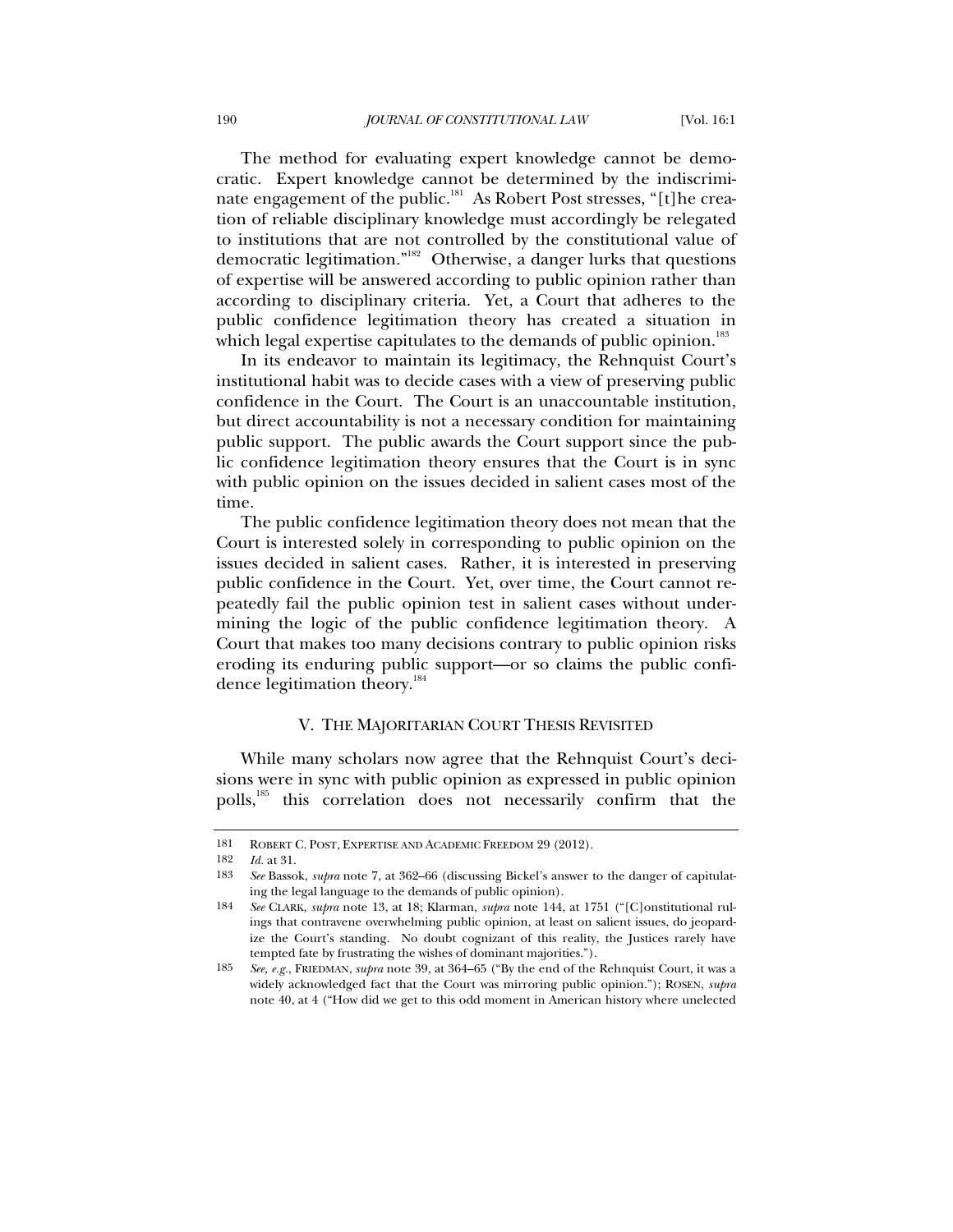Rehnquist Court adopted the public confidence legitimation theory. The Court's decisions may correlate to majority opinion, but the causal mechanism may not be the legitimation theory mechanism.

Scholars have offered various mechanisms to explain how the Court's decisions correspond to public opinion.<sup>186</sup> For example, the sync may be achieved through the appointment mechanism. As Robert Dahl first suggested, the appointment of new Justices to the Court, by the President with the consent of the Senate, ensures that periodic partisan realignments in the dominant governing coalition will be reflected in personnel changes in the Court.<sup>187</sup>

Scholars argued in later studies that Dahl's "dominant political coalition," which controls the Court's composition, serves as a proxy for the majority's views. In this manner, the sync between public opinion and the Court's decisions is maintained.<sup>188</sup> Thus, it is the changing makeup of the Court that ensures the correspondence of its decisions to public opinion, not its legitimation theory. Indeed, even if the Court's adjudication is directed somehow by public opinion, the mechanism is not necessarily a legitimation theory.

Yet, the "public confidence" legitimation theory is able to explain a specific conundrum regarding the sync with public opinion during the Rehnquist Court era that most other mechanisms fail to explain. The eleven-year period from 1994 through 2005 was the longest the Court had gone without a change in membership since the Court's size was fixed at nine Justices in 1869.<sup>189</sup> In addition, no serious public backlash occurred during those years, and the other two branches' "weapons to control the justices look[ed] to have been ruled off the table or lost their force."<sup>190</sup> However, during this period, the Court

187 *See* Robert A. Dahl, *Decision-Making in a Democracy: The Supreme Court as a National Policy-Maker*, 6 J. PUB. L. 279 (1957); *see also* KECK, *supra* note 81, at 3 (examining "political explanations" for Court's decisions that followed Dahl's line of thinking).

188 *See, e.g,* Friedman, *supra* note 178, at 612 ("Although federal judges are not elected, they are appointed by Presidents who stand for popular election. Judicial appointments often mirror the popular will that elected a President."); FARBER & SHERRY, *supra* note 84, at 148 (contending that today, electoral responsiveness in Supreme Court appointments follows de facto from the politicization of the nomination and confirmation processes).

Supreme Court Justices sometimes express the views of popular majorities more faithfully than the people's elected representatives?").

<sup>186</sup> *See* Pildes, *supra* note 117, at 126–42 (examining the different mechanisms offered).

<sup>189</sup> See Linda Greenhouse, *Access to Justice: The Social Responsibility of Lawyers: Change and Continuity on the Supreme Court*, 25 WASH. U. J.L. & POL'Y 39, 39 (2007).

<sup>190</sup> FRIEDMAN, *supra* note 39, at 376; *see also* H.W. Perry, Jr., *Constitutional Faith, Constitutional Redemption, and Political Science: Can Faith and Political Science Coexist?*, 71 MD. L. REV. 1098, 1115 (2012) ("There have been virtually no serious attempts to 'punish' the Court for many years by things such as impeachment, changing the size of the Court, jurisdiction stripping, or even budget reduction.").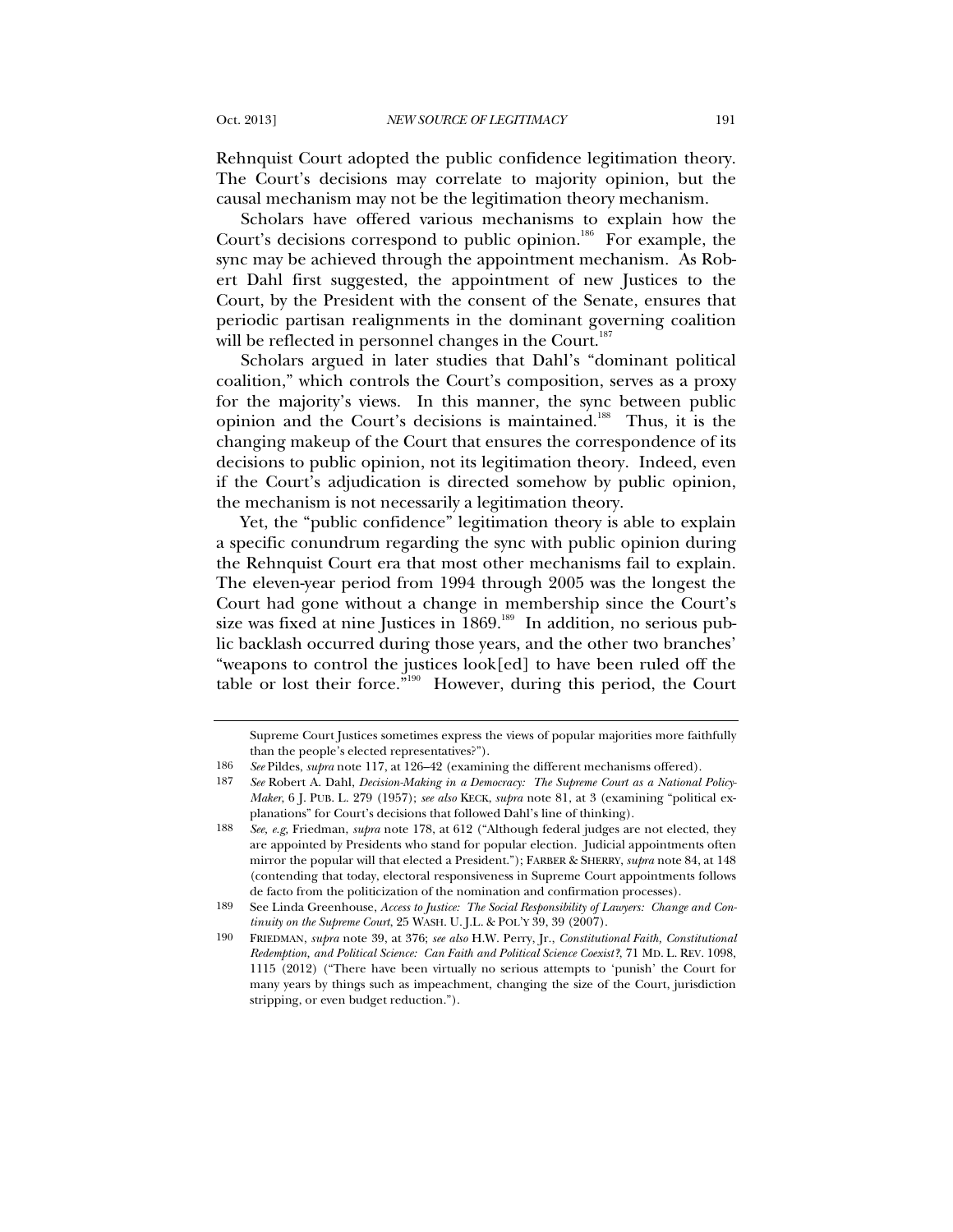was more in line with public opinion than ever before.<sup>191</sup> This alignment between the Rehnquist Court's decisions and public opinion posed a challenge for mechanisms that rely on the appointment process or on public backlash.

In light of this conundrum, Barry Friedman presented a theory of "quiet equilibrium," or "marriage," between the Court and public opinion. In his book, Friedman offers an exhaustive account of "how public opinion has influenced the Supreme Court" (as the subtitle of his book proclaims) throughout its history. He views the effect of public opinion as a continuous story, structurally unchanged throughout the Court's entire history.<sup>192</sup> While the Court has always been attentive to public opinion, only recently, after more than two hundred years, have the public and the Court understood how to interact with each other effectively. Today, "[t]he justices don't actually have to get into trouble before retribution occurs; they can sense trouble and avoid it."193 Yet, Friedman fails to recognize the great shift in the relationship between the Court and public opinion due to the entrance of scientific public opinion polls to the arena.<sup>194</sup>

Public-opinion culture is so deeply ingrained in the current American social imaginary that it is hard to detect its influence.<sup>195</sup> For example, it is now natural in the media to speak of the position of the American people in a certain controversy, while referring to results of public opinion polls as evidence. This way of perceiving the world was completely unnatural a few decades ago and completely impossi-

<sup>191</sup> *See, e.g*, FRIEDMAN, *supra* note 39, at 353, 358–59, 376.

<sup>192</sup> *See* Richard Primus, *Response: Public Consensus as Constitutional Authority,* 78 GEO. WASH. L. REV. 1207, 1208–09 (2010) ("In Friedman's telling, Justices throughout history have decided cases by tempering their first-order preferences with their knowledge, or at least their best guesses, as to what the public will bear."); *see also* ROSEN, *supra* note 40, at 7 ("[T]hroughout American history, judges have tended to reflect the wishes of national majorities and have tended to get slapped down on the rare occasions when they have tried to thwart majority will.").

<sup>193</sup> FRIEDMAN, *supra* note 39, at 376. *See* Barry Friedman, *Reply: The Will of the People and the Process of Constitutional Change*, 78 GEO. WASH. L. REV. 1232, 1245 (2010) ("[I]f the system is in equilibrium, little will be observed in the way of overt struggle.").

<sup>194</sup> However, at times, it does seem that Friedman detects the occurrence of a change though not its causes. *See* Barry Friedman, *The History of the Countermajoritarian Difficulty, Part One: The Road to Judicial Supremacy*, 73 N.Y.U. L. REV. 333, 336 (1998) ("It might strike many as paradoxical, to say the least, that the scope of constitutional protections has been defined so often with reference to the preferences of popular majorities. Yet, that has been the result of the Court's adherence to the 'majoritarian paradigm' that came to dominate constitutional law in the *latter half of the twentieth century*." (emphasis added)).

<sup>195</sup> For a discussion of the notion of social imaginary and the manner in which it blocks our horizons, see TAYLOR, *supra* note 3.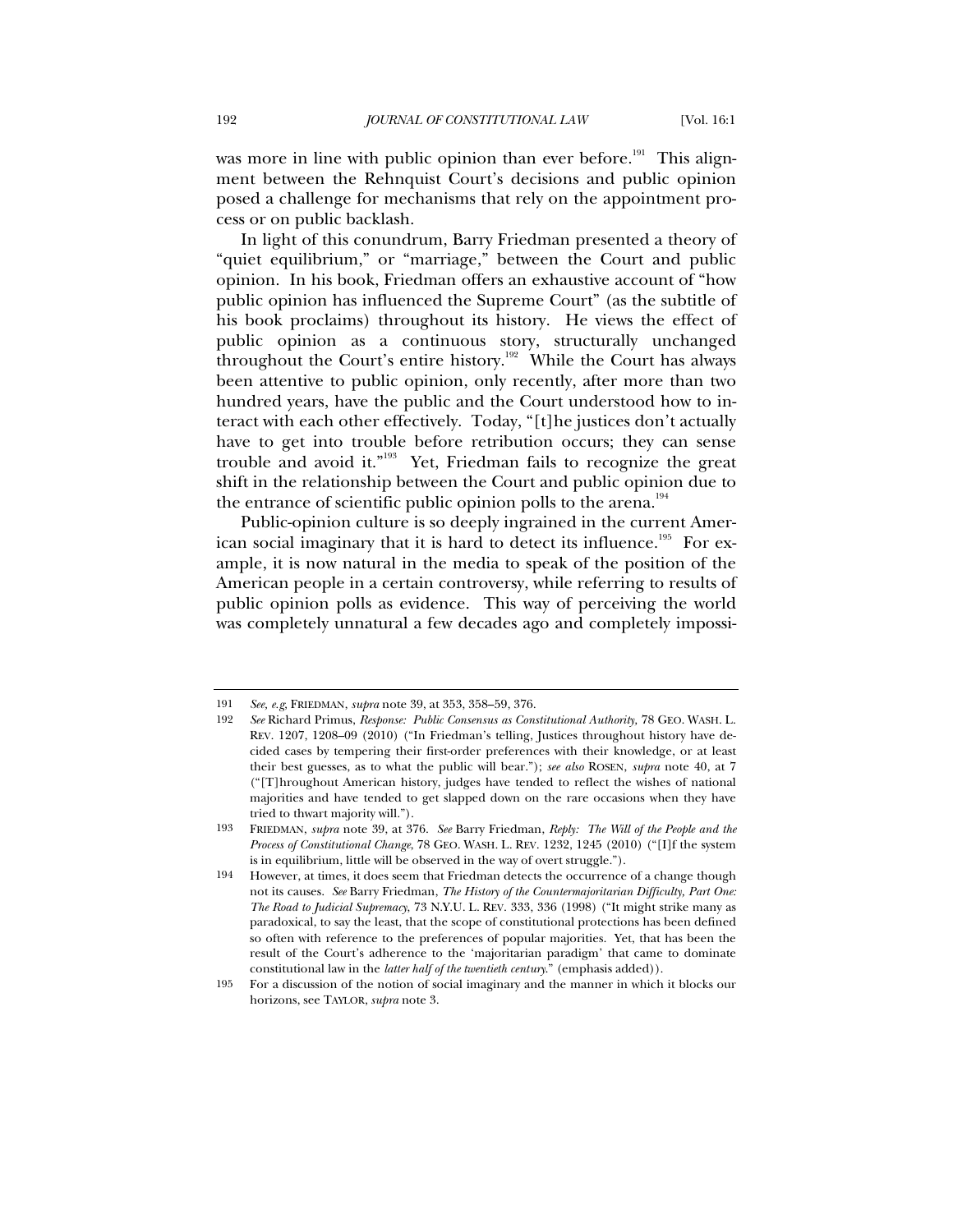ble before the invention of public opinion polling.<sup>196</sup> Thus, Friedman views the past through the current culture, failing to detect the great shift in the relationship between public opinion and institutions due to the rise of the public opinion culture since the 1980s. For example, he finds it hard to explain the Warren Court's judgments that went against public opinion, such as the "Communist cases" and the school prayer cases.<sup>197</sup> Rather than adopt Bickel's "bet of the future" diagnosis for an era before the rise of public opinion culture, he resorts to claims of "miscalculation of public sentiments" by the Court<sup>198</sup> that expose his theory to accusations of unfalsifiability. According to

this claim, decisions by the Court contrary to public opinion can still be explained according to Friedman's theory as a miscalculation of public reaction by the Court. Thus, no decision by the Court, no matter how countermajoritarian it would be, can falsify his theory.<sup>199</sup>

Tom Clark presents an empirical study that explains the sync between public opinion and the Court's decisions. Clark argues that the introduction of Court-curbing bills serves as a signal of waning public support for the Court.<sup>200</sup> The Court learns about public opinion mainly from Court-curbing threats emanating from Congress.<sup>201</sup> A rise in the number of these signals of public discontent leads to judicial self-restraint, according to Clark.<sup>202</sup>

Clark's theory is one example of a very dominant approach: the "strategic behavior model." The strategic behavior approach portrays

<sup>196</sup> *See* Bassok, *supra* note 7, at 337–39 (describing the shift from a period in which "Congress was public opinion" to the period in which "Congress was no longer considered as the voice of the popular will, rather, opinion polls were").

<sup>197</sup> *See* FRIEDMAN, *supra* note 39, at 238, 250, 264.

<sup>198</sup> *See Id.* at 250 ("Then, in what only could have been a miscalculation of public sentiments, during the 1956 term the Court handed down twelve decisions in domestic security cases, every single one of which defended the rights suspected Communists and fellow travelers."); *id.* at 252–53, 264–265 ("The justices' surprise at the public backlash suggests that they had miscalculated public opinion on the issue [of school prayer] . . . .").

<sup>199</sup> *See* Justin Driver, *The Consensus Constitution*, 89 TEX. L. REV. 755, 783 (2011) (criticizing Friedman's theory as nonfalsifiable thus preventing "assessment of the theory's validity").

<sup>200</sup> CLARK, *supra* note 13, at 20–21 ("Court-curbing . . . may simply be a proxy for a number of elements in the political environment. Other forms of information come to the Court about public support, types that are less easily quantifiable."),

<sup>201</sup> *Id.* at 18–19 (arguing that "best signal for the Court" of public opinion are Court-curbing proposals in Congress); *id.* at 193–94 ("I have argued that Congress serves an important intermediary role, communicating public opinion to the Court."); *id.* at 251–52, 256–57, 266–67 ("Court-curbing bills are, I believe, the primary institutional signal that conveys information to the Court about its public legitimacy.").

<sup>202</sup> *Id.* at 175–80, 187 ("The Supreme Court responds to Court-curbing by exercising selfrestraint in its constitutional cases . . . ."); *id.* at 193 ("The results of the statistical analysis provide evidence that a concern for its institutional legitimacy motivates the Supreme Court to exercise self-restraint.").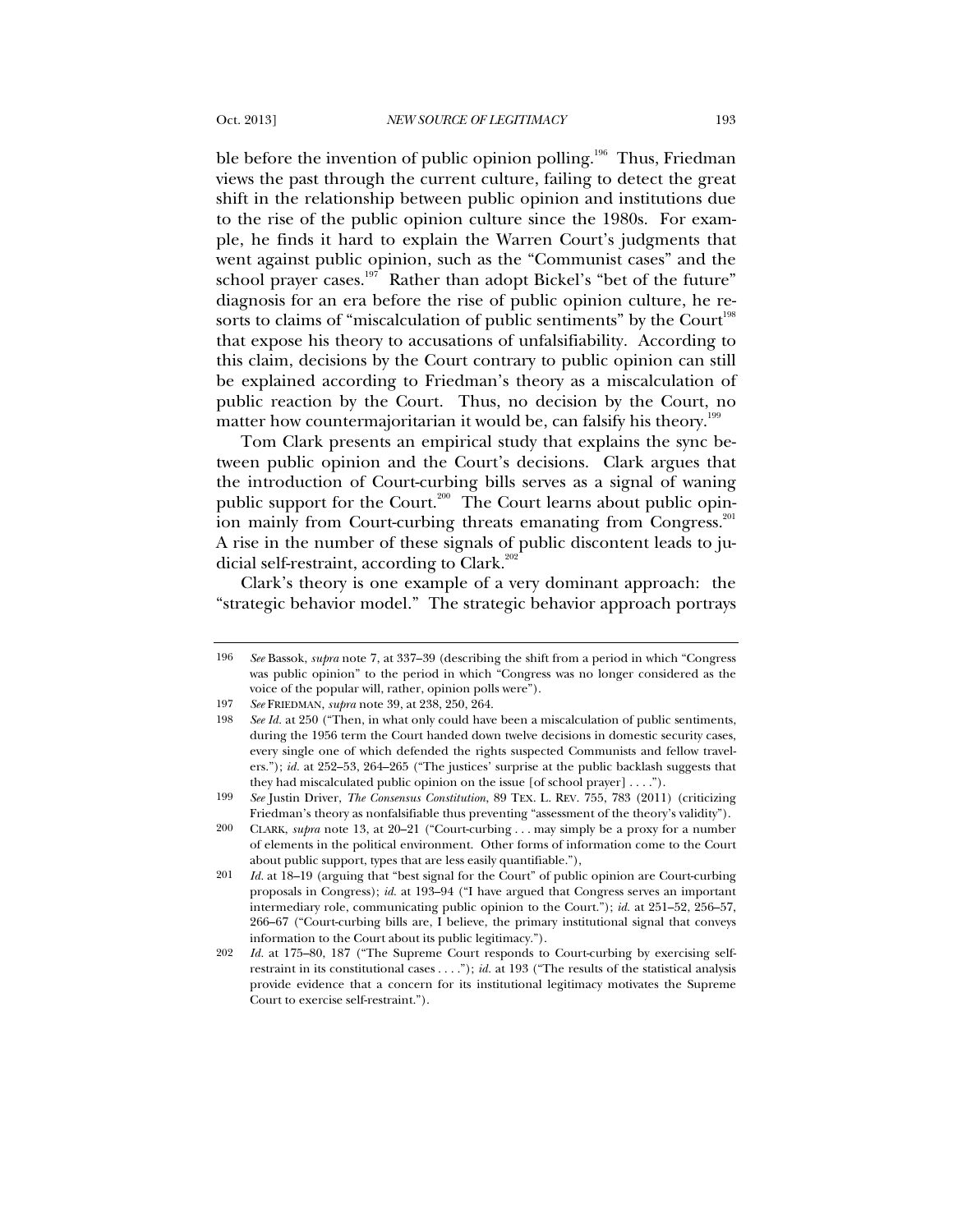the Justices as strategic players, who anticipate the reaction of the public and other majoritarian political players and adjust their decisions accordingly.<sup>203</sup> This approach and the public confidence legitimation theory share a picture of the Court as an institution concerned for its institutional legitimacy and public prestige. $204$  Yet, according to the public confidence legitimation theory, the Court's main source of knowledge of its public support is public opinion polls measuring that support. Clark ignores opinion polls as an independent source of data that affects the Justices' mindset,<sup>205</sup> and argues that "the Supreme Court, although it has beliefs about public opinion, is less well informed about public support for the Court than is Congress."<sup>206</sup> Yet, one important effect of the invention of public opinion polls is the Court's ability to cut the intermediary to public opinion. No longer is Congress the sole representation of public opinion.<sup>207</sup> The Court no longer needs to infer the status of its public support from the actions of the elected branches. Moreover, these branches cannot claim a monopoly anymore in representing public views of the Court. The Court now has an indicator of its popular support that is public and considered reliable. Indeed, public opinion polls currently serve as mechanisms of legitimation in public discourse, while Clark views them as mere measurement tools.

The idea that public opinion polls have shifted the institutional balance of power by creating an independent indicator of public support for the Court is completely absent from Clark's account. Much like Friedman, Clark describes the relationship between the Court and public opinion as a story in which the rise of public opinion polls does not cause any shift in the institutional balance of pow-

<sup>203</sup> *See, e.g.*, Corinna Barrett Lain, *Upside-Down Judicial Review*, 101 GEO. L.J. 113, 161–63 (2012) (discussing the strategic behavior explanation).

<sup>204</sup> *See* CLARK, *supra* note 13, at 187 ("The evidence paints a picture of a Court concerned for its legitimacy and learning from the political environment about how treacherous the political waters may be."); *id.* at 250, 258 (distinguishing his work from the work of scholars who argue that the Court is interested in implementing its policies).

<sup>205</sup> *See id.* at 94, 267 (specifying the sources from which the Court learns of his public support without acknowledging the role of public opinion polls).

<sup>206</sup> *Id.* at 87.

<sup>207</sup> *See* Fried & Harris, *supra* note 18, at 341 (describing the situation before the invention of public opinion polls when Congress *was* public opinion). *Cf.* CLARK, *supra* note 13, at 202 n.44 ("Congress, I believe, is most closely tied to the public and therefore offers perhaps the most carefully calibrated representation of public opinion."); *id.* at 257, 260–61 ("[T]he influence of public opinion of the Court is mediated by elected representatives, who can serve to communicate the breadth and depth of public discontent with the Court.").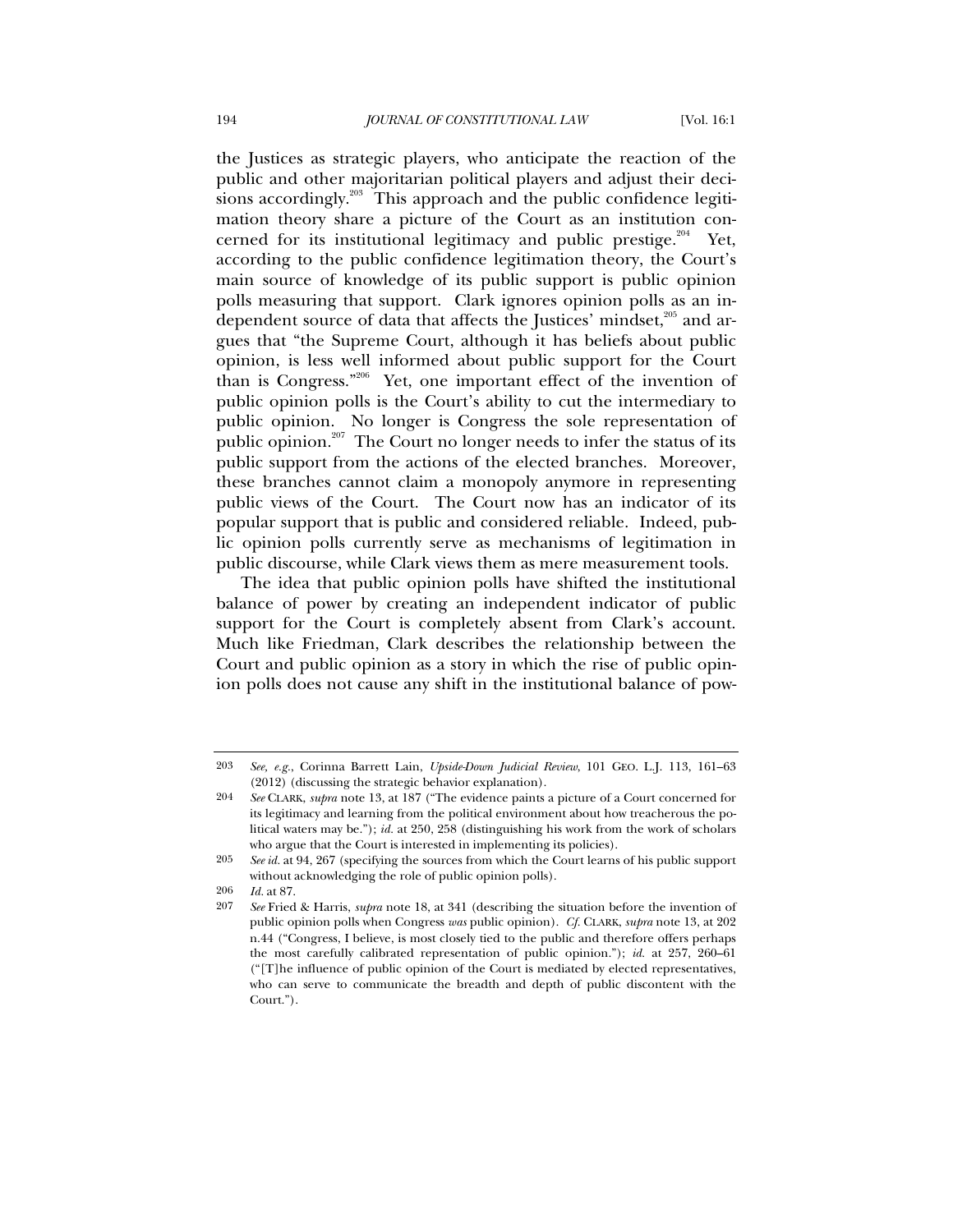er.<sup>208</sup> As other strategic behavior models, Clark's model suggests that the Rehnquist Court's orientation toward public opinion was no different than that of previous Courts. In my depiction of the Court, there were periods in which the Court held a legitimation theory that did not lead it to follow public opinion.

Moreover, the strategic approach repudiates the claim that ideas have a substantial influence over the Court's adjudication. According to this approach, external material incentives, rather than legalinterpretive schemes, are the major driving force in keeping the sync between public opinion and the Court's adjudication.<sup>209</sup> I agree that theories of interpretation by themselves are not central to explaining the Court's adherence to public opinion.<sup>210</sup> However, I argue that changes in the Court's understanding of how it gains public support are crucial for explaining such an adherence. Thus, changes in ideas concerning public support for the Court are central for understanding changes in the Court's adjudication (including changes in its interpretative theories). $^{211}$  For example, the shift in the Court's legitimation theory fits the depiction of the Rehnquist Court as minimalist both in its tendency since 1995 to decide fewer cases and to avoid controversial salient issues, $^{212}$  and in its inclination to decide salient cases on a narrow and shallow basis, leaving many issues of basic

<sup>208</sup> *See* CLARK, *supra* note 13, at 193 ("The statistical analysis of judicial review from 1877 through the present demonstrates that when Court-curbing bills are introduced in Congress, the justices will exercise self-restraint by attenuating their use of judicial review to invalidate federal legislation."); *id.* at 259 ("The existing research considering how public support for the judiciary affects the balance of power between courts and elected branches has not considered the implications of the elected branches' informational advantage over the courts in matters of public opinion . . . .").

<sup>209</sup> *See* Pildes, *supra* note 170, at 1404–05 (describing how rational-choice theories understand the behavior of judges and other public officials wholly in terms of the material incentives rather than in terms of internal sense of doctrinal legal constraint).

<sup>210</sup> *See* BALKIN, LIVING ORIGINALISM, *supra* note 69, at 19, 91–93 ("Generally speaking, judges have responded to changing social and political mobilization for the institutional reasons I have identified above, and they have done so regardless of their normative interpretative theories.").

<sup>211</sup> *See* Bassok, *supra* note 68, at 266–67 (explaining the rise of originalism as a result of the anxiety from the decline of the Court's image as an expert).

<sup>212</sup> *See* Thomas W. Merrill, *The Making of the Second Rehnquist Court: A Preliminary Analysis*, 47 ST. LOUIS U. L.J. 569, 578–85 (2003) (arguing that after 1994, the Rehnquist Court avoided "culture war" issues and focused on less salient issues such as Federalism; noting that the Court's shrinking docket "is a central mystery of the second Rehnquist Court" as the Court reduced its power to influence policy). *See also id*. at 637–38 ("[T]he Court turned away from social issues . . . because Justices O'Connor and Kennedy found the costs of continuing to engage with these issues in terms of public opinion to be unacceptably high.").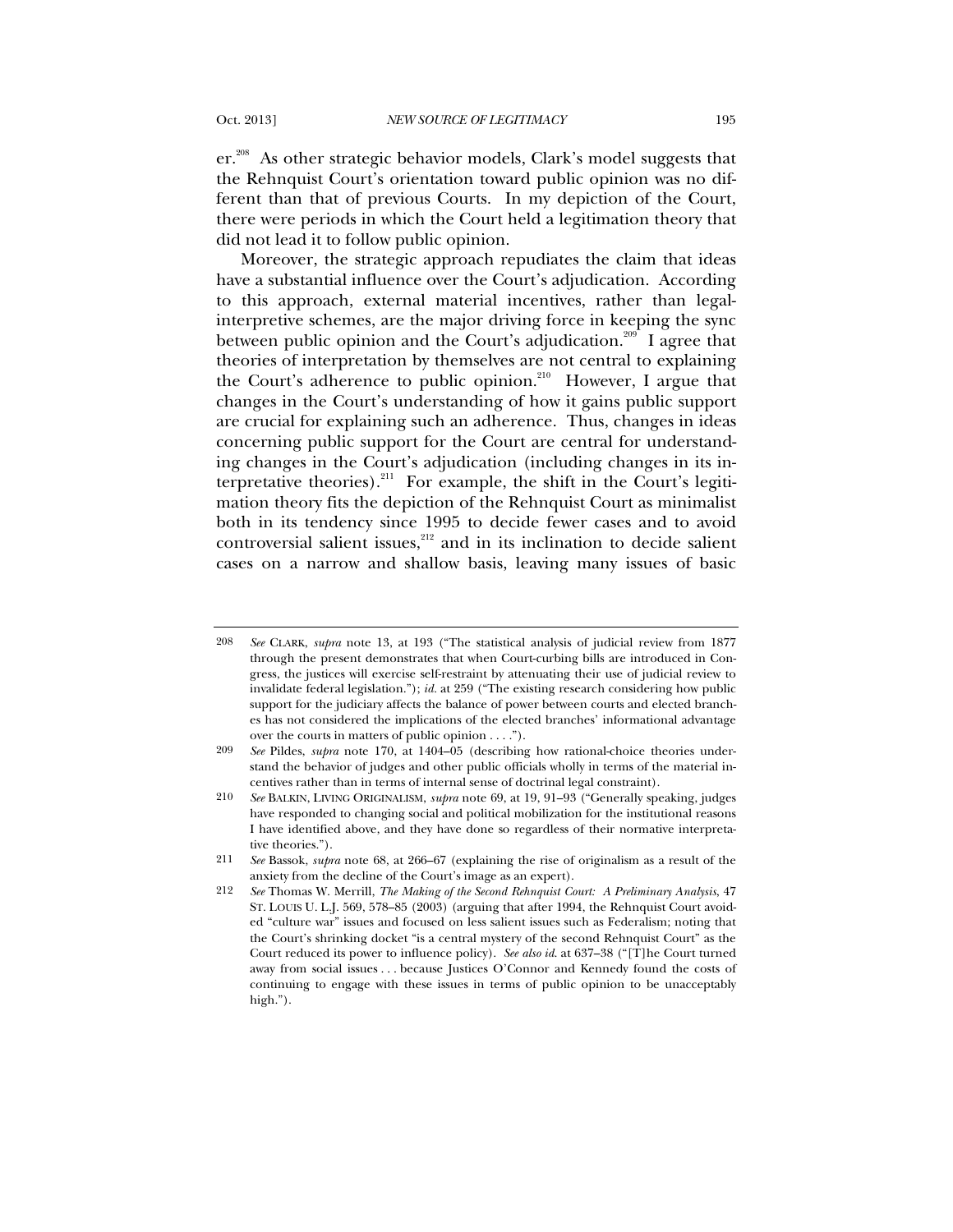principle undecided.213 Attentive to public confidence for the Court more than in previous periods, the Rehnquist Court attempted, according to this line of thought, to avoid decisions and forms of reasoning that would jeopardize its enduring public support.

Several other scholars have exposed the manner in which the Court has incorporated public opinion into legal discourse as a legitimate source for constitutional interpretation.<sup>214</sup> Utilizing indeterminate phrases in the Constitution, the Court is able to imbue public opinion into its interpretation and thus invalidate a "statute if it no longer reflects popular opinion or if the trends in popular opinion are running against it."<sup>215</sup> In that manner, the Court can ensure correspondence in certain areas of law between its decisions and public opinion. As opposed to these scholars, my claim is not that public opinion became a legitimate source in professional constitutional discourse. I am not searching for the legal channels through which public opinion infiltrates and flows into the legal discourse. My argument is not based on a change in the sources for deciding cases. I argue that there has been a change in the institutional dynamics following the rise of public opinion polls that measure public support for the Court and in the way the Court understands how it gains public support. The shift in the Court's legitimation theory may explain why the Court opened routes for public opinion to enter constitutional discourse as a legitimate constitutional source.

#### **CONCLUSION**

At the end of the nineteenth century, James Bryce predicted that if the "will of the majority of citizens were to become ascertainable at all times  $\ldots$  public opinion would not only reign but govern."<sup>216</sup> In

<sup>213</sup> *See* CASS R. SUNSTEIN, ONE CASE AT A TIME: JUDICIAL MINIMALISM ON THE SUPREME COURT xi (1999) ("The current Supreme Court embraces minimalism. Indeed, judicial minimalism has been the most striking feature of American law in the 1990s.").

<sup>214</sup> *See, e.g.*, Richard Primus, *Double-Consciousness in Constitutional Adjudication*, 13 REV. CONST. STUD. 1, 6, 8–9, 18–19 (2007).

<sup>215</sup> *See* David A. Strauss, *The Modernizing Mission of Judicial Review*, 76 U. CHI. L. REV. 859, 893– 95 (2009) (demonstrating how over the last generation or so, the Court accommodates trends in public opinion through interpreting open-ended text such as the Cruel and Unusual Punishment Clause of the Eighth Amendment or through the application of the "intermediate scrutiny" test in judging sex classification under the Equal Protection Clause); *see also* Primus, *supra* note 214, at 20–28 (describing how public consensus can serve as a referent in constitutional decision-making either through indeterminate concepts such as "equal protection" or "standing on its own bottom" as an "input into constitutional analysis" which affects constitutional meaning).

<sup>216</sup> BRYCE, *supra* note 4, at 919.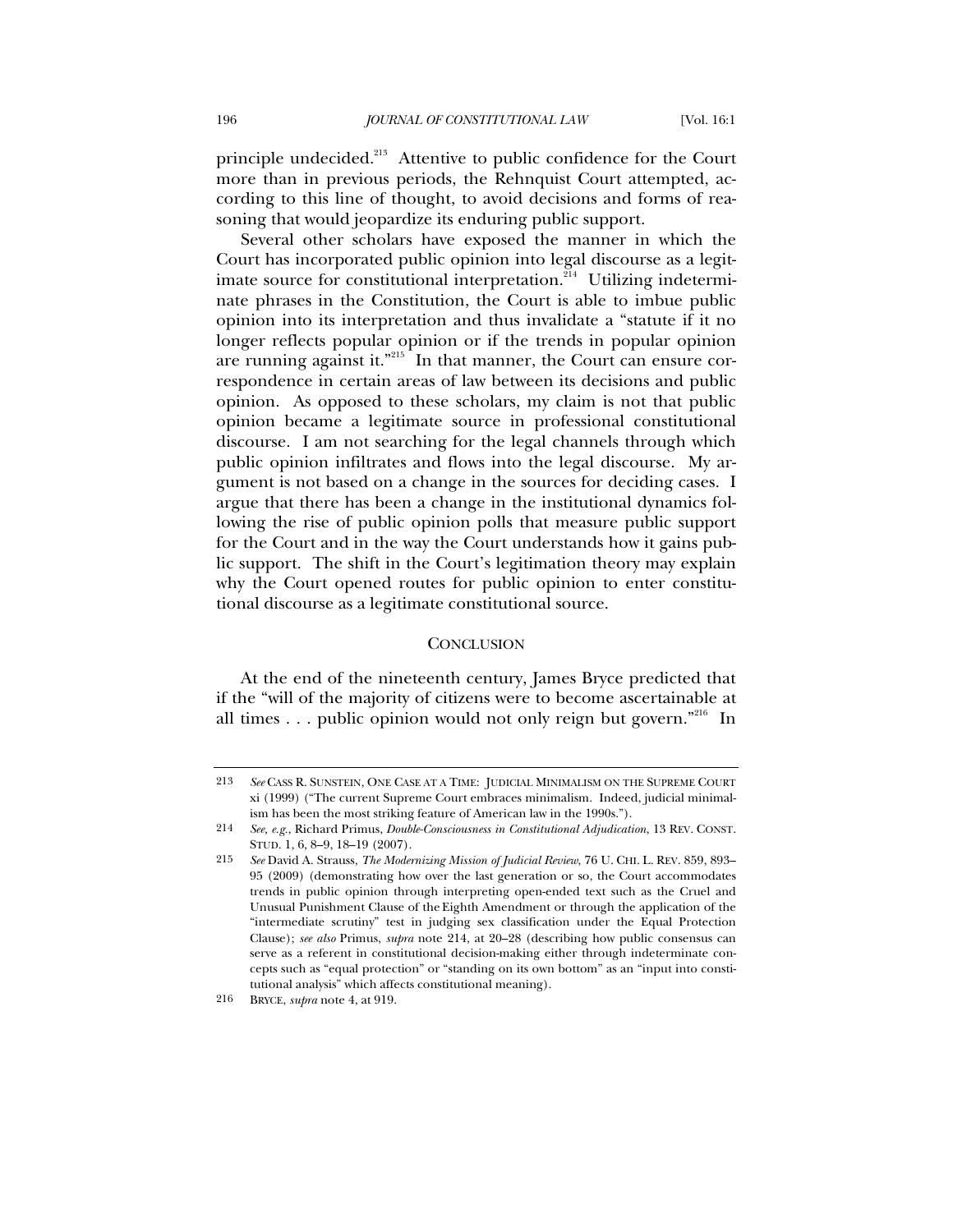1962, Bickel wrote that "[s]urely the political institutions are more fitted than the Court to find and express an existing consensus—so long, at least, as the science of opinion sampling is no further developed than it is."<sup>217</sup> Public opinion still did not reign, and Bickel still adhered to the position that the Court is a unique institution in that "insofar as is humanly possible," it "is concerned only with principle" and not with "electoral responsibility."<sup>218</sup> Bruce Ackerman has recently showed that Bryce's prediction has become reality because polls "not only supplement, but displace, election returns as the authoritative democratic legitimator."<sup>219</sup> The creation of a "public opinion culture" has not left the Court untouched. Opinion polls' new status as democratic legitimators has changed the balance of power between the branches. For the first time in history, a metric that is considered by the public and the other branches as a reliable measure of public opinion continually demonstrated for several decades that the "Court has consistently been the most favored institution of government."<sup>220</sup> Public support as a basis of legitimacy is no longer the monopoly of the elected branches. The Court can now rely, even if only tacitly, on public support for the Court as a viable, independent basis of legiti- $\frac{221}{2}$ 

In addition, the rise in saliency of the indeterminacy difficulty exposed that legal expertise by itself does not equip the Court with the ability to find the correct answer in visible cases. The combination of the Court's inability to base its legitimacy on expertise and public support for the Court as a new available source of legitimacy brought a great shift in the Court's self-understanding of its sources of legitimacy. By the time of the Rehnquist Court, the Court was unable anymore to adopt an expertise-based normative justification, such as the *Carolene Products* criterion,<sup>222</sup> as its guiding star.<sup>223</sup> Instead, in sali-

<sup>217</sup> BICKEL, *supra* note 7, at 239.

<sup>218</sup> *Id.* at 25–26, 68–69.

<sup>219</sup> ACKERMAN, *supra* note 19, at 14. *See* Fried & Harris, *supra* note 18, at 321 ("By the turn of the twenty-first century, bureaucrats and politicians in the United States were governing with the polls.").

<sup>220</sup> JOHN R. HIBBING & ELIZABETH THEISS-MORSE, STEALTH DEMOCRACY: AMERICANS' BELIEFS ABOUT HOW GOVERNMENT SHOULD WORK 99 (2002).

<sup>221</sup> *Cf.* MARK TUSHNET, TAKING THE CONSTITUTION AWAY FROM THE COURTS 148–49 (1999) (noting that since the Burger Court era, the Court took the "opportunity to act relatively freely to develop its own constituency of support").

<sup>222</sup> *Cf.* John Hart Ely, *Supreme Court, 1997 Term—Foreword: On Discovering Fundamental Values*, 92 HARV. L. REV. 5, 5–6 (1978) ("Generally speaking, the Warren Court was a *Carolene Products Court*, centrally concerned with assuring broad participation, not simply in the processes of government but in the benefits generated by those processes as well." (internal footnote omitted)); KECK, *supra* note 81, at 72 ("[B]oth contemporary critics and sub-